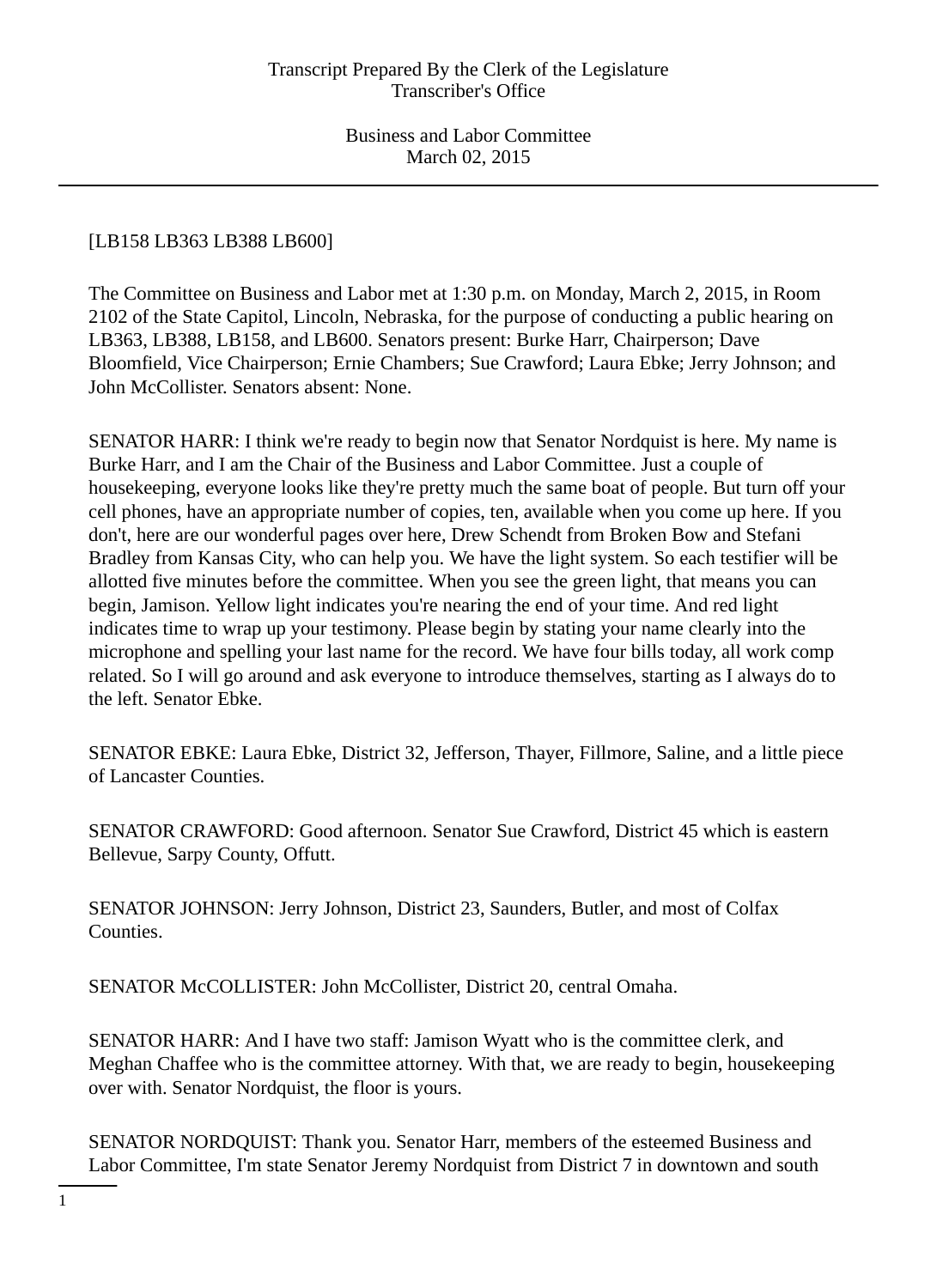## Transcript Prepared By the Clerk of the Legislature Transcriber's Office

Business and Labor Committee March 02, 2015

Omaha, here today to introduce LB363. When a worker is injured in an on-the-job incident, the results can be devastating. If the spouse doesn't have a job, the family income dries up. Family expenses, however, continue to accrue. On top of ordinary expenses, the worker incurs medical bills related to the injury. If those medical bills aren't paid on a timely basis by the employer's insurance carrier as required under the Nebraska Workers' Compensation Act, the additional stresses of bill collectors is added to the situation. The Nebraska Workers' Compensation Act was intended to provide a quick and efficient method of replacing a portion of a worker's lost income and to provide that the worker's medical bills be paid so that the worker can return to work quickly. To achieve the goal, the Legislature has provided that if a disability payment to the worker's lost income is delinquent, a 50 percent waiting penalty is added. This bill, LB363, is intended to mirror the waiting penalty on disability payments. If a medical bill is more than 30 days delinquent, a 50 percent waiting penalty payable to the worker would be added. The goal of the bill is to simply provide an incentive of prompt payment to medical bills. There will be those following me who can address the technical aspects of the bill and specific incidents where this has occurred, where the worker has had to go through collections and the stresses of that added on top of everything else going on with them. And I would appreciate this committee's full consideration of LB363. [LB363]

SENATOR HARR: Thank you, Senator Nordquist. Any questions for Senator Nordquist? Senator Johnson. [LB363]

SENATOR JOHNSON: In your statement of intent, "30 days after notice has been given," ongoing bills, are you referring to then the monthly statement from the medical? [LB363]

SENATOR NORDQUIST: Right, right. Yeah, it would be anything that after 30 days, exactly that. [LB363]

SENATOR JOHNSON: So it's a continuing process, the 30 days there deals with the monthly statement. [LB363]

SENATOR NORDQUIST: Right. And you know, if the insurer, the work comp insurance doesn't take care of that in a timely basis, it's just added stress for the worker and their family. And that's, you know, something that shouldn't happen in the system. [LB363]

SENATOR JOHNSON: Okay. Thank you. [LB363]

SENATOR HARR: Thank you. Senator McCollister. [LB363]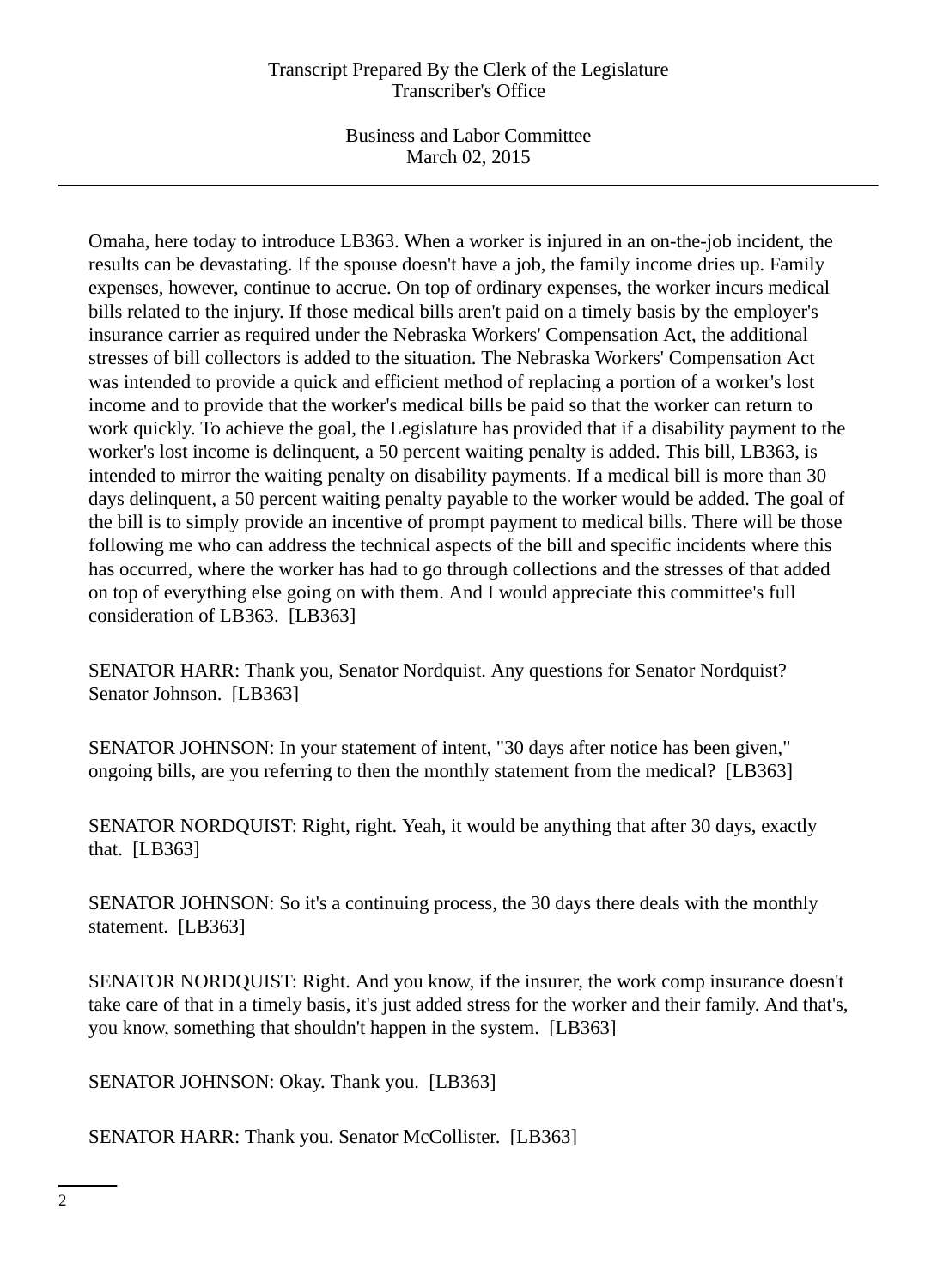SENATOR McCOLLISTER: Thank you, Mr. Chairman. The motivation for the bill is that the payments are not paid on a timely basis now? [LB363]

SENATOR NORDQUIST: Right, right. There are challenges. And there will be people behind me who have represented workers and probably workers themselves who have had this happen to them. And that's exactly right. [LB363]

SENATOR McCOLLISTER: Thank you, Senator. [LB363]

SENATOR HARR: Any other questions? I have a question. It says here the city of Lincoln estimates an increased cost of \$58,210 if this bill were to pass. [LB363]

SENATOR NORDQUIST: Yeah. They submitted a letter. I don't know if the committee got it yet or not. You know, if we're just talking about timely payment of medical bills, I don't see how there could be that extensive of a cost. [LB363]

SENATOR HARR: Well, their argument is it's not always received in a timely way and cannot be paid within 30 days of final award for reasons beyond the Risk Management Division's control. Do you know what those issue are? [LB363]

SENATOR NORDQUIST: I don't. I'd certainly be willing to follow up with them. Certainly if there's a delay in billing then I think we can work on that practical issue there. [LB363]

SENATOR HARR: Well, I see Mr. Gerrard in the audience, so hopefully we'll hear from him. [LB363]

SENATOR NORDQUIST: All right. And I've got a couple other bills up, so I'm going to waive closing, but I appreciate your consideration. Thank you. [LB363]

SENATOR HARR: Okay. Well, it's always a pleasure to have you in here. [LB363]

SENATOR NORDQUIST: I hope to be back, not this year, in the future though. (Laughter) [LB363]

SENATOR HARR: I wish the feelings were mutual. Anybody else willing to come up and testify as a proponent on LB363? [LB363]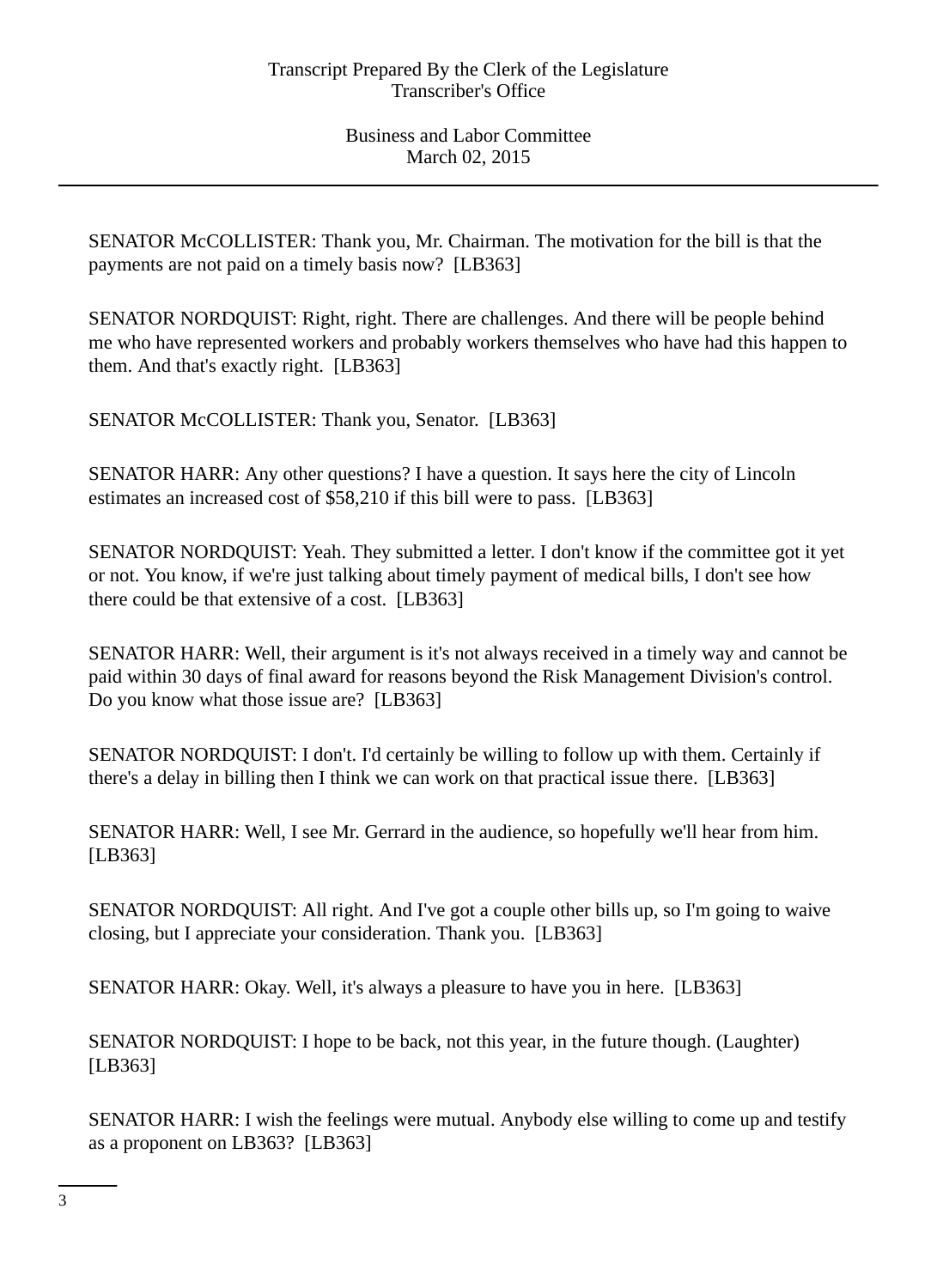LEE LOUDON: Good afternoon, Chairman Harr and members of the Business and Labor Committee. [LB363]

SENATOR HARR: Oh, can you hold on one second. [LB363]

LEE LOUDON: Yes. [LB363]

SENATOR HARR: Sorry. We're having an issue with the tape recorder. Are we good? All right, sorry. Thank you. Please go ahead. [LB363]

LEE LOUDON: My name is Lee Loudon; it's spelled L-e-e, last name is L-o-u-d-o-n. I'm appearing on behalf of the Nebraska Association of Trial Attorneys in support of LB363. When a person suffers a work injury, one of the most critical needs is access to medical care. Prompt medical care helps an injured worker to return to work. And unpaid medical bills can damage an employee's credit and can damage medical providers who have to wait months and years to get paid. Last year, the Supreme Court of Nebraska decided a case that is an example of how much unpaid medical bills have become a problem in workers' compensation cases. The case is called Simmons v. Precast Haulers, Inc. It's found at 288 Nebraska Reports, page 480. Mr. Simmons had been run over by a fully loaded semitruck at work. And there should have been no dispute as to his right to workers' compensation benefits. The accident caused fractures to his pelvis, back, hands, arms, legs, feet, ankles, and led to the amputation of his right foot. At the time that Mr. Simmons filed suit, he had incurred almost \$1.5 million in medical expenses. But the employer had paid only \$25,000 in medical bills. The Supreme Court decided in Mr. Simmons' favor and ordered the employer to pay the outstanding medical expenses. And that's where it should have ended, but that's not how it ended. The Supreme Court sent the case back to the trial court for enforcement of its order. Under Nebraska law then the employer had 30 days to pay these bills that they should have paid before, but they didn't. There had to be yet another hearing to get them to pay the medical bills. So two months later, the trial court had another hearing and found that at that time there was over \$269,000 in Mr. Simmons' pretrial medical expenses that had not been paid, they were still unpaid, and that more than \$92,000 in home healthcare that the Supreme Court ordered to be paid that still were not paid. Now the amount of money involved in the Simmons case is unusually high. It's one of the highest amount of medical expenses I've seen in a workers' compensation case. And some may argue that that is an outlier case. It's unusual and that's not the type of case that we should make public policy on. But I would argue that even though the amount of money involved was extraordinary or unusual, this phenomena is not unusual at all, of trying to get prompt payment of medical bills in workers' compensation cases. The Legislature tried to fix this problem in 2007 with LB588 which had an effective date of January 1, 2008. It's now codified in Section 48-125.02. That provides that when an employer or a workers' compensation insurer receives notice of a work injury, it has 15 days to notify the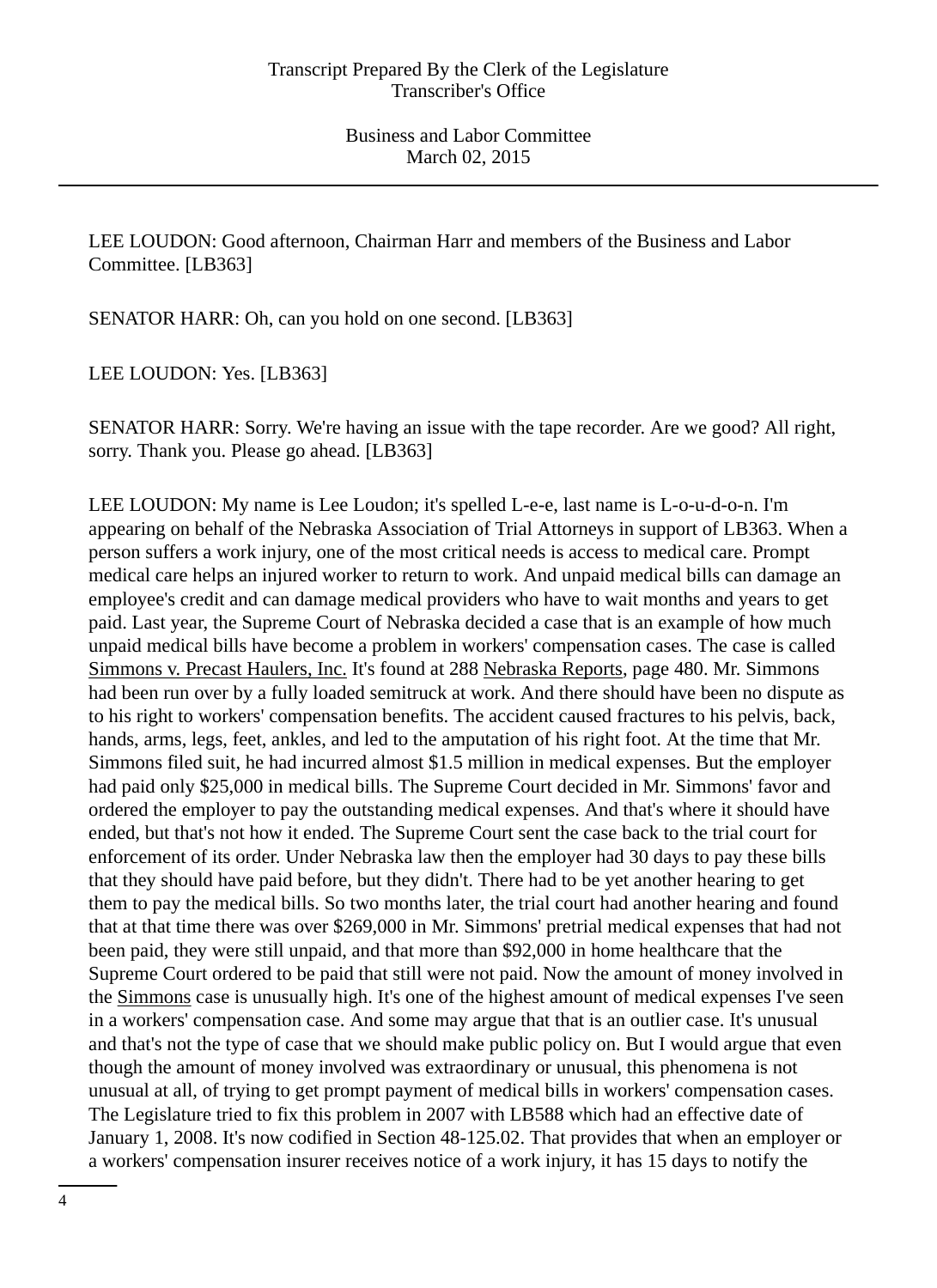medical provider as to what information is necessary to process the claim. And if it fails to do so, it's assumed that the...it has enough information to make a decision about the claim. Then after the employer or workers' compensation insurer has all of the information necessary to process the claim, the employer has 30 days to pay on the claim. And if it fails to do so, it has to pay the medical provider the bill charged rather than pursuant to any fee schedule or contracted amount. So I see LB363 as going...as accomplishing the purpose perhaps that LB588 was meant to accomplish in 2007. That is to see that there's prompt payment of these medical bills that really have no dispute in workers' compensation cases. And I urge you to support LB363. [LB363]

SENATOR HARR: Thank you very much, Mr. Loudon. Any questions for Mr. Loudon? Senator McCollister. [LB363]

SENATOR McCOLLISTER: Thank you, Mr. Chairman. How does Nebraska's current statutes in this regard compare with other states? [LB363]

LEE LOUDON: I know that other states have penalty provisions for nonpayment of medical bills and for nonpayment of compensation benefits like indemnity and permanent disability benefits. As to whether they have a 50 percent penalty like LB363 proposes, I'm not sure. I could look into it and get back to the committee if necessary. [LB363]

SENATOR McCOLLISTER: Thank you very much. [LB363]

LEE LOUDON: You're welcome. [LB363]

SENATOR HARR: Thank you. Any other questions? Senator Crawford. [LB363]

SENATOR CRAWFORD: Thank you, Chair Harr, and thank you for being here to testify. I just wanted to get your expertise on the time that starts the 30-days clock in the statute. So given the cases that you've dealt with and what that looks like on the ground. This says the 30 days starts "after notice has been given" or "entry of a final order, award, or judgment." So like the concern some people have raised is that there might still be issues that they're trying to resolve or settle. So I wondered if, in your view, if after notice has been given or entry of final order, how often are there still factors to be decided at that point? [LB363]

LEE LOUDON: Typically what happens is the employee's attorney, or the employee is unrepresented, gives enough information to the employer to make a decision about a causal relationship between the injury and either the time off work or the medical bills. And there's been a long line of case law talking about what is sufficient evidence. It would be evidence to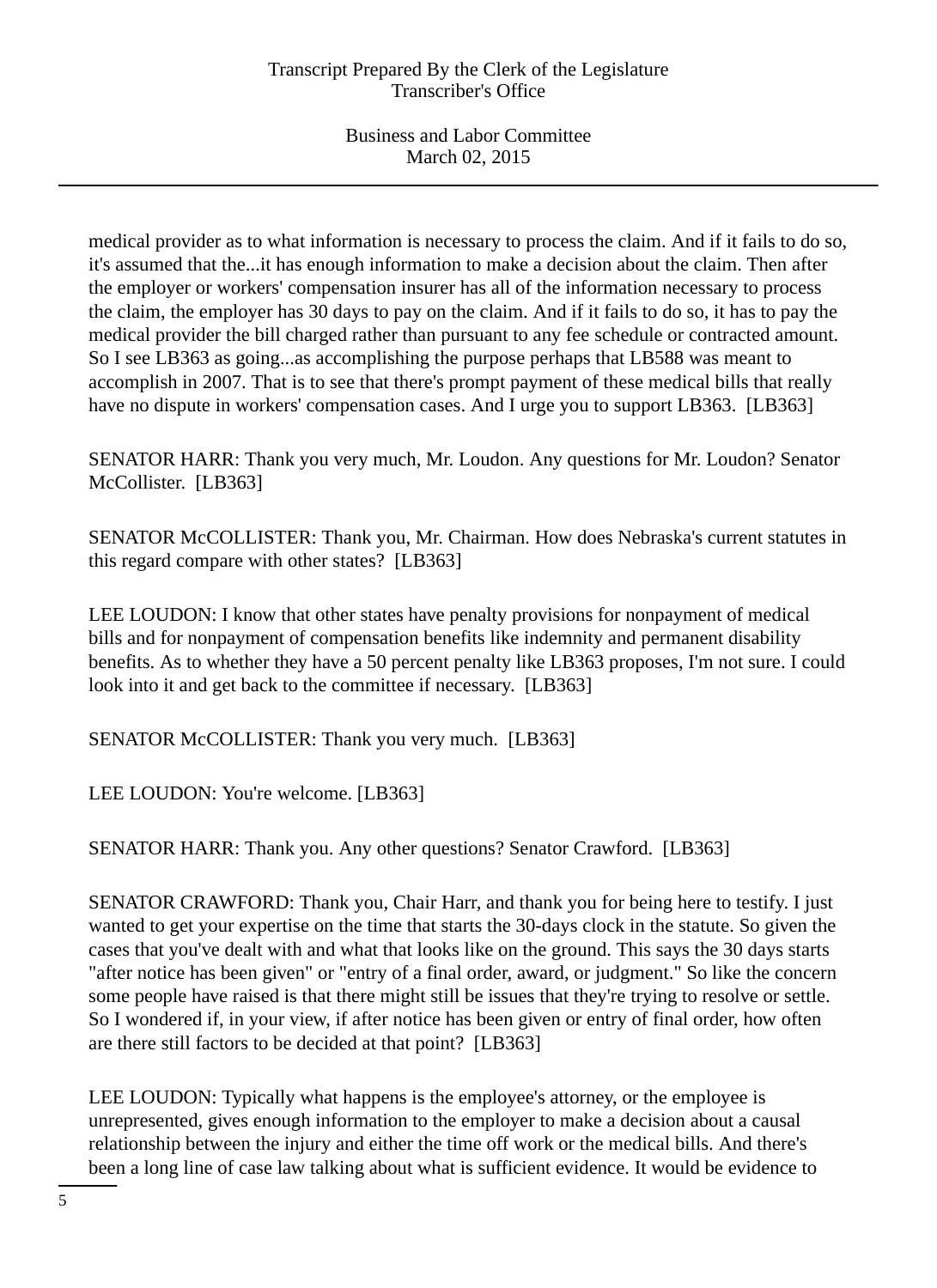show the causal relationship like from the family doctor saying that, you know, a fall down steps at work caused a broken leg. So the employee would need to give causal connection between the injury and the medical bills and the medical bill itself. And then when the employer has that information, then the 30 days would start running. [LB363]

SENATOR CRAWFORD: So the...that's the notice has been given, is when you give that information to the employer. [LB363]

LEE LOUDON: Yes, yes. And then the other part of LB363, also if you would go to trial and have a decision from the court, then the 30 days would begin to run from the date of the decision from the court. [LB363]

SENATOR CRAWFORD: Okay. Thank you. [LB363]

LEE LOUDON: So in other words, if there was a dispute between two doctors saying the broken leg was caused by the fall and one saying it was not, and you had to go to have a hearing and have a judge decide. And then at that point, the judge decides then it would be 30 days from the decision by the judge if there's a dispute between two doctors. [LB363]

SENATOR CRAWFORD: But most of the evidence gathering would be...that would be within the final order judgment, that scenario. [LB363]

LEE LOUDON: A lot of the evidence would be gathered before trial. But if you have to go to trial, then it would run from 30 days from the decision of the court. [LB363]

SENATOR CRAWFORD: Thank you. [LB363]

SENATOR HARR: Great. Senator Ebke. [LB363]

SENATOR EBKE: Yeah, okay, so help me out on how this works. You have 30 days from the day of judgment or the notice. And then the case is turned over to the insurance to pay typically. [LB363]

LEE LOUDON: Or prior to that time when typically the employer will give notice of the injury to their insurance carrier. And then the claimant or the employee's attorney is dealing directly with the insurance company. So the employer or the work comp insurance company would be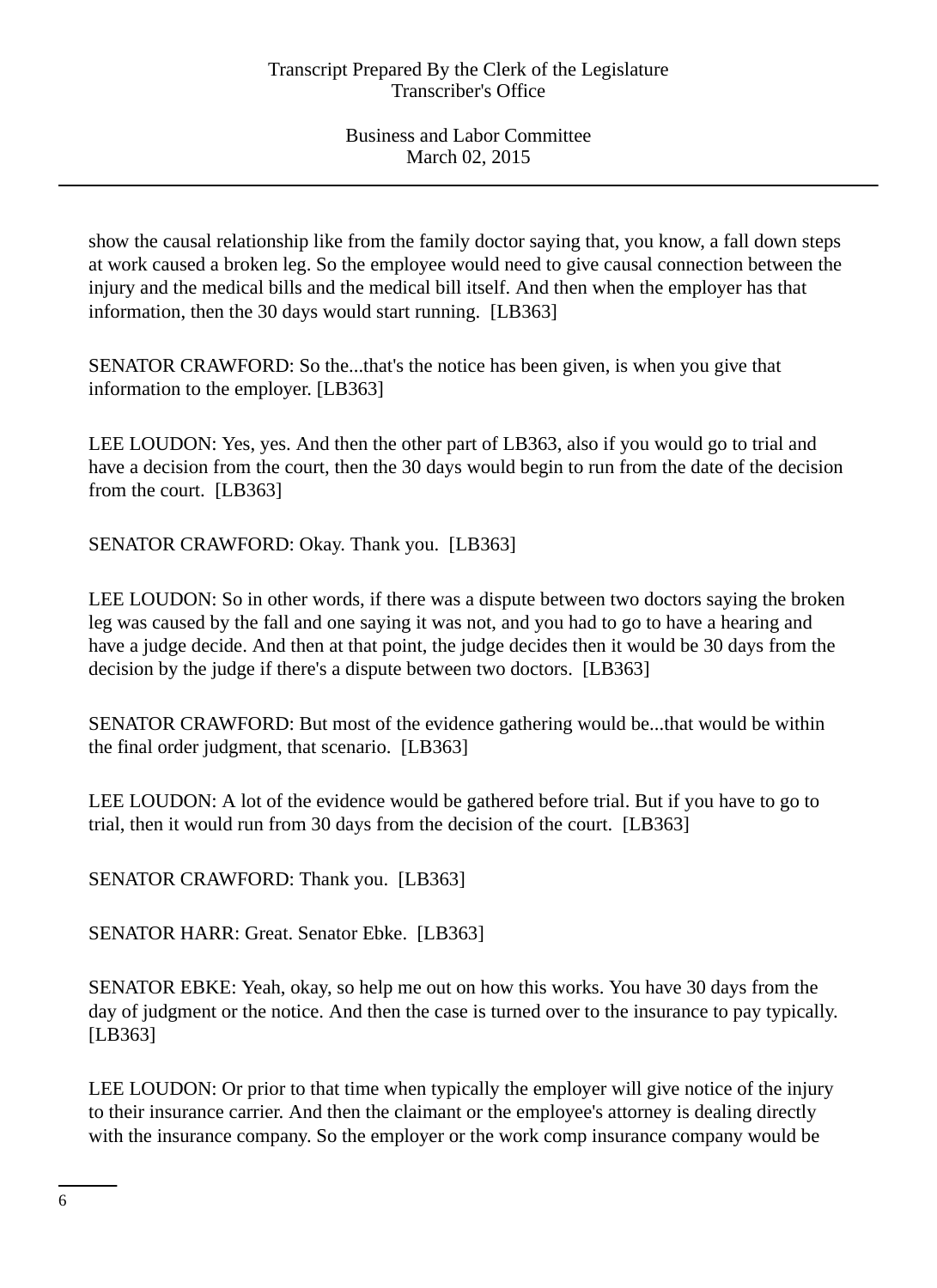treated the same in terms of notice, what would constitute notice of the injury to start that 30-day period running. [LB363]

SENATOR EBKE: So the insurance carrier would presumably have the information that something is liable to be coming at some point. [LB363]

LEE LOUDON: Yes. [LB363]

SENATOR EBKE: In a case where you've got the city of Lincoln, for instance, and their concern about the 50 percent penalty being potentially punitive--well, it is punitive I guess--is that a concern constitutionally? [LB363]

LEE LOUDON: No, because...and the reason it's not a concern is the Supreme Court of Nebraska has already dealt with...the provision I think is one paragraph up above in LB363 dealing with the penalty provision for nonpayment of indemnity. Indemnity just means like lost wages, temporary disability benefits, and permanent disability benefits. That was challenged a long time ago as to whether that provision was punitive, was violative of the constitution. It was held it was not. So this is the same...what we're saying is LB363, applying it to nonpayment of the medical bills is the same logic as applying it to the unpaid indemnity. And I see this as becoming...it's I think...one thing I hadn't mentioned before, it's the real cost to the providers. In this Simmons case that I talked about, there were over \$1.5 million in medical bills. Most of them were incurred by Bryan Hospital, one of the larger hospitals in the state. But imagine a medical provider from a hospital or a doctor from a smaller town who can't float hundreds of thousands or tens of thousands of medical bills while the case is ongoing. And there was...as I said, the amount involved in the Simmons case was unusual, but the phenomena is not. I deal with it every day. [LB363]

SENATOR EBKE: But the 50 percent doesn't go to those providers, correct? [LB363]

LEE LOUDON: No. [LB363]

SENATOR EBKE: It goes to the injured. [LB363]

LEE LOUDON: True, but it benefits the providers because it encourages the employers or their insurance companies to pay the providers promptly. [LB363]

SENATOR EBKE: Thank you. [LB363]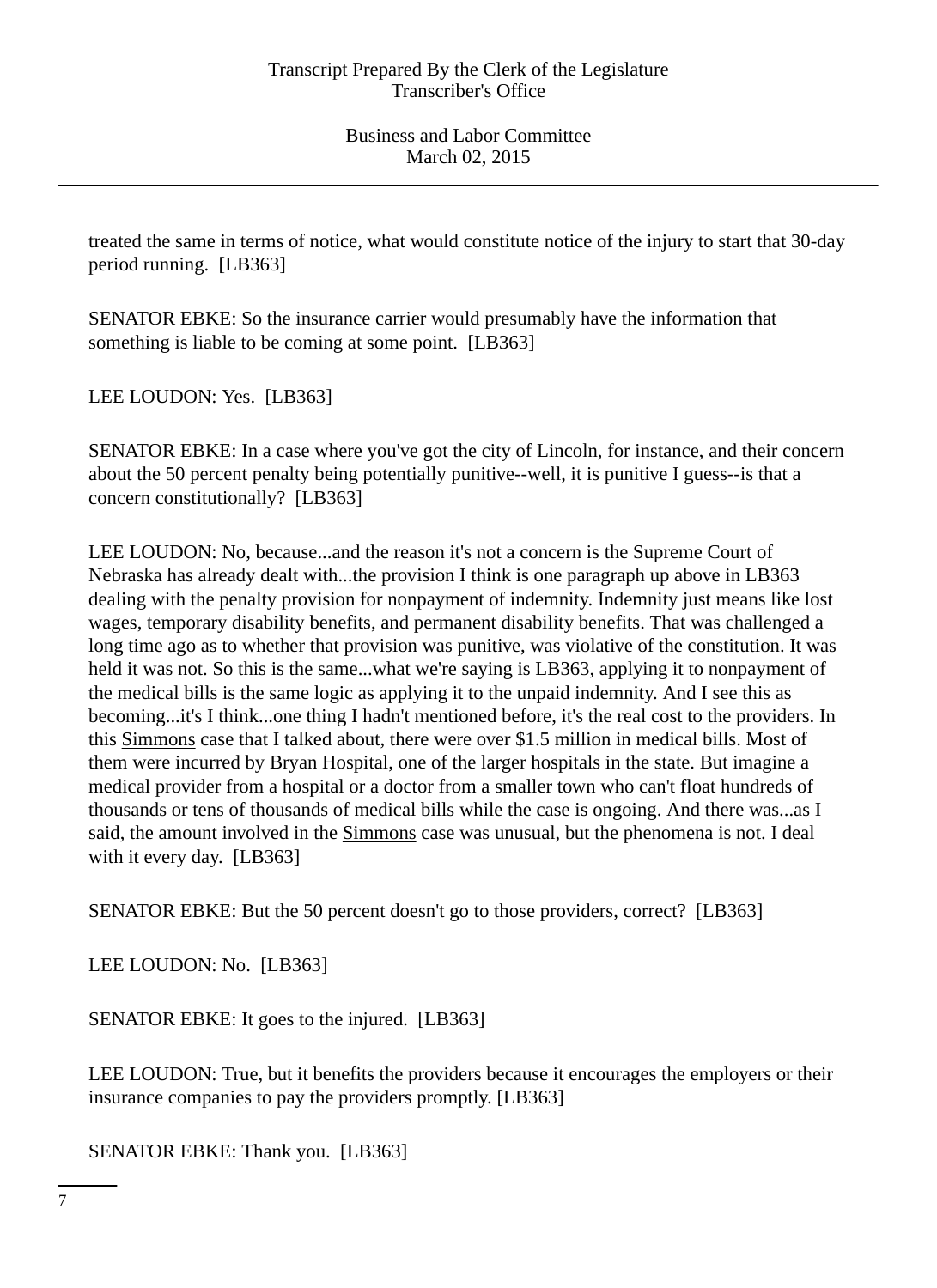SENATOR HARR: Thank you. Senator Johnson. [LB363]

SENATOR JOHNSON: Thank you, Chairman. So it's mentioned in there a couple times the employer's responsibility. So if it's not paid, the employer is the one stuck with the 50 percent cost. Is that where cities or the employer racks up a bill with this? They probably can't go back to their insurance company then that's supposed to be providing the funds. [LB363]

LEE LOUDON: That would again be something that the insurance company or the employer would have to work out. The employer would have, I would think, a breach of contract claim against the insurance company if the insurance company isn't doing what it's supposed to do under the policy. [LB363]

SENATOR JOHNSON: Okay. Thank you. [LB363]

SENATOR HARR: Senator McCollister. [LB363]

SENATOR McCOLLISTER: Yeah, thank you, Mr. Chairman. The 50 percent may be legal, but it seems excessive to me. I would like to see statistics to show that other states award that kind of amount. What...when a lawyer takes a workers' comp case, how are they normally paid? [LB363]

LEE LOUDON: Under the...state bar rules regulate our fees. And we're allowed to charge either by the hour or by a percentage of recovery. So if, for example, in my situation I would offer the client an hourly rate and if they're unable to pay it then a contingency fee, a percentage of what I can recover on an employee's behalf. If I cannot recover anything on the employee's behalf, I don't get paid. [LB363]

SENATOR McCOLLISTER: Is a typical contingency, what, 33 percent? [LB363]

LEE LOUDON: That's a typical one, yeah. [LB363]

SENATOR McCOLLISTER: Okay. Thank you very much. [LB363]

SENATOR HARR: Any other questions? Seeing none, thank you, Mr. Loudon. [LB363]

LEE LOUDON: Thank you. [LB363]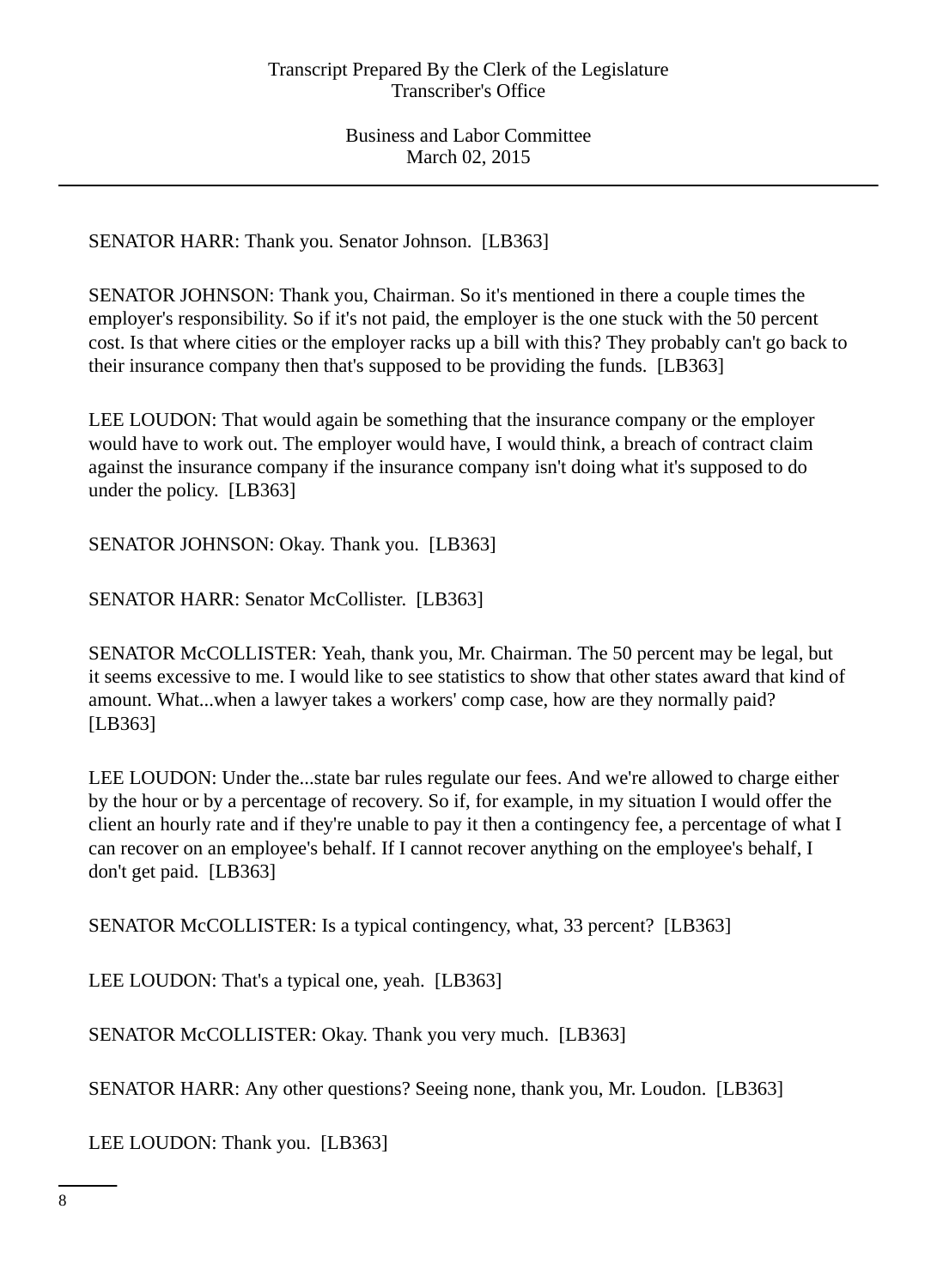SENATOR HARR: Anyone else here testifying as proponents on LB363? Mr. Howard. [LB363]

STEVE HOWARD: Good afternoon. I'm Steve Howard, S-t-e-v-e H-o-w-a-r-d, and I am counsel for the Nebraska State AFL-CIO and come before you in support of LB363. I don't want to just repeat everything that Mr. Loudon said. What he said was accurate. But I would just add to some of those comments. For instance, Senator Johnson, when you ask about the employer versus the insurer, in the Workers' Compensation Act they're treated largely the same. And the employer so many times is out of the picture in terms of decision making and in terms of the day-to-day workings of workers' compensation, getting a bill paid. In an award from the court, they're treated as essentially the same. Senator McCollister, when you ask about attorney fees, there is a contingency fee I would say in the majority of the cases. Many cases result in no fee because there's nothing for the lawyer to do but get the bills paid. And if there's a reasonable controversy, there's no attorney fee. At least half the people that come into my office, well beyond that, there's no attorney fee because hopefully workers' compensation is an automated system that compensates employees and that drives itself. But the point that I really want to make is this, is that we're in the computer age and we're in the electronic age. And on Mr. Loudon's desk are probably medical records from last Thursday or Friday. And they're already gathering dust on the insurance company's desk. And this 30-day exchange of information, it really is something that is not an unreasonable time frame. The doctors and the hospitals are used to quickly distributing the medical records that support the bill. There's a billing code that goes along with a treatment code. And it's all, in the most common scenario, very efficient and very quick. But anything that will help our members and help injured workers receive timely payment and will keep the doctors in the game and will keep quality doctors treating our employees, that's what we're interested in. So I appreciate you listening to my comments today, and I'm happy to answer anything else. [LB363]

SENATOR HARR: Thank you, Mr. Howard. Any questions for Mr. Howard? Seeing none. [LB363]

STEVE HOWARD: Thank you very much. [LB363]

SENATOR HARR: Thank you, Mr. Howard. Any other proponents? Any opponents? [LB363]

RON SEDLACEK: Good afternoon, Chairman Harr and members of the Business and Labor Committee. For the record, my name is Ron Sedlacek, S-e-d-l-a-c-e-k. I'm here today on behalf of the Nebraska Chamber of Commerce. And I've also been authorized to testify on behalf of the National Federation of Independent Business in Nebraska and then the Nebraskans for Workers' Compensation Equity group. And also have handouts, a letter from PCI that I'll give to the committee after testimony. They wish to enter also a letter in opposition. From the State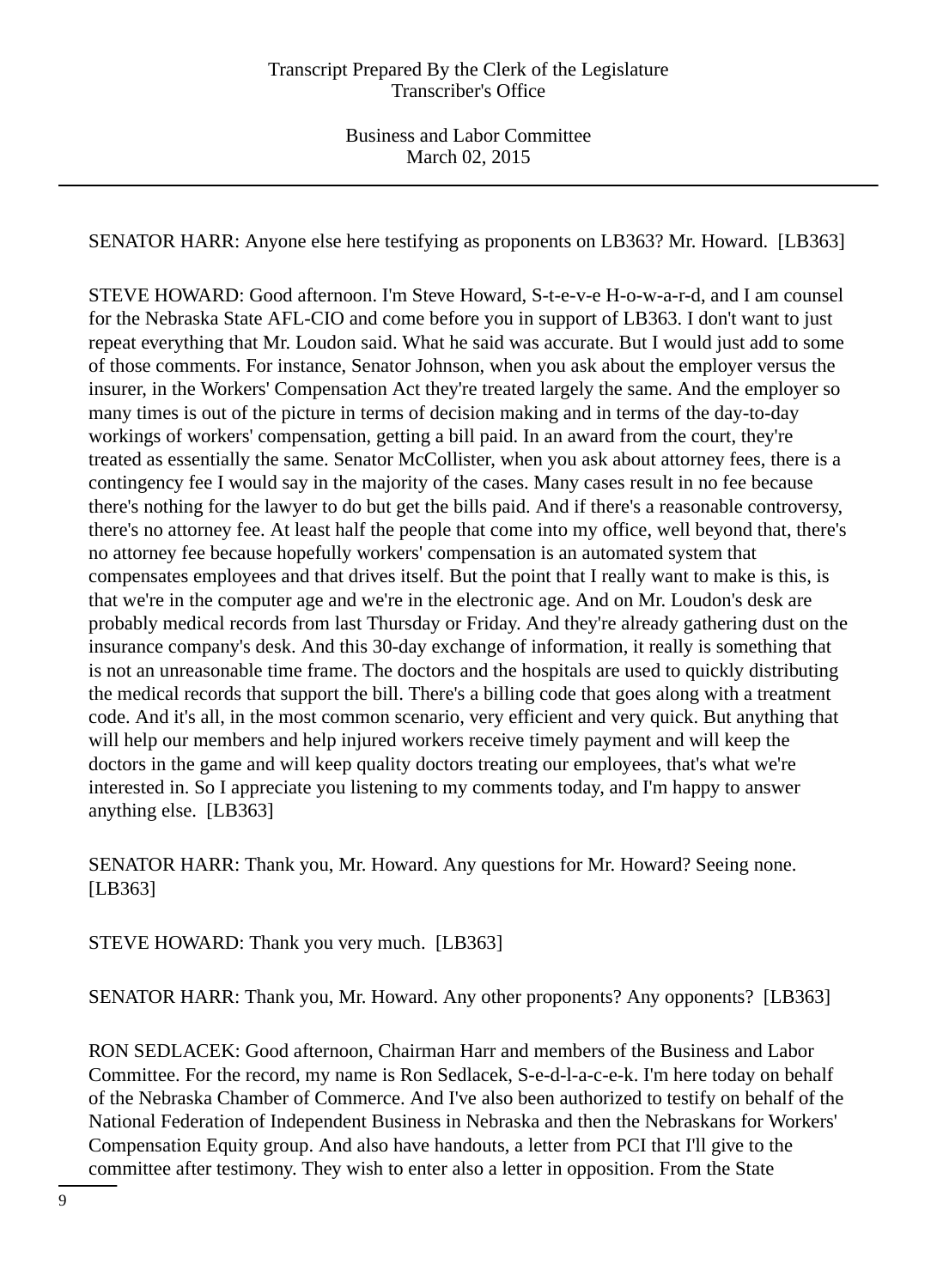## Transcript Prepared By the Clerk of the Legislature Transcriber's Office

Business and Labor Committee March 02, 2015

Chamber's point of view, our labor relations council met and discussed the legislation. And we've got members, of course, on all sides of the issue: insurers, providers, and so forth. And there's no reason why someone should have to be waiting so long and incur such expenses for late medical payments. We agree with that both on the provider side as well as employers...employees, I mean. We've tried to work out this issue in past legislation. We'd like to continue to try to work out the issue. We just don't believe a 50 percent penalty straightforward is the right way to do it. We're not sure where this relationship between insurers and employers exists. If there's some reasonable controversy that the insurer is maintaining and the employer is caught holding the bag with a 50 percent penalty, how do they collect through litigation and so forth? If there's a situation where you're dealing with a medical fee schedule issue, what is and what is not part of that presents a problem there as to what is payable at that time. That's beyond the employer's control as a general rule. And then you're dealing with issues where the choice of doctor rule under current law comes into play. And that rule may have been violated and there's some issue in that regard. Nonetheless, you know, this is something that should be worked out, that we don't have providers out there waiting and waiting. But by the same token, there's got to be some forbearance on their part as well as collecting until these issues get ironed out. And that's what the goal is, is to iron these out as quickly as possible so that everybody is compensated appropriately. That's the end of my testimony. [LB363]

SENATOR HARR: Excellent. Thank you, very much. Any questions? Senator Chambers. [LB363]

SENATOR CHAMBERS: Just kind of a general question for my enlightenment and edification, if an amount that's to be paid is not paid, there's a delay, who is best able to survive that delay without any particular problem, the injured person or the company that's supposed to make the payout? [LB363]

RON SEDLACEK: Well, my intuitive response would be I would think that would be most difficult for the injured employee. [LB363]

SENATOR CHAMBERS: For what? [LB363]

RON SEDLACEK: For the injured employee. [LB363]

SENATOR CHAMBERS: I agree. You still have that modicum of humanity that I know you have despite the company you keep. I've known him for years and years. So if I didn't say something, he'd feel that I was ignoring him. (Laughter) [LB363]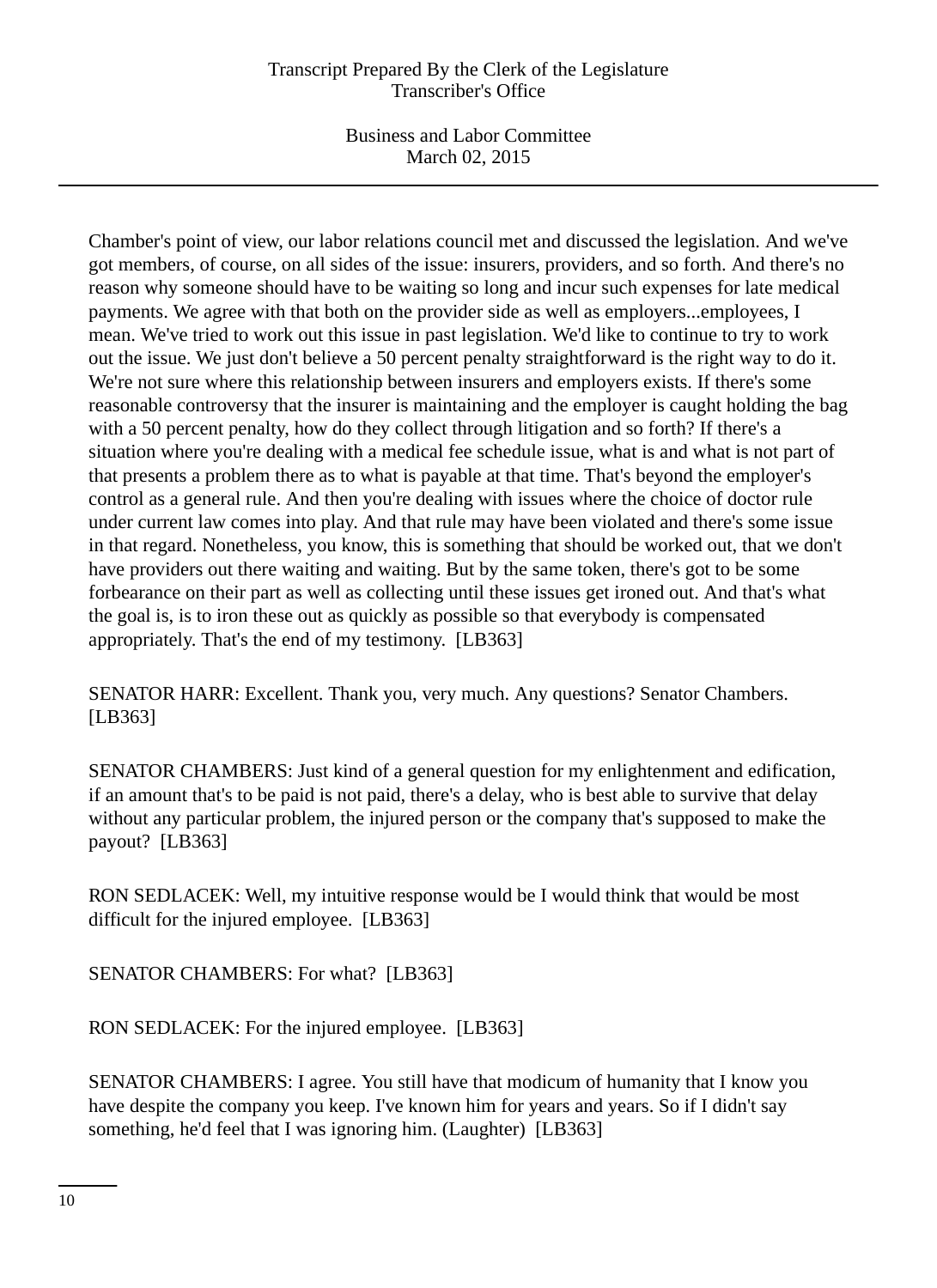RON SEDLACEK: Even old dogs like to be patted, Senator. Thank you. [LB363]

SENATOR HARR: Any other questions? Thank you very much. [LB363]

RON SEDLACEK: (Exhibits 2 and 3) And these are the letters that I referred to. Thank you. [LB363]

SENATOR HARR: Oh, yeah. Perfect. Pass the letters around. Thank you, Drew. Any other...anyone else an opponent, opponents. [LB363]

TIM HIMES: Good afternoon. Tim Himes; my last name is H-i-m-e-s, and I'm here on behalf of the city of Omaha to testify in opposition to this proposal. As a member of this committee I think some good questions were asked, the most telling of which is the request for statistics. The proponents of this bill have offered no evidence of any kind that this is a problem that needs to be remedied in the first instance. In the second instance, there's no rational relation between the ill that this proposed legislation is purported to be addressing and the penalty. The 50 percent penalty, where does that come from? First of all, it's arbitrary. There is a provision in the Workers' Compensation Act now that provides a 50 percent waiting time penalty for unpaid indemnity. And that has been the rule for a long time. It makes sense. Injured workers shouldn't have employers slow up their payments and grind them down that way. The Workers' Compensation Act was designed to eliminate the litigation delay and to get these people paid. It's not technically lost wages. It's wages that they can't earn because they're sick. This penalty if enacted is going to be one thing. It's going to be a windfall for injured workers and their attorneys. Now the Nebraska Association of Trial Attorneys has spoken on behalf of this bill. I just attended a seminar that they put on on Friday. And they devoted a whole hour to teach attorneys how to collect these waiting time penalties. And I can tell you that there was no evidence presented there either that this is a problem. What it is, is a source of income. The city of Omaha at any one time has between 200 and 900 open workers' compensation claims. This bill, if enacted, means you don't pay a bill, a 31-day delay costs the same as a six-month delay. There's been no statistical evidence, nothing other than...the committee has been asked to imagine and the proponent of the bill said if, if an injured worker isn't paid, if these bills aren't paid. Well, there's been no evidence and no contention that the care isn't being provided and there's been no evidence provided that injured workers are suffering anything other than potential harm to their credit rating because of unpaid medical bills. I would urge the committee to demand evidence that this is a problem in the first instance. And second, I'd urge the committee to address the 30-day waiting period. That's completely arbitrary. There's been no testimony as to why it should be 30 days. And it has the potential to become an administrative nightmare not just for insurance companies but for self-insured employers like the city of Omaha. If the problem is real, and I submit there's no evidence that it's real, the delay and the penalty need to be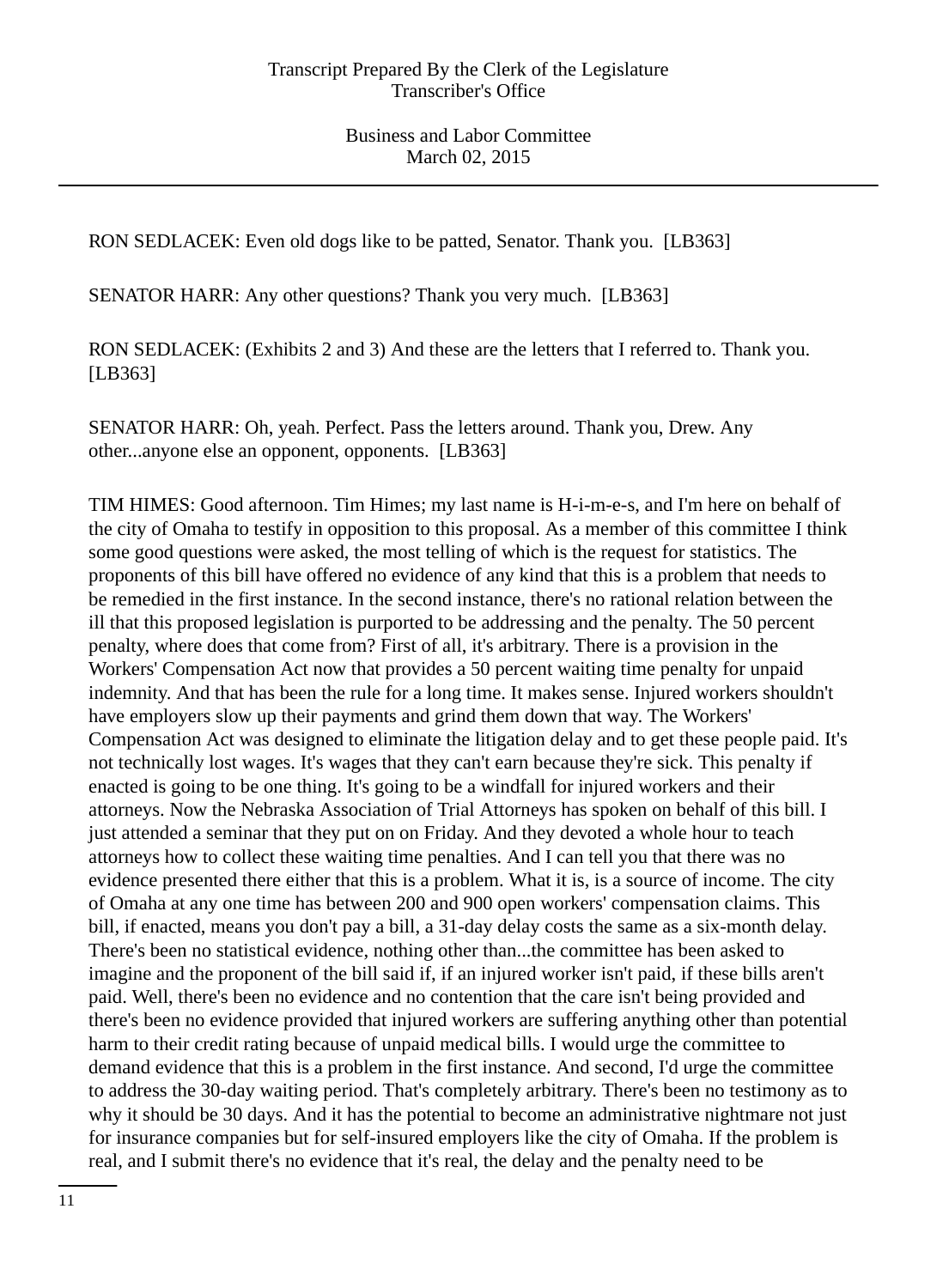## Transcript Prepared By the Clerk of the Legislature Transcriber's Office

Business and Labor Committee March 02, 2015

reasonable and reasonably related to the harm that is alleged to exist. In the one case that was mentioned, we have \$1.5 million in unpaid medical bills. If that bill isn't paid in 31 days, what's the penalty? Fifty percent of \$1.5 million, so \$750,000 penalty payable to the worker. It doesn't make sense. It doesn't ring true. And there's been no evidence that it's a problem. NATA, the Nebraska Association of Trial Attorneys, is a plaintiffs' organization. And I understand fully. I practiced plaintiffs...I represented plaintiffs in Nebraska for 15 years before I became an assistant city attorney. I certainly understand why NATA would be in favor of this bill. It's because the potential windfall for them and their clients. And I would urge the committee to demand statistical proof, A, that it's a problem and then require that the bill be rationally put together so that it will address the evil that supposedly exists. And with that, I would be happy answer any questions. [LB363]

SENATOR HARR: Any questions? Senator Chambers. [LB363]

SENATOR CHAMBERS: We meet again. Your job as a lawyer if you were representing an injured worker would be to advocate zealously which you would do. Now that you're with the city, your responsibility is to advocate zealously for the city. I'm a taxpayer. I pay a wheel tax. I can show that the streets are very, very poorly maintained in Omaha both in terms of clearing away and also damage that happens to cars. I had to make two phone calls: one to the mayor, then one to the place where they have people who come out and do that about a very sizeable chasm near my house. And I didn't want it fixed because it was near my house, but I was able to see that and document it. Then I began to look at other streets. When I drive up Ames frequently, it happens near the driver's side near the curb. You hit great, big potholes. And you can't veer over otherwise the traffic in the other lane would hit you. So should I be able to not pay my taxes until the streets are properly fixed? [LB363]

TIM HIMES: Well... [LB363]

SENATOR CHAMBERS: You don't even have to answer that. (Laughter) I'm just letting you know that there's more than one side. But do you see that this...I won't phrase it like a leading question. Could it be that an incentive is being provided so that these claims will be paid in an expeditious manner because in most cases it's within the power of the one making the payment to determine whether it will be done expeditiously or delayed? [LB363]

TIM HIMES: Again, I can assure you that there is incentive built into the Workers' Compensation Act. And it's the unpaid indemnity. As far as would this provide an incentive? It certainly would, but I submit that, A, there's no evidence that it's a problem besides anecdotal evidence or this one horrible case. And, B, there's been no testimony that says...that demonstrates that the injured workers are being harmed here beyond some allegations that their credit rating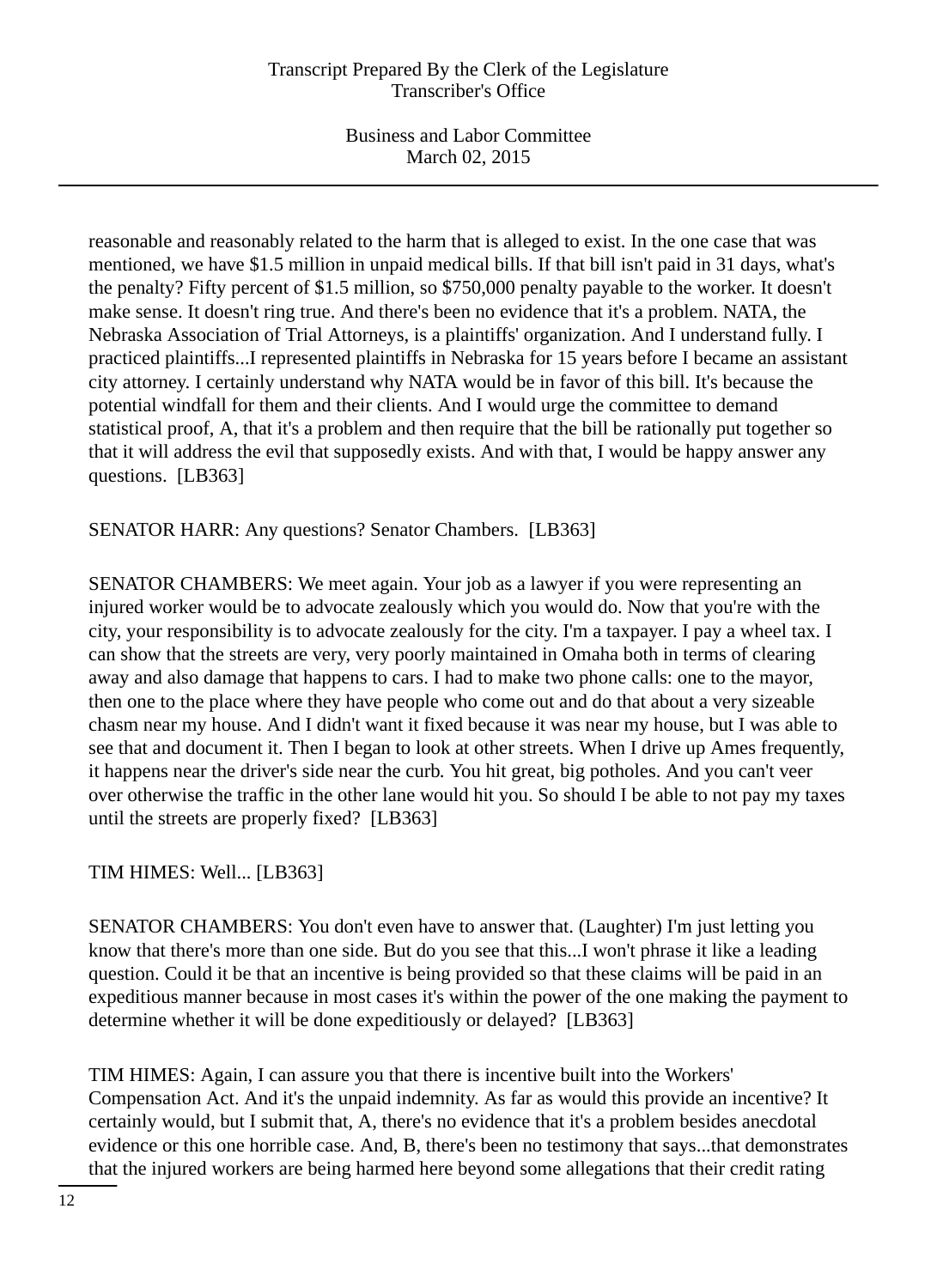might be damaged. The care is being provided otherwise there wouldn't be a bill. So it's not that the injured worker isn't being cared for. And the 30 days is not only arbitrary, it's short. [LB363]

SENATOR CHAMBERS: If the damage is to a person's credit, that is of some consequence. [LB363]

TIM HIMES: It certainly is. [LB363]

SENATOR CHAMBERS: So how would that be rectified? [LB363]

TIM HIMES: I can tell you that when I was doing plaintiffs' work, all I had to do was call the medical provider and say look, this is the subject of a lawsuit. You're going to get some money eventually. Don't turn it over to collections. I made those calls many times. [LB363]

SENATOR CHAMBERS: You think you'll ever practice in private, practice private law again? [LB363]

TIM HIMES: It's not currently plan A. [LB363]

SENATOR CHAMBERS: If you do though, give me a call. That's all that I have. Thank you. [LB363]

SENATOR HARR: Senator McCollister. [LB363]

SENATOR McCOLLISTER: Thank you, Mr. Chairman. City of Lincoln I think provided us an idea of what the extra expense would be. Does the city of Omaha have any estimate if this bill were enacted what the extra expense would be? [LB363]

TIM HIMES: I can tell you that the finance office sent out a request for that kind of information to the human relations department, the law department, and some of our, the city's paid consultants. I know that I responded. I have not seen the fiscal impact statement that the city provided. I don't even know if they submitted one. [LB363]

SENATOR McCOLLISTER: Okay. Thank you. [LB363]

SENATOR HARR: Any other questions? I guess I have a couple of questions. You say there's no evidence, that no evidence was presented and yet at the same time you say, well, what was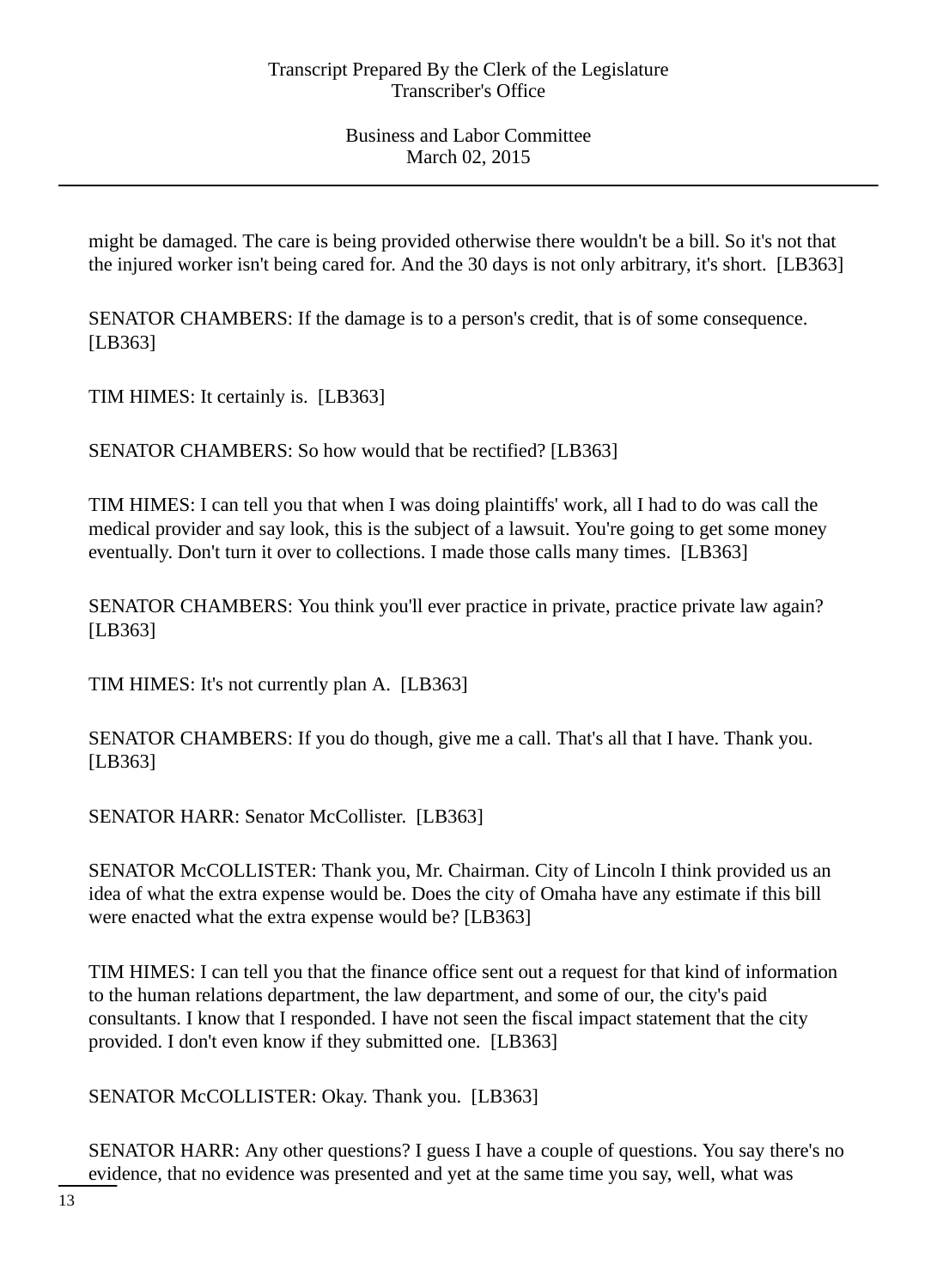brought was anecdotal, the Simmons v. Precast. So there was evidence brought. And you know, I know if the city of Omaha were forced to give a \$1.5 million loan interest free, they'd probably be down here hooting and hollering saying we've got to change something. We need to change the incentive. So I guess my first question is can I get a \$1.5 million loan for free? [LB363]

TIM HIMES: Nowhere that I know of. [LB363]

SENATOR HARR: Okay, other than maybe here. And then you say that the...you turn around and say, well, it's merely anecdotal. There's no evidence. And yet the city of Lincoln provided that evidence that there is a lot of slow play going on in that they said, hey, if we couldn't slow pay and we had to pay right away, it would cost us \$58,000. You said it would cost the city of Omaha quite a bit of money. So I think that kind of shows you there is an issue out there where...now the harm may be on the doctors and maybe we don't care about the doctors. That's not my attitude. But I don't think it's uncontroverted that there are medical bills out there that aren't being paid and that the care is being provided. And I think there's an incentive. You know, we keep trying to figure out ways to lower cost. That's what we're trying to do and put the cost where it belongs, on the individual on which it belongs. And if we...you know, doctors, if they have to float that money out there it may not be...you know, if I'm the injured worker, I may not be the one that pays it. But all of us pay it because it's not as though they can go to their creditors and say, you know what, don't worry. There's a settlement out there coming. It's a lawsuit. So they have to keep their overhead, and so we all end up paying a little bit for this type of situation. So I guess my question is we know there are medical costs that aren't paid. And we know that the cost is being borne more likely than not by the medical community. What would you recommend we do to fix this problem? [LB363]

TIM HIMES: Well, you referenced the city of Lincoln's fiscal statement. And they...I haven't seen that, but they estimated that if this bill were enacted that would be what their costs were. [LB363]

SENATOR HARR: Yeah, \$58,000 a year. [LB363]

TIM HIMES: See, I have a hard time imagining how they came up with that number to tell you the truth because it's not tracked right now. I don't know who would have that information. So to me, that's probably an educated guess. I can tell you that it has the makings of a bureaucratic and administrative nightmare. And that is the court, when they look at waiting time penalties on unpaid indemnity, the court deals with it as strict liability. That means 31 days is just as onerous as a year and a half. And so if we assume, and I'm not conceding that, if we assume that this is a problem that needs to be remedied, my recommendation would be to make the period longer and more reasonable so we're not catching insurance companies or employers who, you know, are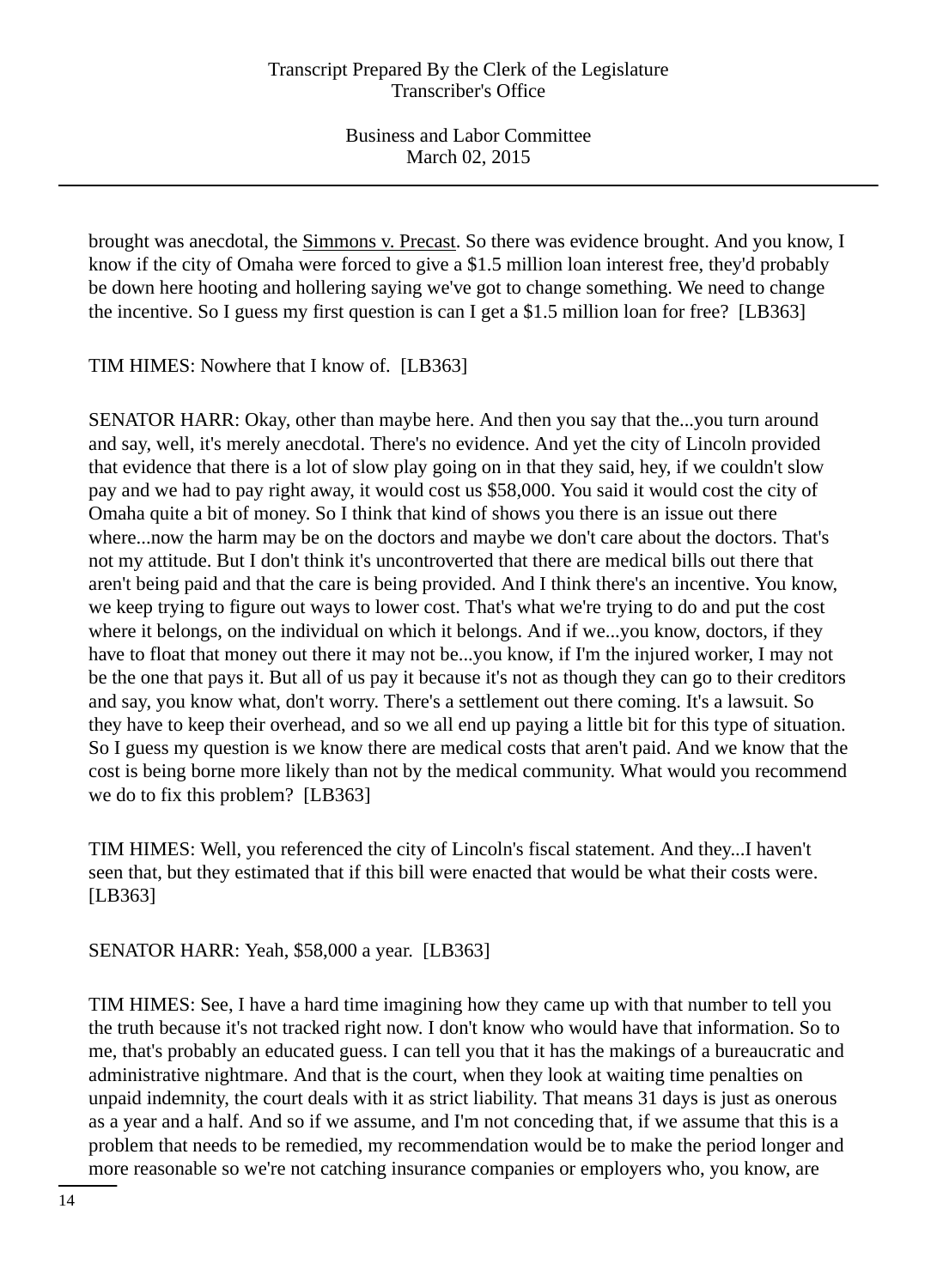slow, not by intent but in effect, and not nailing them for 50 percent penalties because they miss the deadline by a day or two. So my proposal would be 60 to 90 days and not a 50 percent penalty payable to the injured worker. Something more reasonably... [LB363]

SENATOR HARR: The lawyers themselves. [LB363]

TIM HIMES: ...related to the harm. [LB363]

SENATOR HARR: Who would you have that penalty go to then? [LB363]

TIM HIMES: Well, that's a good question. I thought about that on the way down here. Punitive damages in this state go to the school fund. That's what I'd do. I'd make it payable to some worthy charity or a needy state agency, not to the plaintiff and a third to his attorney. [LB363]

SENATOR HARR: Okay. Thank you. Any other questions based on that question I asked? Seeing none, thanks for coming down, Mr. Himes. Always a pleasure. Any other opponents? Mr. Gerrard. [LB363]

ERIC GERRARD: Senator Harr, members of the committee, my name is Eric Gerrard; that's Er-i-c G-e-r-r-a-r-d, and I'm here representing the city of Lincoln. And we did submit a letter of opposition on this, but I heard Senator Harr request that I come up. I don't have more information on the \$58,000 fiscal note, but I wanted to represent to this committee that I will get more information and share it with the committee as to where exactly that cost came from. And I'll also communicate that with Senator Nordquist as soon as we have it. [LB363]

SENATOR HARR: Perfect, thank you. Based on that testimony, any other questions? Seeing none, thank you very much. Appreciate your time. Anyone in the neutral capacity? [LB363]

RICHARD REISER: Good afternoon, Senator Harr, members of the committee. My name is Richard Reiser; it's R-i-c-h-a-r-d R-e-i-s-e-r. I'm the lobbyist for the Nebraska Trucking Association. I just heard a couple questions and I thought I'd like to clarify a couple things. There was a question Senator Johnson asked about insurance. It's important to understand in workers' compensation that the insurance is not like insurance you might have on your house where they insure thousands of homes and two or three of them have a fire. Workers' compensation insurance is based on the risk-loss analysis that they do based upon your loss history. And the way it works out, the bottom line is eventually the employer is going to pay all of their own workers' compensation. And they might get that in the form of a rate increase the next year after they've had a big loss where suddenly their loss experience is worse. So the only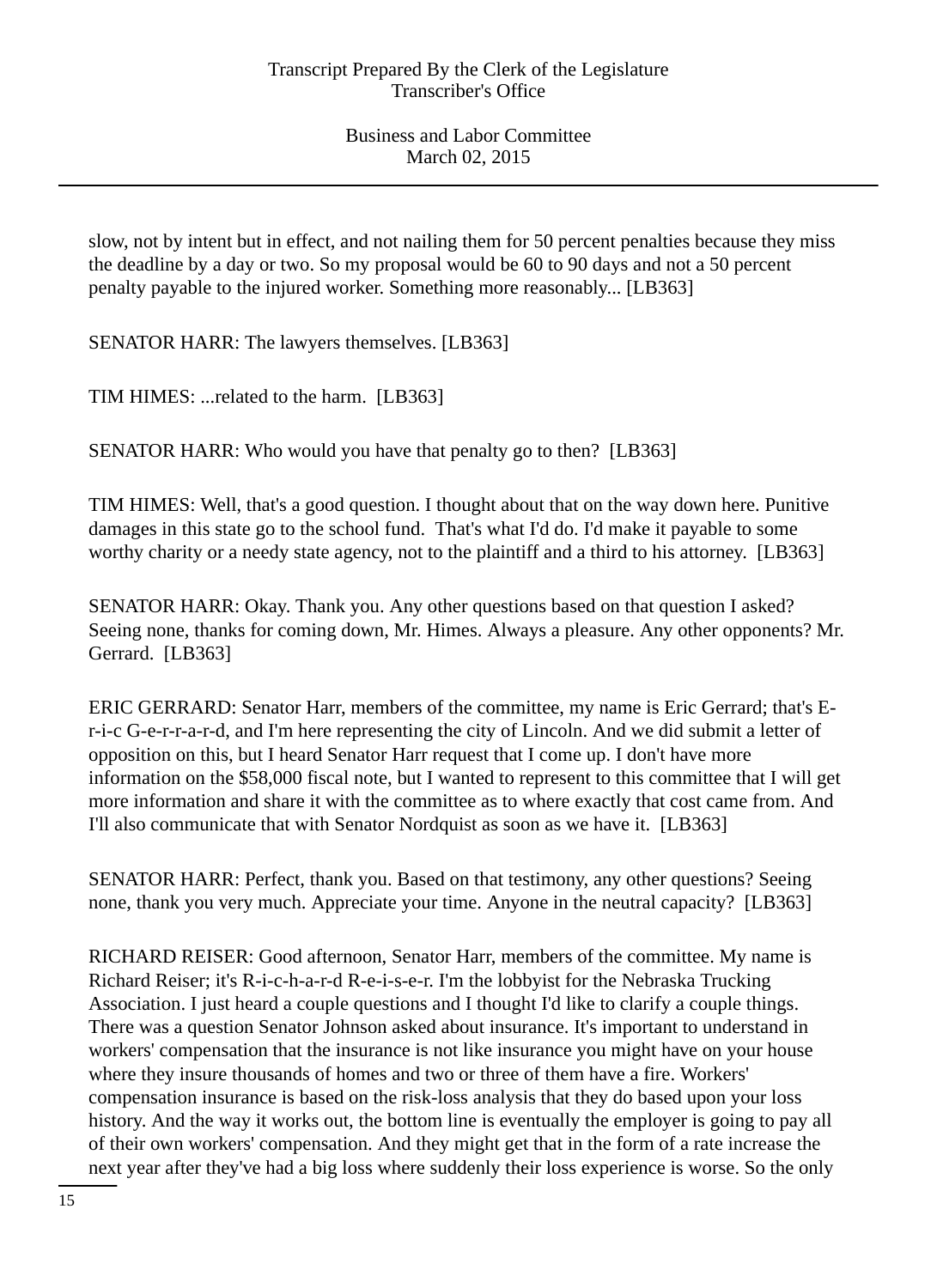point I'm trying to make here is it is real money that will cost Nebraska employers money if they have to pay these penalties. It's not some insurance company that pays for it and it's no loss to the employer. The employers will feel the loss. That's all I have. Thank you. [LB363]

SENATOR HARR: Senator McCollister. [LB363]

SENATOR McCOLLISTER: Thank you, Mr. Chairman. Would you say that employers or insurance companies are dilatory in their efforts to pay those bills? What would make those, the length of time go longer? [LB363]

RICHARD REISER: I'm not an expert on that, but I would say this, that the medical bills that come in are extensive. They're pages where it's serious injury. A hospital bill, for example, it's pages and pages. And those are routinely reviewed carefully by the insurance company checking the line items in there to verify the accuracy of the bills and to see what in those and to see if they are consistent with the amount the hospital is allowed to charge. And that takes time. Other than that, I really can't say. I have never had any experience with another company saying they just held the money back to try to cause trouble for somebody. [LB363]

SENATOR McCOLLISTER: Thanks, Dick. [LB363]

SENATOR HARR: Senator Chambers. [LB363]

SENATOR CHAMBERS: They don't make those calculations like I would with a pen and a paper, would they? [LB363]

RICHARD REISER: The loss calculations? [LB363]

SENATOR CHAMBERS: You said when they look at these amounts that are charged to make sure that that can actually be charged on these bills, you said that's what the employer is looking at and that takes time. [LB363]

RICHARD REISER: I said, Senator, it could be the employer looking at that. Normally it would be the insurance company looking at that or a bill review company that they've contracted with. [LB363]

SENATOR CHAMBERS: But they would have a way of doing that that is pretty quick I should think. [LB363]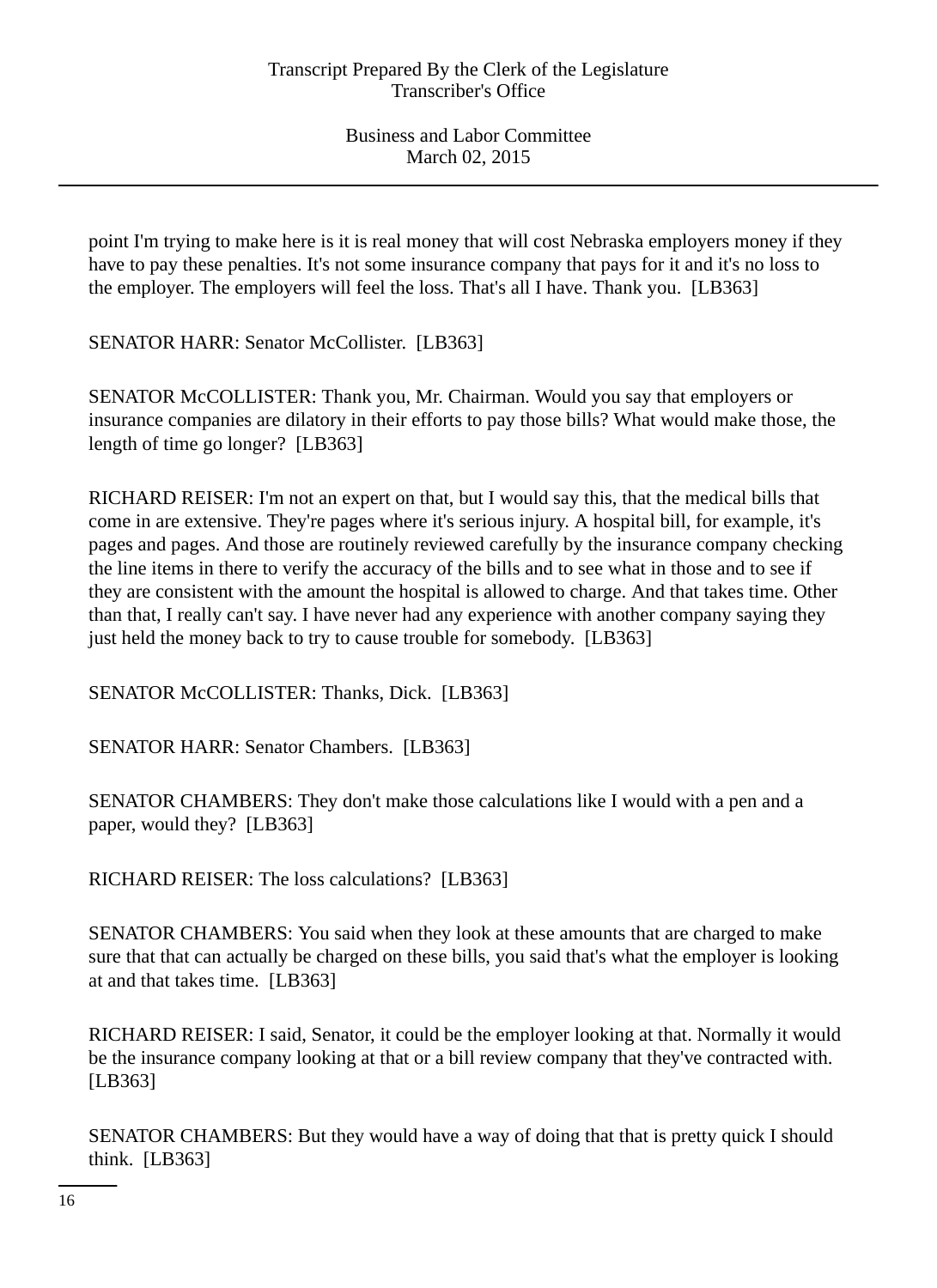RICHARD REISER: They do have computer programs that do that. I think that after the computer finds something then it ends up going back to a human to look at and make a decision about. [LB363]

SENATOR CHAMBERS: I just don't see where we justify if we take all that time. But that's all that I would have. Thank you. [LB363]

SENATOR HARR: Senator McCollister. [LB363]

SENATOR McCOLLISTER: When the insurance company has an issue with the medical bills, don't they end up typically going back to the hospital or the doctor, whoever, and asking them to justify some of those expenses? Isn't that typical for them? [LB363]

RICHARD REISER: That's the way it's normally done. [LB363]

SENATOR McCOLLISTER: And so that could lengthen the time as well. [LB363]

RICHARD REISER: Certainly. [LB363]

SENATOR McCOLLISTER: Thank you. Thank you, Mr. Chairman. [LB363]

SENATOR HARR: Senator Johnson. [LB363]

SENATOR JOHNSON: Thank you, Senator Harr. We're going to get a lot of information evidently. We're asking everybody for statistics. When we get this, these statistics, will it maybe be able to tell us that let's say when the city of Lincoln comes in, that their past has been that it's been 40 days or 50, 60 days before they've gotten some checks? So they were paying the penalty. How many...how do I want to ask this? It would be interesting to find out how many businesses, employers would have to pay actually the medical bill. I know they'll pay it eventually through the ratings. You know, when you have these costs, eventually you'll pay for workmen's comp. How many of them would have to pay it that day, on the 29th day? And then do they have any time to go back to the insurance company and that be spread out, or is that going to be a cost to them? [LB363]

RICHARD REISER: You mean could they pay it on the 29th day and then later go back and say I overpaid and try to get it back? [LB363]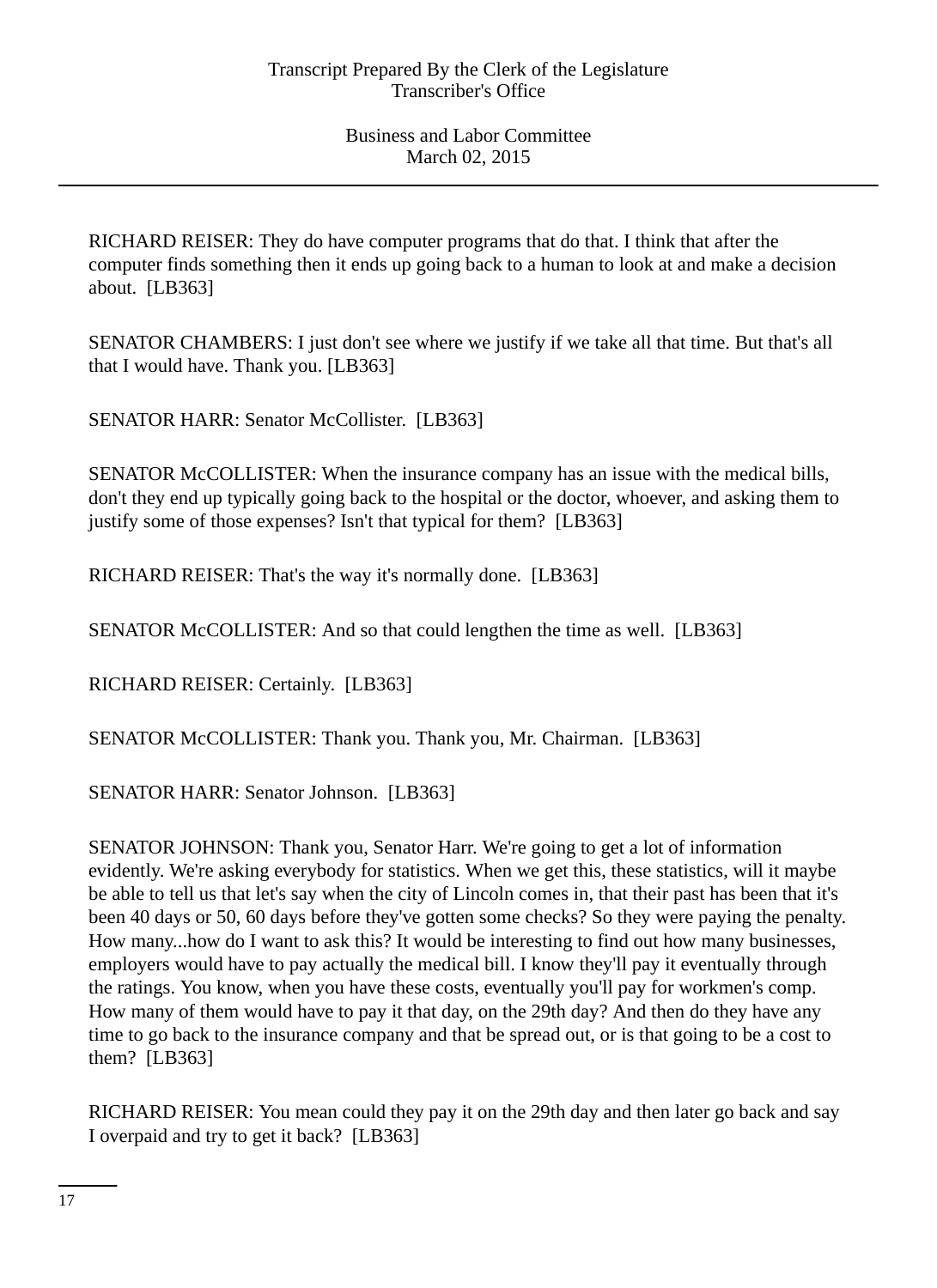SENATOR JOHNSON: Yeah. I mean, what leverage would they have to the insurance company then to speed up? The bill is already...? [LB363]

RICHARD REISER: Most employers would have very little leverage over the insurance company. Some might, but you know, most of them wouldn't have. [LB363]

SENATOR JOHNSON: But they lose whatever they have. [LB363]

RICHARD REISER: Yeah. [LB363]

SENATOR JOHNSON: Yeah. Okay, thank you. [LB363]

SENATOR HARR: Any other questions? Thank you, sir. Always a pleasure. Anyone else in the neutral capacity? Senator Nordquist waived closing on LB363. I think we have a couple of letters for the record. [LB363]

JAMISON WYATT: (Exhibits 1, 2, and 3) I have a letter of opposition from the city of Lincoln, William C. Kostner; I have a letter of opposition from Robert Hallstrom with Nebraskans for Workers' Compensation Equity and Fairness; and a letter of opposition from Korby Gilbertson representing Property Casualty Insurers Association. [LB363]

SENATOR HARR: With that, we close LB363 and move on to Senator Hansen, LB388. Senator Hansen, the floor is yours. [LB363]

SENATOR HANSEN: Thank you. Good afternoon, Chairman Harr and members of the Business and Labor Committee. My name is Matt Hansen, M-a-t-t H-a-n-s-e-n, and I'm the senator representing Legislative District 26 which is northeast Lincoln. I'm here to introduce LB388. This bill would apply only to those who are injured on the job and whose injuries were determined by the Workers' Compensation Court to have resulted in total disability. Current law provides a formula for the annual calculations of maximum weekly benefits. And although the Legislature has recognized the necessity of annually updating the allowable maximum, there was no such updating for the worker once his or her compensation amounts have been set. LB388 would simply apply the same formula used to calculate maximum benefits to the actual award of benefits on an annual basis. That is my opening, and I will yield to any questions. And I ask the committee to advance the bill. [LB388]

SENATOR HARR: Well, it's a pretty simple concept. So thank you. Any questions for Senator Hansen? Senator Johnson. [LB388]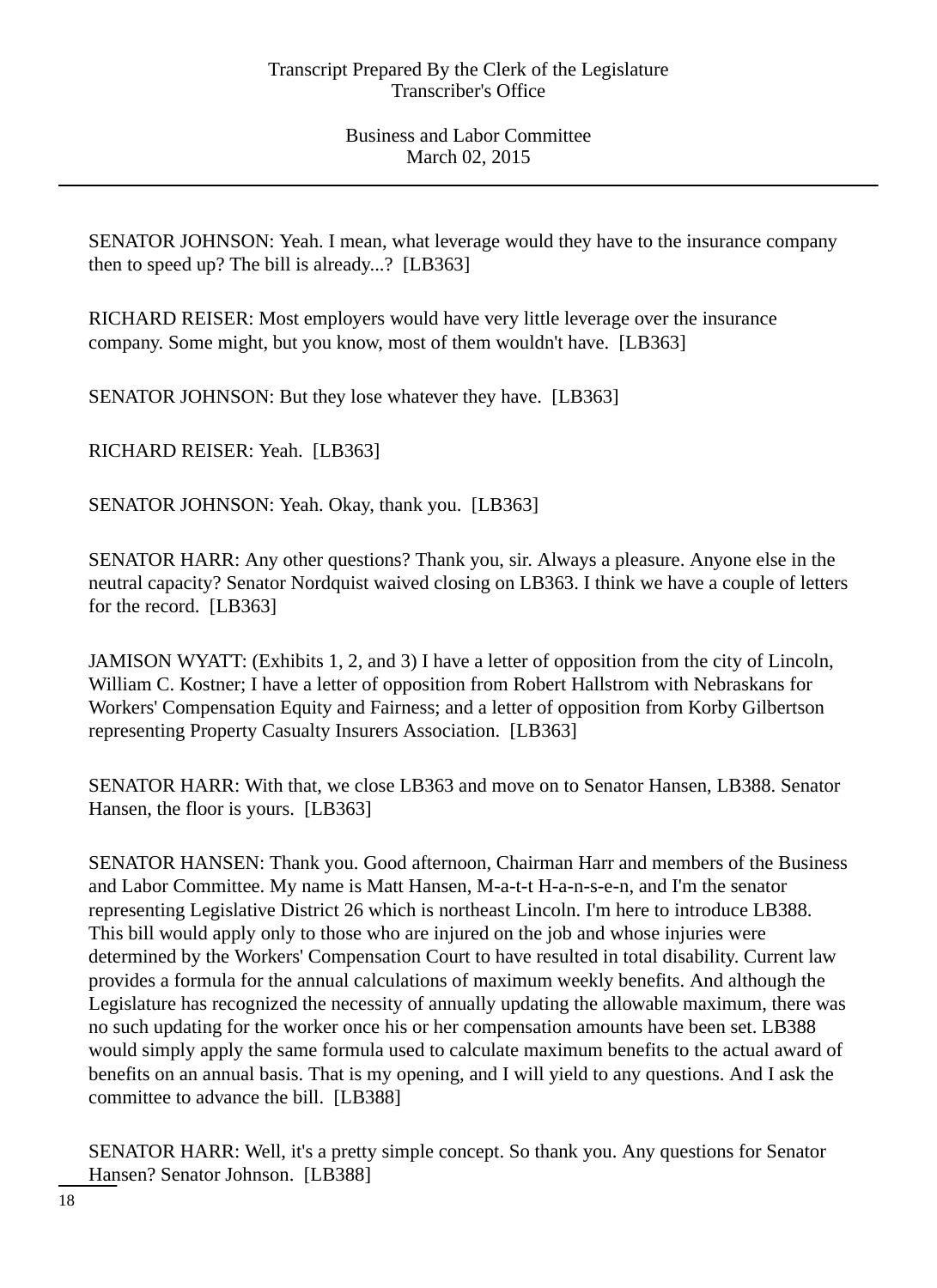SENATOR JOHNSON: Thank you, Senator Harr. Would this be calculated on the...who would determine that full or cost-of-living adjustment as it moves forward? Is that some standard that's going to be out there, or who makes that decision? [LB388]

SENATOR HANSEN: Yes. It was currently a statutory process that was already in there. It is the formula set out in Section 48-121.02 which is, I believe, the formula for adjusting the current maximum payment. And so that process would continue. [LB388]

SENATOR HARR: I'm just proud Senator Hansen had read his bill. (Laughter) Any other questions for Senator Hansen? Seeing none, thank you very much. [LB388]

SENATOR HANSEN: Thank you. And I will note I will waive closing as I have to run to another committee. [LB388]

SENATOR HARR: All right, understood. Thank you very much. Any proponents on LB388? [LB388]

TODD BENNETT: (Exhibits 1 and 2) Good afternoon. Todd Bennett on behalf of Nebraska Association of Trial Attorneys but also several clients who are receiving total disability benefits at this time. This statute seems to be pretty simple on its face, but it's failed three times, as far as my understanding is, in this very committee over the past 10 or 15 years. I had a gentleman by the name Joe Swift (phonetic) that was going to attend this hearing today who's been receiving \$230 a week since 2004 and has not had an increase in that benefit whatsoever. He broke down on the interstate today by the time he got out to...out of his home, and he's unable to attend today. But I'll tell you a little bit about his story. He fought his case in 2004 and, yes, had many bills that weren't paid over an eight-year period of time while his case was on appeal. During that time, all his benefits...he didn't get paid for four and a half years. Once those benefits came in and got paid after the appeal, he still was going to receive \$230 a week with no chance of an increase. And he's still receiving that today. Two of the forms that I've asked to have a copy is simple statistics to show what the gas price was in 2004, is \$1.35 on average across the country. It was actually a little bit less than that in Nebraska. It also shows the minimum wage of \$5.15, what it was in 2004. I'm also going to introduce you to another client, Mike Tomek. He's been receiving his same check since 2002. He was a correctional officer. Over the last 12 to 13 years, a wage for his correctional status has gone up anywhere from 1 percent to 2 percent per year. Right now, he would be receiving essentially four times what he's receiving right now. And anyway, what this bill is designed to do is simply provide an adjustment to meet the needs of the clients. Ironically, we have that for mileage. We get that per year on the same formula. We do have a state maximum benefit based on the same formula each year. Social Security disability has increasing benefits based on an adjustment each year. And the funny thing is when I read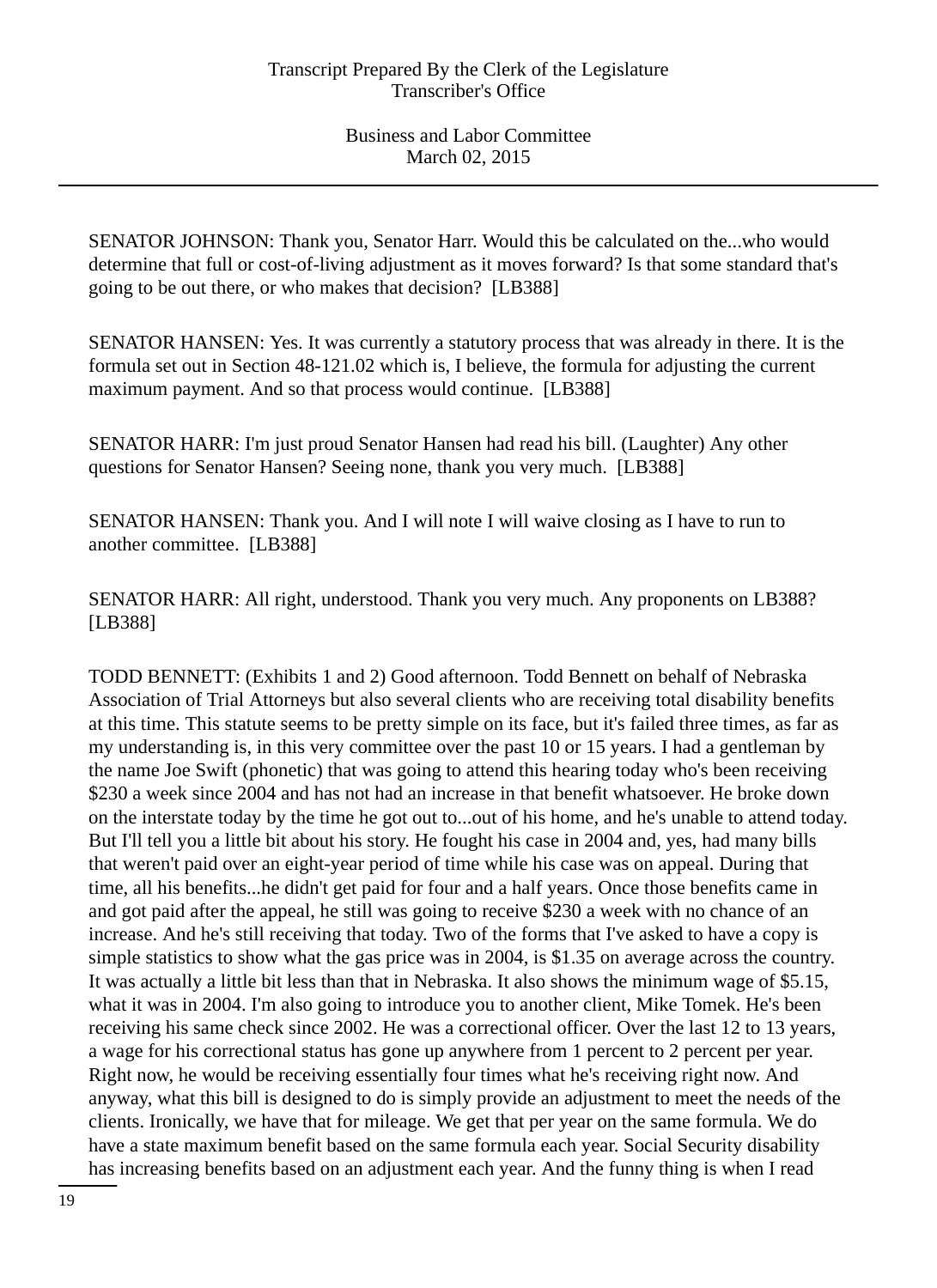this, the purpose of Social Security cost of adjustment set out in that statute was not brought over to the comp system. And what that purpose simply was is when inflation leaves those benefits to be insufficient to provide for you and your family, then it's time for an adjustment. That's all I simply ask as you listen to Mr. Tomek because he's the real live statistic here today. Thank you. [LB388]

SENATOR HARR: Thank you very much, Mr. Bennett. Any questions for Mr. Bennett? Hold on. All right, you are free to go. Thank you. [LB388]

MIKE TOMEK: My name is Mike Tomek, M-i-k-e T-o-m-e-k. I guess I'm going to start out by giving you a little background history. I'm not real sure on etiquette, but I'm going to give this a shot and wing it. I was working for the Department of Corrections at the Nebraska State Penitentiary. I had worked there almost ten years when I received a back injury while working there. To me, I want to say it's a career-ending injury because since then I have not been able to work. That happened in April of 2002. Fast forward 13 years later, I'm still making the same wage that I was in 2002. I guess I look at it as when I was working for the Department of Corrections, there was a lot of factors there that I could not figure out why they were not factored into my pay: shift differential, employee evaluations, stuff like that. And with the cost of living going up, the minimum wage going up, I think the only fair thing to do would...to raise my pay. I have a hard time making ends meet. And I guess I would like to see something done about this. [LB388]

SENATOR HARR: All right. Well, thank you for your testimony. Thank you for coming in, Mr. Tomek. Let me see if anyone has any questions for you. Any questions? Seeing none, thank you and thank you for the service to the state. I appreciate it. [LB388]

ELIZABETH GOVAERTS: Good afternoon. My name is Elizabeth Govaerts, G-o-v-a-e-r-t-s. I'm here on behalf of NATA. And I represent injured workers in the Workers' Compensation Court system. I can't imagine that anybody would actually oppose this bill. When a worker loses his ability to work is devastating. As you can imagine, the benefits allowed in the workers' compensation system don't make a worker whole anyway. We have a cap on the amount of wages or total disability that a worker can get anyway. So highly compensated workers are never made whole. As a practical matter, our benefits are insufficient because workers get 66 percent of their average weekly wage. Most of our injured workers are low-wage workers, minimum wage, you know, mostly hourly wage workers. None of them withhold at a rate of 33 percent anyway. So they're already taking a big pay cut to start with. Every other system that allows for disability benefits allows for an increase for cost of living. It's an extremely simple calculation. The statute already sets it out. The bill contemplates that the cost-of-living increase would occur on the year anniversary of the injury. Adding insult to injury here with having somebody who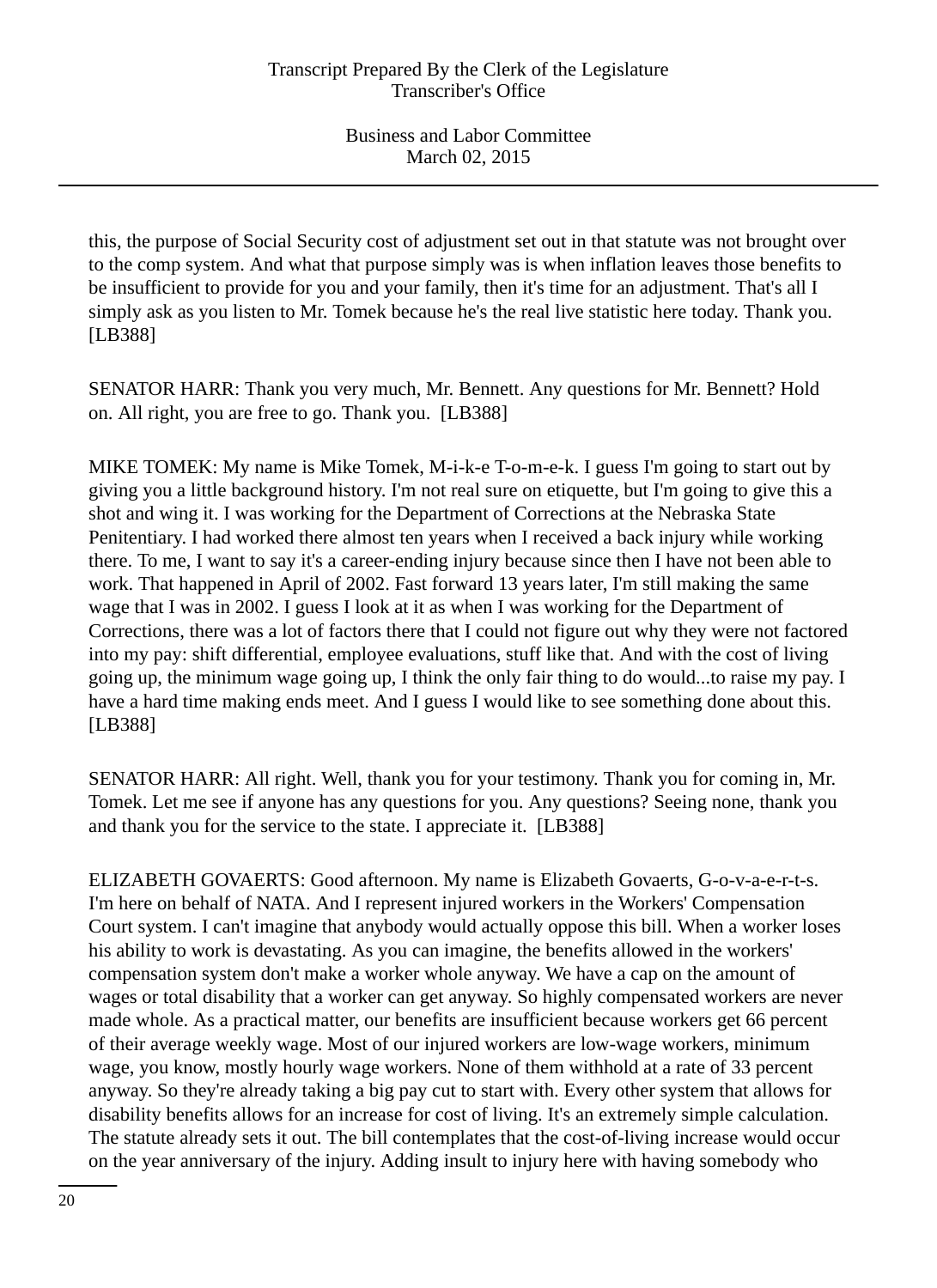could be in the work force earning four times what his comp benefit is, is unconscionable. It makes a situation that's already disastrous become untenable for workers. And that's why I support this, because I've seen this disaster firsthand. [LB388]

SENATOR HARR: Thank you, Ms. Govaerts. Senator McCollister. [LB388]

SENATOR McCOLLISTER: Yeah, thank you, Mr. Chairman. One of your...in your testimony you indicated that...earlier I heard that this is the third or fourth time a bill of this type has been heard in this committee. You know, the composition of the committee is a little different this year. So I'm curious to know why those bills failed in the past if you know. [LB388]

ELIZABETH GOVAERTS: I don't know why they would have failed. And I'll tell you that the cost to insurance companies would be de minimis for this type of things. These are insurance companies who are holding...okay, let's say, for instance, that the value of somebody's total disability benefits are--I'm going to use a number I can divide--are \$300,000 over the cost of his lifetime. The insurance company holds that money and pays this out over...you know, in a weekly benefit. So the insurance company has use and it's earning interest on that money at a much higher rate than the cost-of-living increase is. So I can't imagine why it wouldn't pass because really it hurts no one and only helps in a very meaningful way an injured worker who hasn't been able to return to the workplace. [LB388]

SENATOR McCOLLISTER: Thank you for attending and thank you for your testimony. [LB388]

ELIZABETH GOVAERTS: Thank you. [LB388]

SENATOR HARR: Thank you. Senator Johnson. [LB388]

SENATOR JOHNSON: Going back to the previous question that was asked, I asked one of them. We know that the employer pays the cost of workmen's comp eventually through their ratings. So I'm not saying this is good or bad, but if this is in place, the insurance company will probably calculate a projection of what that cost will be over the lifetime, workable lifetime, of that employee. So that means that the employer...the insurance company will be reimbursed because they'll calculate it in, and that will be part of the code...coding. And the employer will end up bearing that cost. Is that correct analysis of it? [LB388]

ELIZABETH GOVAERTS: Well, that's...you know, yeah. But remember, we're talking about 1, 2 percentage-type numbers. So... [LB388]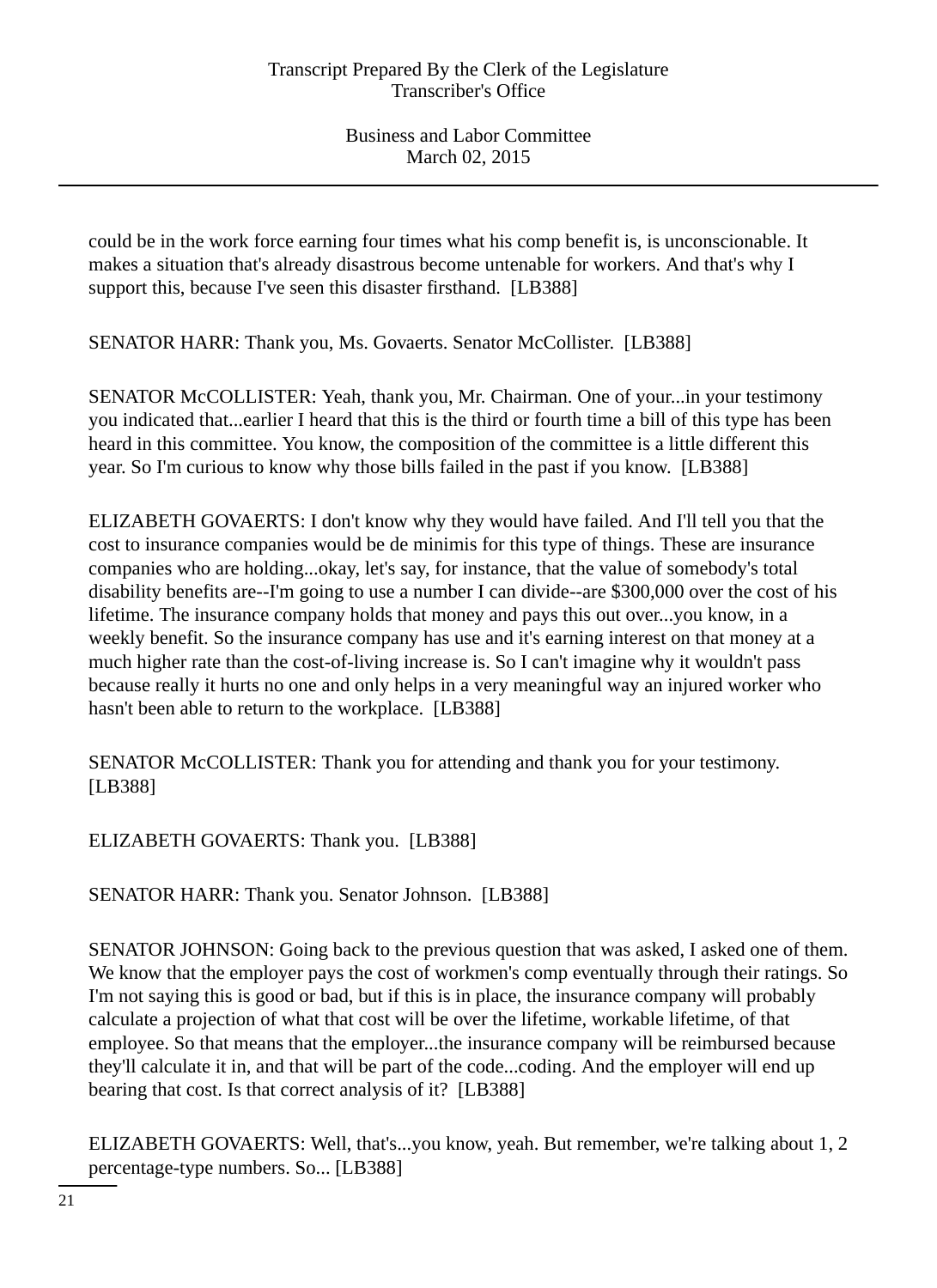# SENATOR JOHNSON: I realize that. [LB388]

ELIZABETH GOVAERTS: Yeah. [LB388]

SENATOR JOHNSON: But I mean it will be...it's not the insurance company that ends up with that cost because they will prorate it out. [LB388]

ELIZABETH GOVAERTS: Arguably, yeah. [LB388]

SENATOR JOHNSON: And the employer will be paying. And maybe the employer should be. [LB388]

ELIZABETH GOVAERTS: Yeah, maybe. And I don't know and I can't pretend to know how insurance actuarial stuff works. But I will say that in the scheme of things, 1 percent or 2 percent makes a huge difference to somebody who's trying to pay for their school lunches for their kids or have enough money to make sure that they can get their utilities paid. And the insurance company is earning 5 percent, 10 percent, 30 percent on the money that they're holding. So again, I don't think that it's going to ever be any...it's not going to be onerous for the insurance company or the employer. [LB388]

SENATOR JOHNSON: Thank you. [LB388]

SENATOR HARR: Thank you. Senator Chambers. [LB388]

SENATOR CHAMBERS: You know, sometimes when these hearings are going on, I'm very old. And old people sometimes lapse into reverie. Am I still in America? Is this America? [LB388]

ELIZABETH GOVAERTS: That's a good question. [LB388]

SENATOR CHAMBERS: But is it? And there's...I hear a lot of talk about how America is a compassionate place where those who have rendered service are not going to be forgotten and they're not like throwaway Dixie cups where you throw this one away and then get another one. When it's soggy, you throw it away. But people do not lose their humanity. Workers are allowed to have dignity. And those things are to be respected. And you can't put a dollar value on them. Now before I lapse into my reverie, that's the way things were and that's what I learned when I was going to law school and went to Creighton undergraduate school which is a Jesuit school. And a lot was said about ethics and human dignity. And if everything is reduced to concern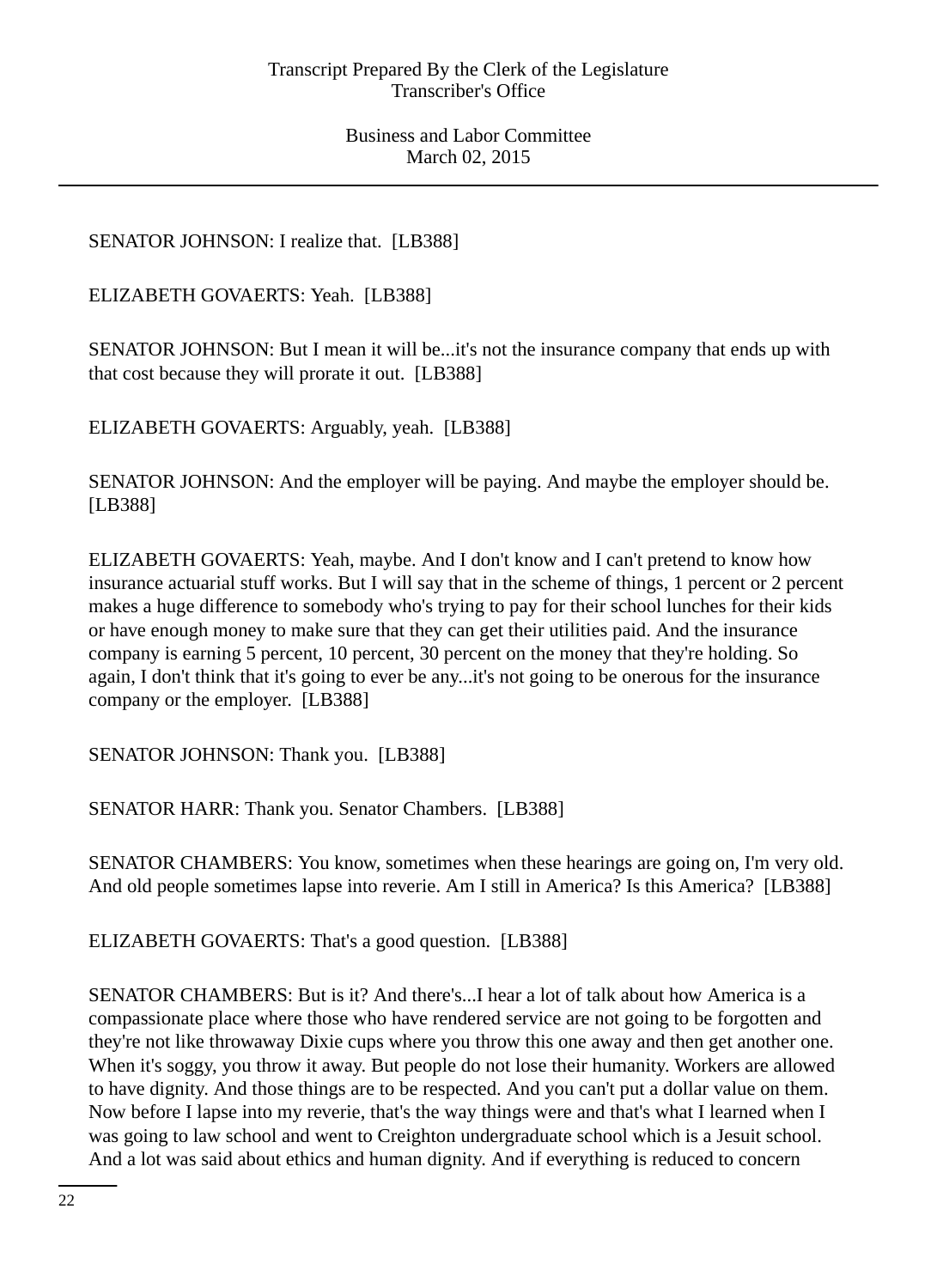about insurance companies and employers, and the ones who do the work and make it possible for these entities to even be, then it seems that something is disconnected. So I'm not asking you for a response, but I mainly wanted to be assured in my dotage that I still am in America. [LB388]

ELIZABETH GOVAERTS: Well, I think Senator Chambers makes a really good point. And that is that people are hurt on the job every day. And we have put into place a no-fault system because we believe that if somebody is hurt on the job they need to get compensated for that. And people who have been injured working for the benefit of a company, I don't think we should be too concerned about whether or not the company then has to fully compensate that person by paying an extra 1 percent or 2 percent. That seems to be the least of the things to factor in here. [LB388]

SENATOR HARR: Thank you. Any other questions for Ms. Govaerts? [LB388]

SENATOR CHAMBERS: Thank you. [LB388]

ELIZABETH GOVAERTS: Thank you. [LB388]

SENATOR HARR: Thank you for your time. Proponents on LB388. Mr. Howard, welcome back. [LB388]

STEVE HOWARD: Thank you. Steve Howard, for the record, S-t-e-v-e H-o-w-a-r-d, counsel for the Nebraska State AFL-CIO. Maybe this is a good time to sort of take a step back and look at what workers' compensation is. And it is a grand compromise and a grand bargain. Employers cannot be sued in Nebraska for being negligent. There is no such thing in Nebraska as a tort claim against an employer provided that they carry the coverage that they have. And so the compromise that went into effect back in the early 1900s, a century ago, is that workers gave up the rights to bring certain causes of action against their employers. Negligence in the workplace, that doesn't have really a presence in the work comp system. In exchange, we do have this nofault system. But you know, Senator Johnson, we like to view the system from a different perspective than the discussion earlier. If an economist were to come testify before you, that person would say that if employers didn't have to pay workers' compensation in a true supply and demand free market enterprise...or relationship, workers would make more wages. So we think both employees and employers contribute to the system because it's mandatory. So it's necessary. So what is this workers' compensation? You know, it's two-thirds of an average weekly wage. And you get it, the temporary benefits that this bill addresses, so long as you are...the total disability benefits, as long as you're totally disabled. And I have a client. Her name is Cheryl (phonetic). She was hurt lifting a 12 pack of pop working in a convenience store back in 1993.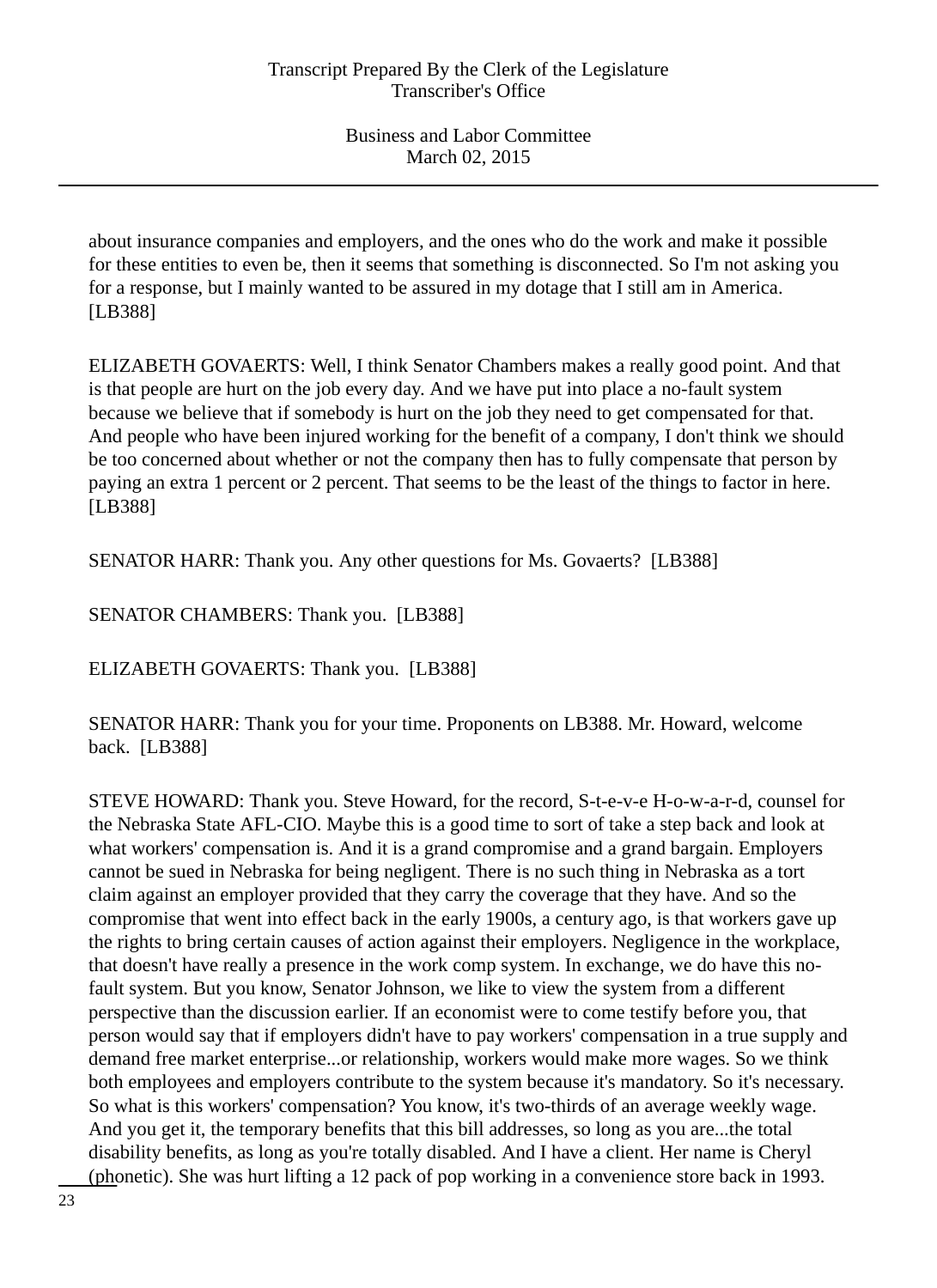## Transcript Prepared By the Clerk of the Legislature Transcriber's Office

Business and Labor Committee March 02, 2015

She made \$200 a week. Two-thirds of that is \$133.33 a week. And that's been the weekly check ever since we took her to trial back in 1995. We don't take any fees on that case. But that's what she gets. But she also gets Social Security disability. Now if her work comp went up, the Social Security obligation by the Social Security Administration would go down because there's an offset. There's a maximum that you can get. And so if the federal government were represented here, they would say, well, of course, we want for total disability, those catastrophic cases...and Cheryl (phonetic) has had upwards of a dozen operations. And she has no dignity in the life that she leads right now. But the Social Security Administration would say we'd like it if she made a few more dollars per week because that means the Social Security disability would go down. But regardless, Social Security has a COLA, cost-of-living adjustment, just like almost every other system does. This wouldn't help Cheryl (phonetic) because this bill, as I read it, Senator Hansen's bill says that this would be for total disability awarded after the effective date. But it might help the next person to come along that has that unfortunate situation where they're totally disabled. They're making two-thirds of what they used to make with no chance of any increase in the future. You know, Iowa has a system that allows for that rate, the benefit rate in general to be adjusted according to dependents. So if you're married and have six children living in your home, you're going to get a different rate than a single individual. So that's another feature about the average weekly wage that I thought I would share with you. So I very much appreciate the opportunity to come before you in support of LB388. And it certainly just seems to make sense that as the price of everything else goes up, the compensation should as well. [LB388]

SENATOR HARR: Thank you, Mr. Howard. Questions? Senator McCollister. [LB388]

SENATOR McCOLLISTER: Yeah, thank you, Mr. Chairman. We've learned a lot about the grand bargain in the last couple of weeks. The way the current benefit is calculated, it's on the average wages. So it's a percentage of that amount, correct? [LB388]

STEVE HOWARD: Correct. [LB388]

SENATOR McCOLLISTER: Okay. And the fact the average wages hasn't gone up in the last three or four or five years is problematic, is it not? [LB388]

STEVE HOWARD: Well, it has gone up because the benefit schedule that the court has is higher in 2015 than it was in '14 or '13. It's not a huge increase. [LB388]

SENATOR McCOLLISTER: So the percentage goes up. [LB388]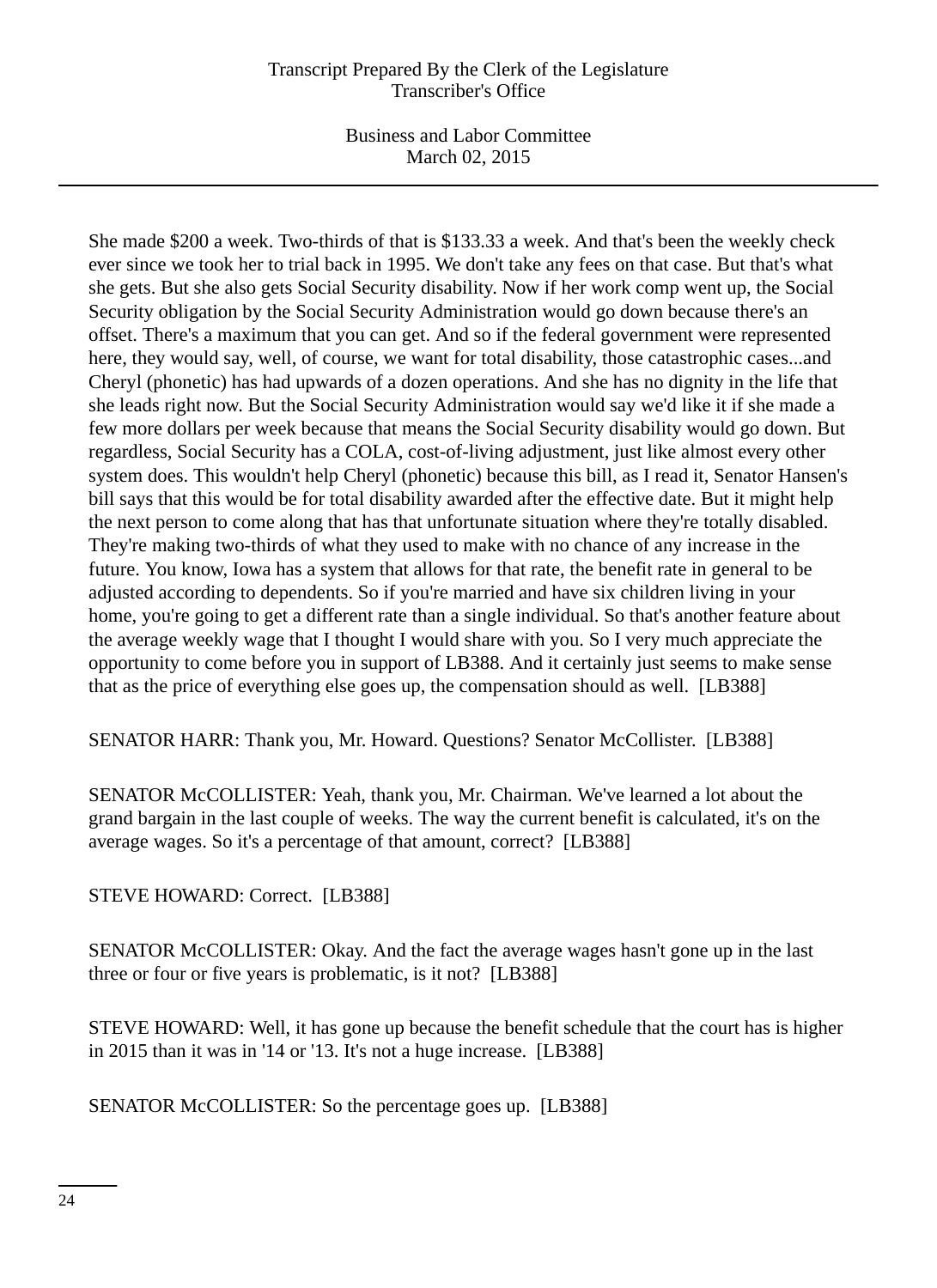STEVE HOWARD: The percentage is always two-thirds of the average weekly wage except overtime. You don't get overtime counted. You get those hours counted as straight time. If you make \$10 an hour and you work 50 hours a week that's \$500, not 40 at \$10 and... [LB388]

SENATOR McCOLLISTER: So the average weekly wage has in fact increased. [LB388]

STEVE HOWARD: It has, yes. So we have a modest increase. [LB388]

SENATOR McCOLLISTER: How many states now include a COLA as this bill would envision? [LB388]

STEVE HOWARD: Senator, I don't know. That's a great question. I don't know the answer. [LB388]

SENATOR McCOLLISTER: Okay. Thank you very much. [LB388]

SENATOR HARR: Senator Chambers. [LB388]

SENATOR CHAMBERS: The term "grand bargain" was used, and you stated briefly what that was. Would you state it again as briefly as you can. [LB388]

STEVE HOWARD: The Industrial Revolution in the early 1900s brought about a lot of folks getting hurt on the job and employers were getting sued. So across the United States, all the states between about 1911, 1912 up to about 1919 enacted these laws that said if you get hurt on the job, here's what you get. It's a set formula. It's a rigid set of benefits. You don't get anything for pain and suffering. You don't get anything for your spouse, at least not in Nebraska. But the trade-off is you cannot bring a negligence action against your employer. [LB388]

SENATOR CHAMBERS: When there is a dispute...let's say that we had a court. Aesop told fables, and animals could talk. If you had a court comprising roosters as judges, and the ones who would be likely to be sued are other roosters and the ones likely to do the suing are cockroaches, well, when the cockroach goes to court and the roosters are the judges and roosters are the ones being sued, who is likely to lose? You probably don't want to say it. [LB388]

STEVE HOWARD: Well, the cockroaches. [LB388]

SENATOR CHAMBERS: Right, the roaches will always lose. [LB388]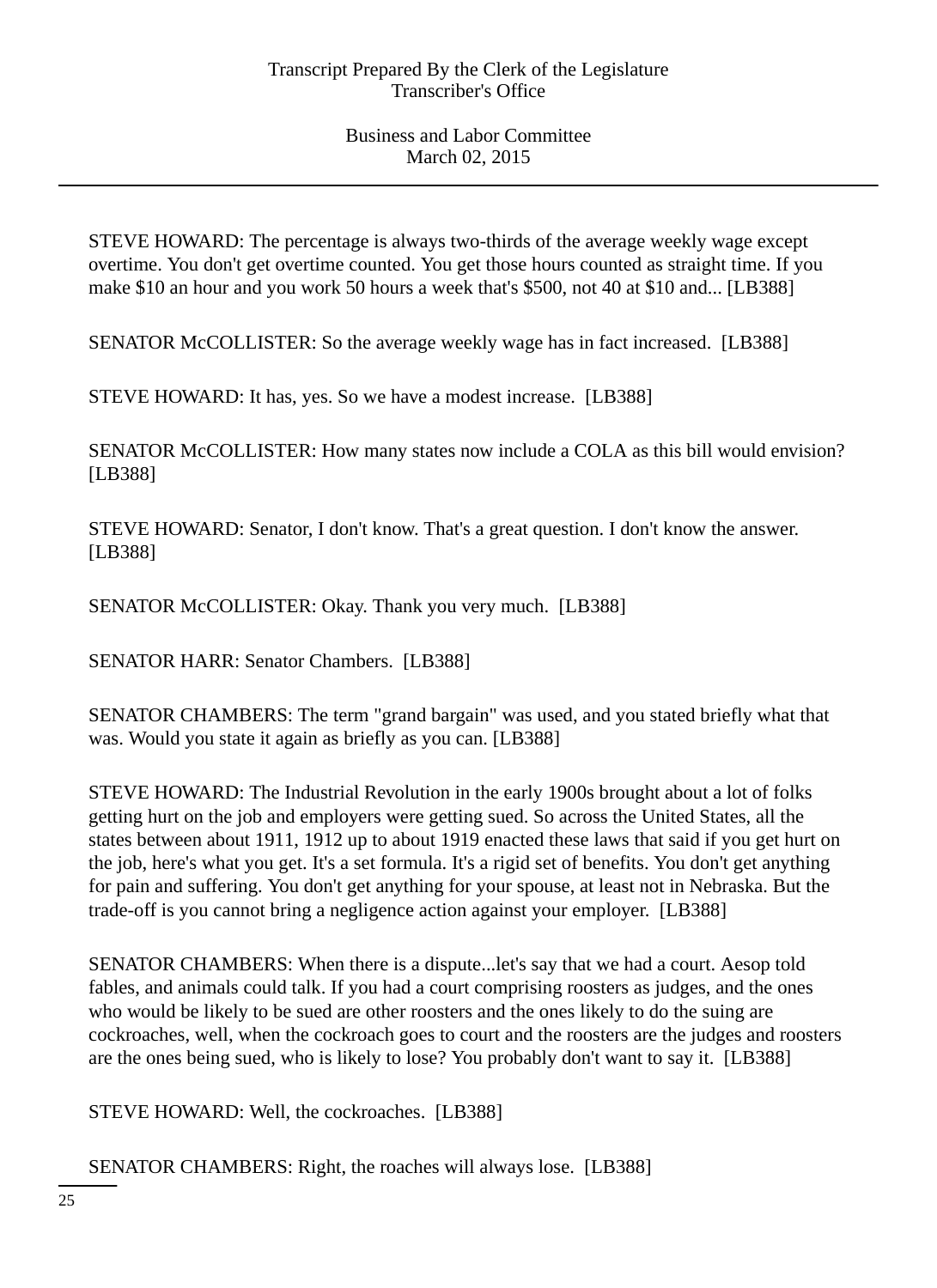STEVE HOWARD: The hens are left out from the beginning it sounds like. (Laugh) [LB388]

SENATOR CHAMBERS: So when you have a powerful interest like the industrialists and those cogs, human cogs in the machine that are not going to be given the consideration because this machine will be oiled, lubricated, overhauled to make sure that it's going to be able to function in the optimum way of a machine, human beings are not dealt with in that way because they're replaceable and expendable parts. Somebody gets hurt, you get rid of them. When this grand bargain was made, there are people bound by it today who had no say in that bargain, isn't that true? [LB388]

STEVE HOWARD: Oh, absolutely. [LB388]

SENATOR CHAMBERS: So a deal was struck decades and even generations ago that had not redounded to the benefit of the workers but to those for whom they work. Because now if they could file lawsuits, there are likelihoods that they would win some of these lawsuits based on negligence, even recklessness, on the part of the employer. Is that a reasonable statement? [LB388]

STEVE HOWARD: It is in certain circumstances, yes. [LB388]

SENATOR CHAMBERS: So it's in the interest of the powerful people to maintain the system as it is so that somebody who worked for the state years ago and was injured in the process of working for the state is caught in that time warp, like an insect imprisoned in amber, and is not going to gain benefits as everything else moves forward and upward and prices increase. That person is not going to receive compensation of the same purchasing value that it should have with the increased cost of everything, is that fair? [LB388]

STEVE HOWARD: Yeah, the proportions and the ratios just don't keep up with the passage of time. That's right. [LB388]

SENATOR CHAMBERS: And when I went to that Jesuit university that I mentioned, the simple definition of justice was granting a person his or her due, that to which a person is entitled. So I'm beginning to formulate some views based on what the previous witness and what you have said, that these ideas that you all are expressing are jogging some of these old brain cells of mine. And I'm beginning to come alive again. And I'm beginning to see that things are not as they should be. And I appreciate your improving my education as did the prior witness. Thank you. [LB388]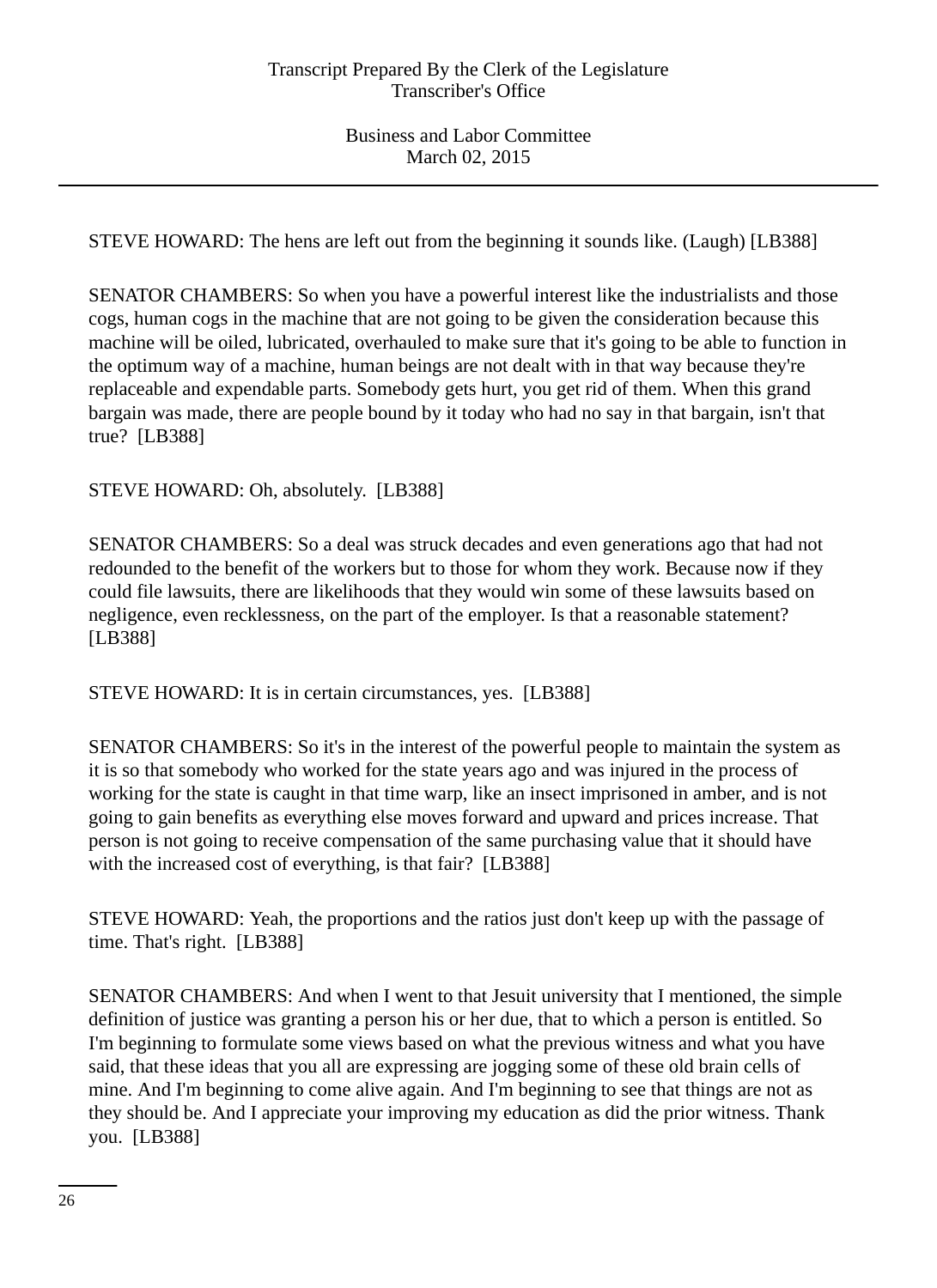## STEVE HOWARD: Thank you, Senator. [LB388]

SENATOR HARR: Thank you, Senator Chambers. Any other questions for Mr. Howard? Seeing none, thank you, Mr. Howard. [LB388]

STEVE HOWARD: Thank you. [LB388]

SENATOR HARR: Any other proponents? How about opponents? [LB388]

RON SEDLACEK: (Exhibits 3 and 4) Chairman Harr and members of the Business and Labor Committee, for the record, my name is Ron Sedlacek; it's spelled S-e-d-l-a-c-e-k, and I'm here on behalf of the Nebraska Chamber of Commerce. And then I'm also authorized to testify on behalf of the National Federation of Independent Business-Nebraska, and the Nebraskans for Workers' Compensation Equity and Fairness. And then I also have a couple of letters that I'll have passed out after testimony here, one from PCI signed by Korby Gilbertson also in opposition. When...I can't speak for all the entities, but I know that in our discussions at the State Chamber's labor relations council, probably the biggest concern regarding legislation, this new iteration of it--it's been around for other years as has been mentioned in the past--was a concern about the costs. However, then when we look at the fiscal note, the entire state of Nebraska paid \$686,620. Fiscal note says state average weekly wage has increased 2 percent. So what's the impact? Maybe \$13,732 which seems somewhat nominal. So the question becomes, and we'd have to agree with PCI, and that is not dealing with the costs but some of the other...a couple of the other issues that we've talked about. And that is in regard to the use of the term "total disability," whether that means temporary total and permanent total disability, or does this apply to permanent total only? I think the testimony implied permanent total only. So that would be a recommended change if the committee were to continue with advancing the bill. Also then the question becomes when does the annual increase take place? And I heard testimony, although I'm not sure that was exactly what I would call the rule that that would be. Would it be on the date of the anniversary of the injury or of the award? Or would there be some sort of common date every year, you know, an annual basis of some kind? I think administratively it would be less burdensome if there was some sort of common annual date, but leave that to the committee. What we would suggest though is that...and I'm only speaking for the State Chamber, not for PCI, not for NFIB or the other groups--is to take a look at what really...what are the costs of this and determine if this is something that could be part of an overall package on workers' compensation. We've got so many bills this year one way or the other. It's something to look at, but we'd like to get some clarity in regard to the technical. And that can be done, that can be achieved. Don't have a problem with that. So I'm not going to say we oppose the bill because of technical issues that can be resolved. [LB388]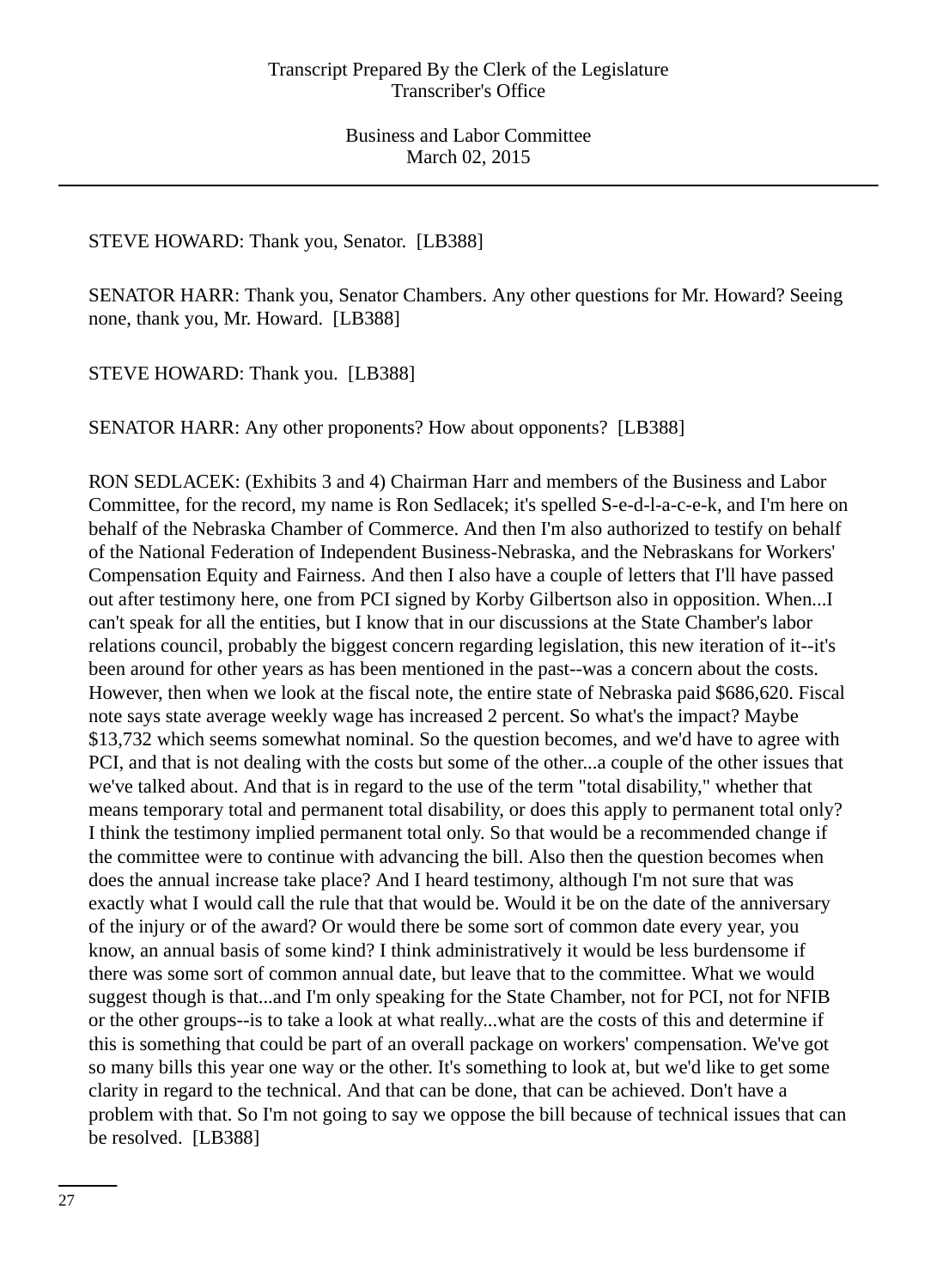SENATOR HARR: Thank you, very much. I appreciate the testimony. Any questions? Senator Chambers. [LB388]

SENATOR CHAMBERS: Mr. Sedlacek, are you a lawyer? [LB388]

RON SEDLACEK: I am. [LB388]

SENATOR CHAMBERS: And to be a lawyer, you have to have completed law school successfully. [LB388]

RON SEDLACEK: Yes. [LB388]

SENATOR CHAMBERS: All right. You know what an adhesion contract is. You remember that, don't you, that term? [LB388]

RON SEDLACEK: Um-hum. [LB388]

SENATOR CHAMBERS: Can I be bound by the terms of a contract to which I am not a party? [LB388]

RON SEDLACEK: Well, if it's a...no. I'll just say no. [LB388]

SENATOR CHAMBERS: All right. So a contract entered into 50 years ago by somebody who doesn't know me, I had no privity. There was no privity between me and those who's entered this agreement, and no privity between me and anybody who's entering that agreement today. But the contract was made by somebody very powerful. The adhesion contract is based on an inequality between the two parties to the contract, isn't that right? And if it's an adhesion contract, it's void ab initio, from the beginning. It's not a contract because there could not be a meeting of the minds. [LB388]

RON SEDLACEK: Right. [LB388]

SENATOR CHAMBERS: Now when you have workers who might not even be allowed to have a job, they're given a take-it-or-leave-it situation. I doubt that the workers could have said, no, this grand bargain is not what we want. It's not a bargain because we don't have anything that we can do to say you're up here, we're down here. We wanted to bring you down a little, but it can't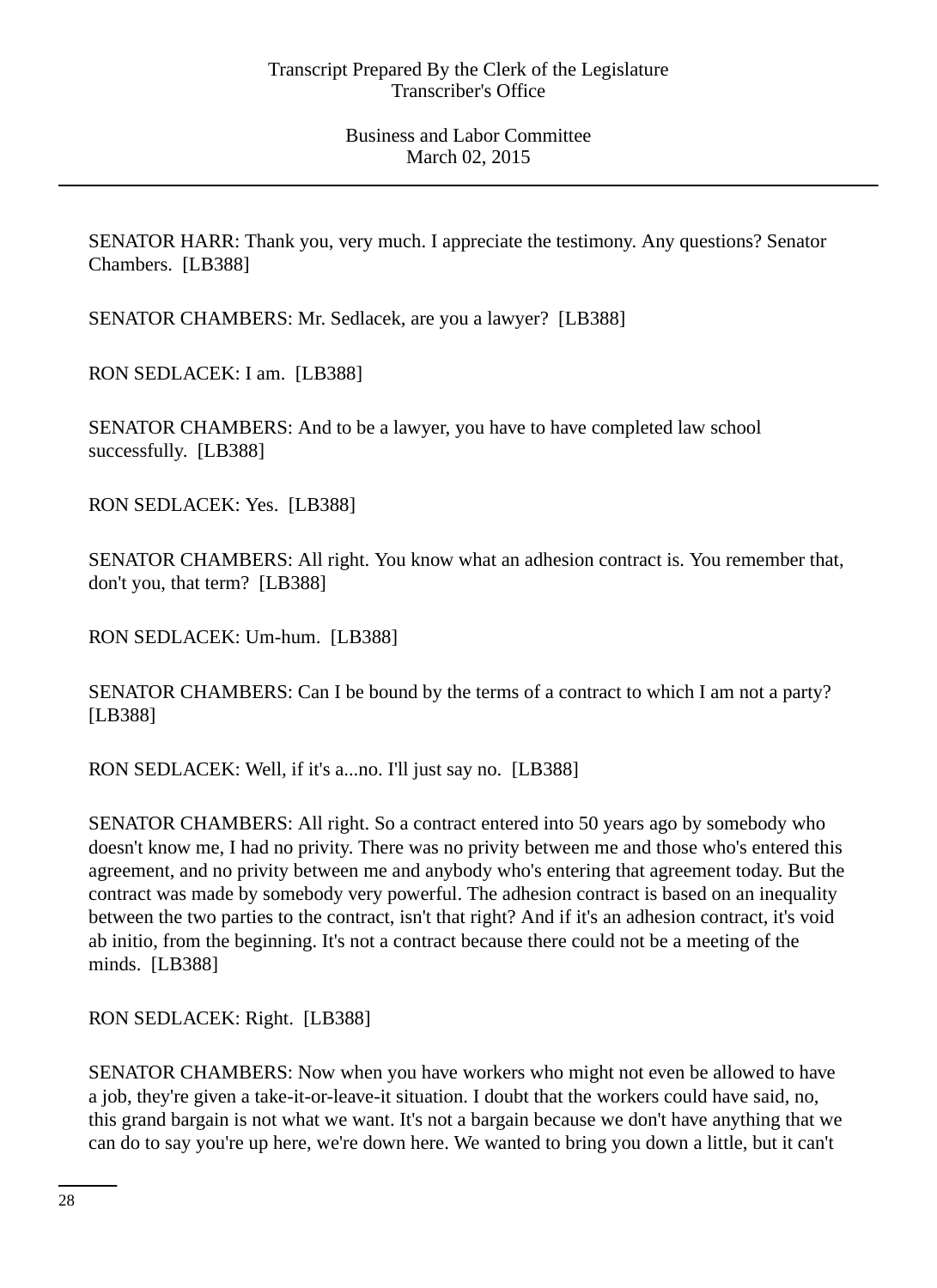be done. It's take it or leave it. Now when I went to law school, they had a course called creditors' rights. Did they have such a course when you went there? [LB388]

RON SEDLACEK: Yes. [LB388]

SENATOR CHAMBERS: Does creditor rhyme with predator? [LB388]

RON SEDLACEK: Not always. (Laugh) [LB388]

SENATOR CHAMBERS: All right. Tell me when the word "predator" does not rhyme with the word "creditor." The only difference is the beginning letter basically, isn't it? So if I were a poet and I wanted a perfect rhyme, "creditor" and "predator" would give me that, wouldn't? [LB388]

RON SEDLACEK: Yeah, maybe. I have to look... [LB388]

SENATOR CHAMBERS: P-r and c-r... [LB388]

RON SEDLACEK: Sounds good. [LB388]

SENATOR CHAMBERS: ...and the rest of them, the letters are the same. So you teach lawyers how to handle the cases that will affect people who can pay them. Isn't that basically correct even though it's not stated like that? [LB388]

RON SEDLACEK: Yes. [LB388]

SENATOR CHAMBERS: Did you ever see a course called debtors' rights? They don't teach that in school, do they? [LB388]

RON SEDLACEK: I don't think so. [LB388]

SENATOR CHAMBERS: No, I know so because debtors didn't have rights. There were prisons of... [LB388]

RON SEDLACEK: Consumer rights, I was thinking. [LB388]

SENATOR HARR: Yeah, consumer. [LB388]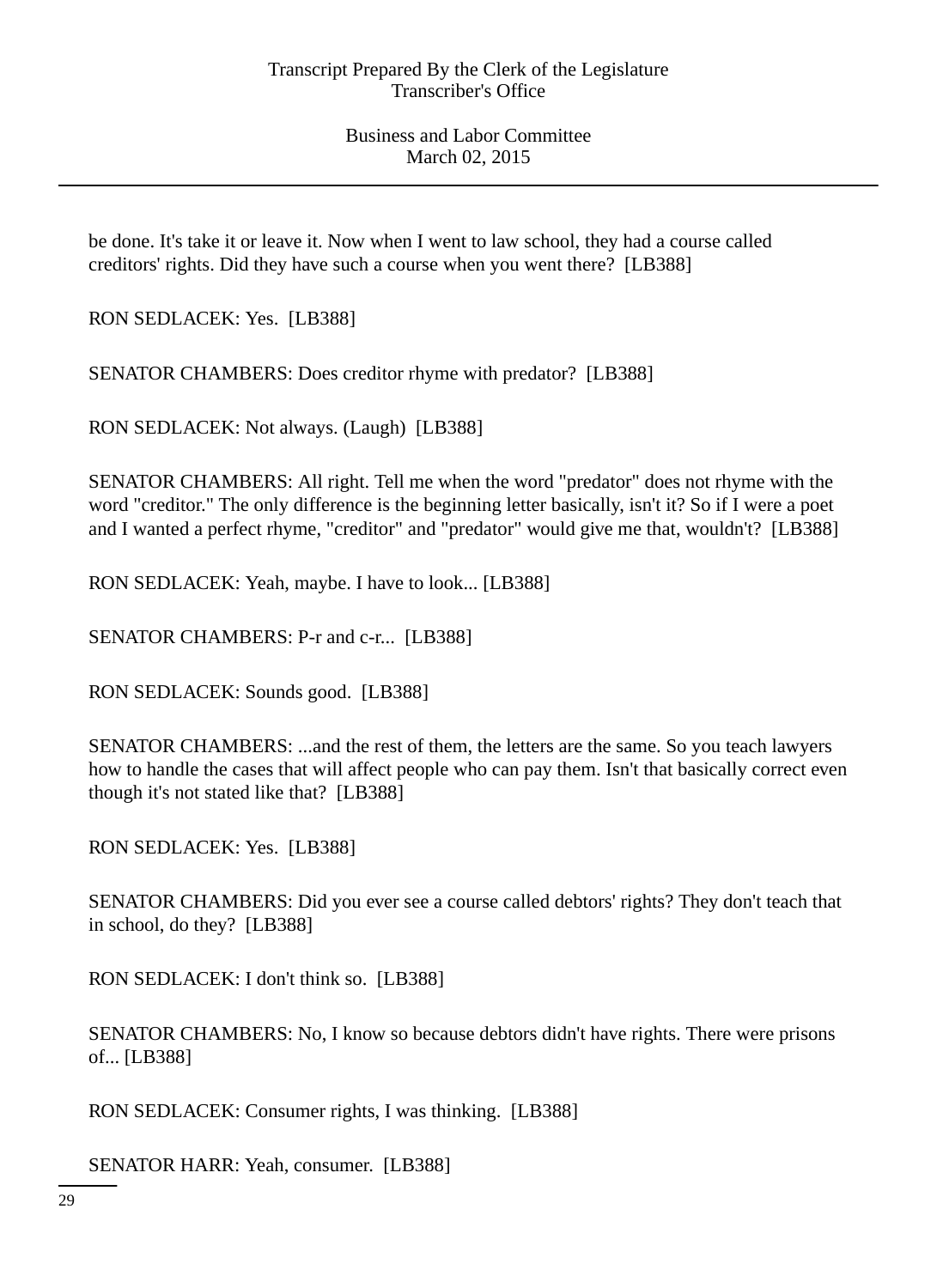SENATOR CHAMBERS: ...they were...well, Mitt Romney is a consumer even when he has them build the elevators to lift the cars at his garage at his house. He's a consumer. So that's different from a debtor. As Dickens had Scrooge say, don't come to me seeking charity. Don't they have workhouses for those people? And you know they have prisons for debtors, didn't they? And there are some cities who want to do that now because if you have a charge against you, an amount you're to pay and you can't pay it, they'll put you in jail despite the fact that a person cannot be jailed for debt in this country constitutionally. Those in power find ways around the constitution. Businessmen and -women don't sit still for any encroachment on what they do because they have federations, they have chambers of commerce, and others to look out for them. Debtors are not organized, so they take it or leave it. And if they get hurt in the service of the employer, that's tough. If they get hurt in the service of the state, that's tough. In order for me to understand your position here today, did you say you're not speaking against the bill? [LB388]

RON SEDLACEK: No, I have a position opposed to the bill at this time. [LB388]

SENATOR CHAMBERS: You're opposed to the bill. [LB388]

RON SEDLACEK: At this time. [LB388]

SENATOR CHAMBERS: And you're opposed on behalf of the Chamber of Commerce and the federation of businesses. And they are opposed for what reason? [LB388]

RON SEDLACEK: Their initial opposition...and I can speak for the Chamber; I won't speak for NFIB because I don't know what they... [LB388]

SENATOR CHAMBERS: Did you say you were here speaking for the federation of businesses too? [LB388]

RON SEDLACEK: That I was authorized to testify just so it's on the record that they were also opposed to the bill. [LB388]

SENATOR CHAMBERS: So you're a freebie for them, or do they pay you to do this? [LB388]

RON SEDLACEK: I'm a freebie for them. [LB388]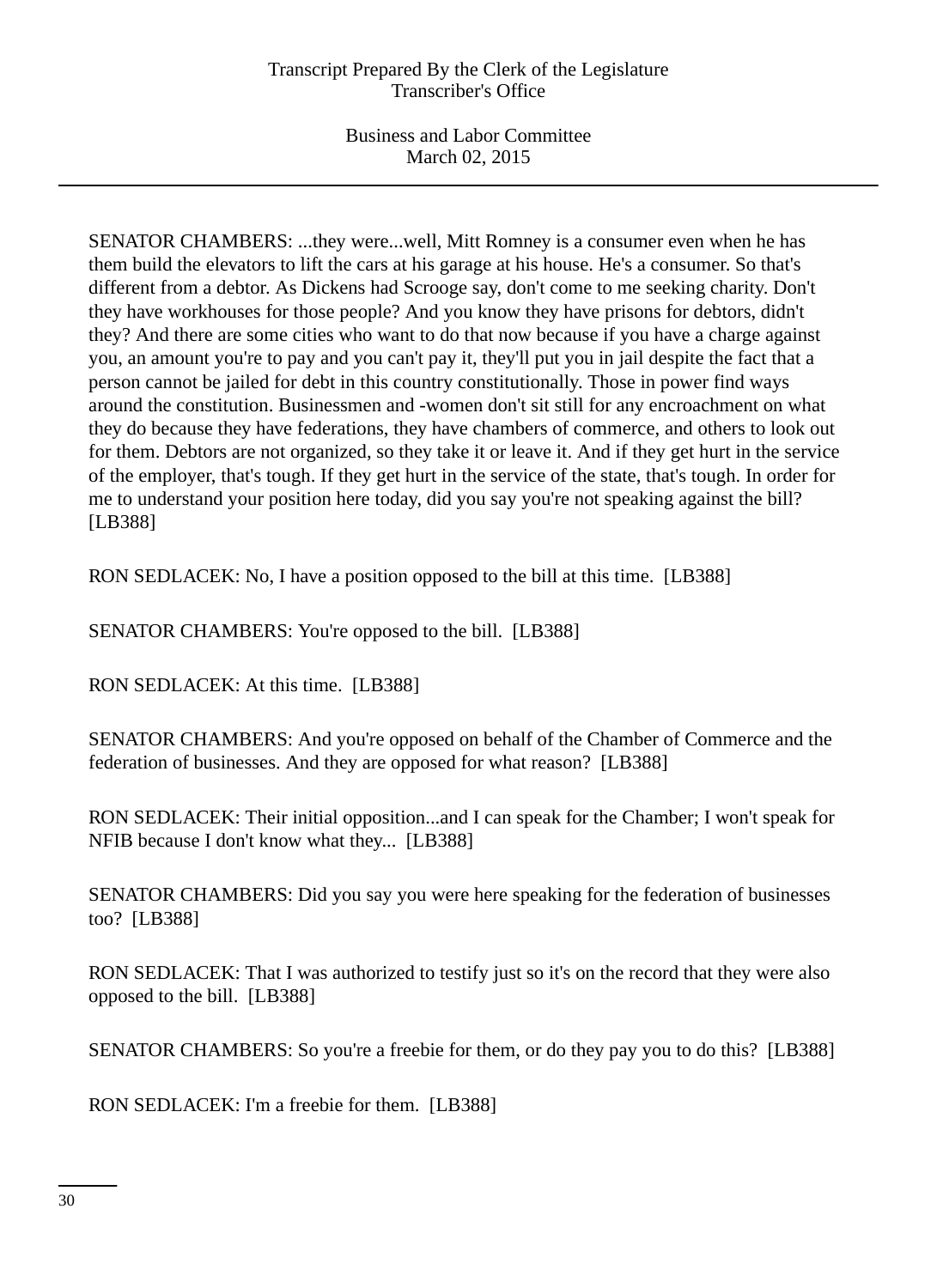SENATOR CHAMBERS: All right. Every mother is known by her daughter. Every hound is known by his children. All men are known by the company they keep. So today you're keeping company with the Chamber for pay, but you're keeping company with the business outfit for free. [LB388]

RON SEDLACEK: Yes, as a courtesy, yes. [LB388]

SENATOR CHAMBERS: So if we were going to put it in street terms that ordinary people would understand, if a woman is called that demeaning term "prostitute," then that is where a service is offered in exchange for cash. And if there's just a relationship where both parties get the same thing but they do it for fun, then it might be a mistress relationship or just a quickie or a one-night stand or something. So with the business people, you're a one-night stand in a sense? [LB388]

RON SEDLACEK: A one-hearing stand, I guess, yeah. [LB388]

SENATOR CHAMBERS: Quickie. But for the Chamber you get paid. [LB388]

RON SEDLACEK: Correct. [LB388]

SENATOR CHAMBERS: Okay, now what is the Chamber's official opposition? [LB388]

RON SEDLACEK: The official opposition is based on the perception that...of the cost that would be involved. As I mentioned, they had a couple of technical issues as well which could be resolved. The question of cost remains; however, looking at the fiscal note it doesn't appear to be as significant as they originally thought. That's why, speaking for them only, I'd suggest that we rethink this, take a look at it. And if there is a package of work comp issues, that might be part of it. That was the gist of my testimony. [LB388]

SENATOR CHAMBERS: So to keep with the analogy or metaphor I was using, everybody has heard this. I won't even use it. But the punch line was we know what you are. Now we're quibbling about the cost. So if the price is right then the Chamber of Commerce is not going to oppose something, is that right, if it doesn't cost them too much money? [LB388]

RON SEDLACEK: I don't know. I don't know at this point. I can't commit at this point. [LB388]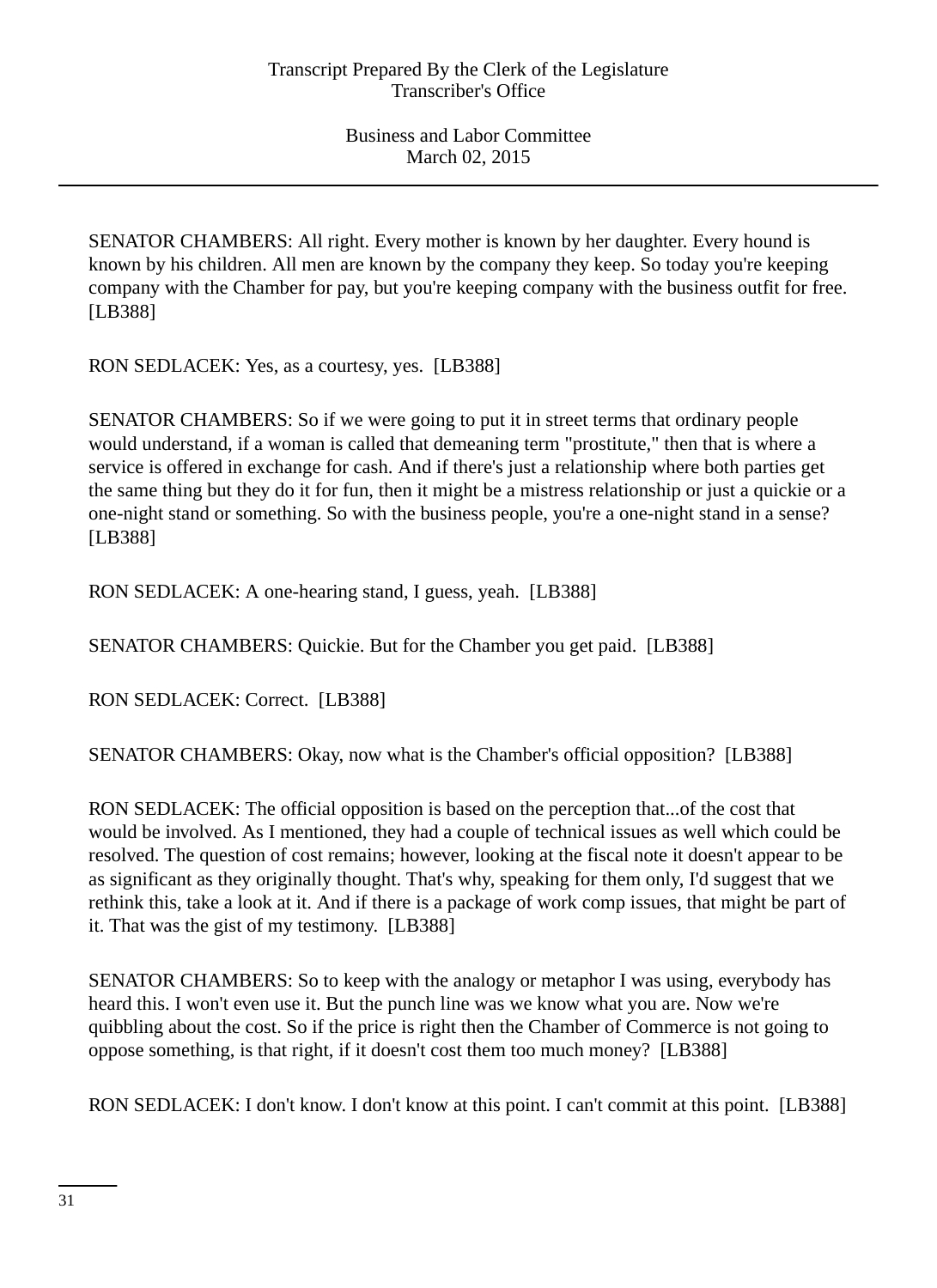SENATOR CHAMBERS: So if I said that the head of the Chamber of Commerce is a lying, thieving, double-crossing, backstabbing philanderer, the most you could say is, well, not as far as I know, right? (Laughter) [LB388]

RON SEDLACEK: Oh, I would try to defend them. But the social contract and an individual contract, as you know, are different. As Locke...if we want to wax philosophically, as John Locke said, the question is, is there consent of the governed? That grand contract that was talked about between worker and industry was also a situation which was a social justice issue in the sense that there were also...employers were winning all the time. I mean there would be defenses available: contributory negligence or assumption of the risk. And that's all out of the system. So that is felt to be somewhat of a balance in that regard. [LB388]

SENATOR CHAMBERS: But when we talk about social justice, we're talking about what's best for society. And there are people who make a determination of what is best for society and what constitutes justice. And it has...never goes without voice. If in order to participate in a discussion you must be able to speak and your vocal cords have been removed, you cannot participate because sign language doesn't count. When the only ones who are allowed to participate are those who are allowed to speak, even in civilized countries like in Europe they had serfs. They had indentured servants. They had peons. They even had slaves. So when the social contract is discussed, what I want to look at is what is the impact on those people who are helpless, who have no voice, who have no friends. They won't have a high-powered person such as you who is on a retainer more or less to look out for every item that might discommode them. Poor people might on occasion have their interests represented if it has a broad enough impact. Then somebody from a labor union might come. But the ones who truly need the help: If you don't work, you're not represented by a labor union. If you make your money from tips, there is no powerful organization that will speak for you. But the people who will listen to you and other powerful people will listen to those who you represent on occasion, namely business, who will say, well, those who make tips wind up making more than anybody in this establishment. So you ask them, do people work to make money? And they say, of course. Would you trade your position for the position of this one being tipped in your organization and you make more than she does by receiving tips that she does? In other words, Mr. Sedlacek, I'm not impugning you as an individual but those you represent and the kind of arguments they give to this committee and the kind of thing this committee will respond to. When we're on the floor and talking about other things, we're going to talk about compassion, concern, Americana. Then when we can do something for the people and we have the power to do it, we listen to those who say but don't do it because we would have to pay. Well, you're paying money which can be replaced. Other people have given up their ability to function. As a human being who has not been injured, who can try to get a job doing something else, but now they're damaged goods not because they committed crimes, not because they were children of a lesser god. But they were in the employ of people who make a lot of money who don't want to treat them fairly. Yet those who don't want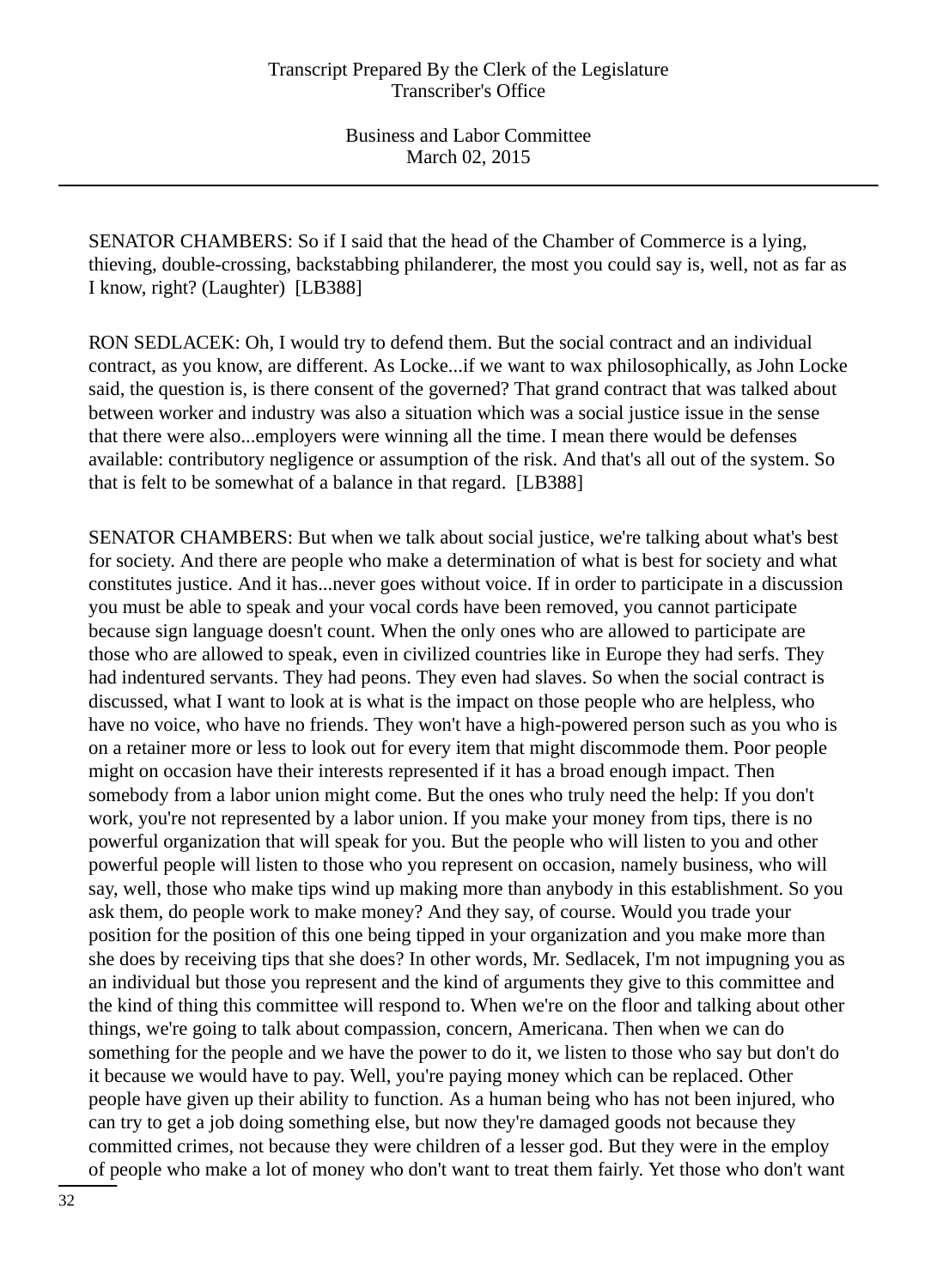to treat those injured workers fairly will come to the Legislature and say cut my taxes. I'm making enough money to pay taxes, but I don't want to pay them. And the Legislature says, you know, you're right. We're treating you unfairly. We're going to cut your taxes. You are the sounding board today. And I think I'm through with this witness. Thank you, Mr. Chairman. [LB388]

SENATOR HARR: Thank you very much. Thank you, Senator Chambers. Senator Bloomfield. [LB388]

SENATOR BLOOMFIELD: Thank you, Chairman Harr. Mr. Sedlacek, does every company that pays workmen's comp make a lot of money? [LB388]

RON SEDLACEK: No, certainly... [LB388]

SENATOR BLOOMFIELD: Thank you. [LB388]

RON SEDLACEK: ...not. [LB388]

SENATOR HARR: Any other questions? Thank you for coming. It was nice to be petted, huh. (Laughter) Any other opponents? Anyone in the neutral capacity? Seeing none, do we have letters for the record? No letters for the record. That will then close LB388, and we will move on to LB158, our own Senator McCollister. [LB388]

SENATOR McCOLLISTER: Good afternoon, Chairman Harr and members of the committee. I'm John, J-o-h-n, McCollister, M-c-C-o-l-l-i-s-t-e-r, and I represent the 20th Legislative District in Omaha, Nebraska. I am here to continue our workers' compensation discussion and to introduce LB158. This bill will amend the Nebraska Workers' Compensation Act by adopting the rule that an employer may not be required to pay benefits to an employee who misrepresented his or her physical or mental condition in order to be hired. LB158 would place strict limits on the application of this rule. An employer will be required to prove three points: First, that the worker has knowingly and willfully made a false statement representation; second, that the employer relied on the false representation and it was a substantial factor in the hiring; and third, there was a causal connection between the false representation and the injury. These limitations would mean that the employer could only ask the court to apply the rule in narrowly defined circumstances. The rule that LB158 would adopt is the same general rule summarized by Larson, a leading expert in the field of workers' compensation law. In a 2011 decision, the Supreme Court said the rule may reflect a laudable goal, but it's the Legislature's function through the enactment of statutes to declare what the law is and what public policy is. The goal that the court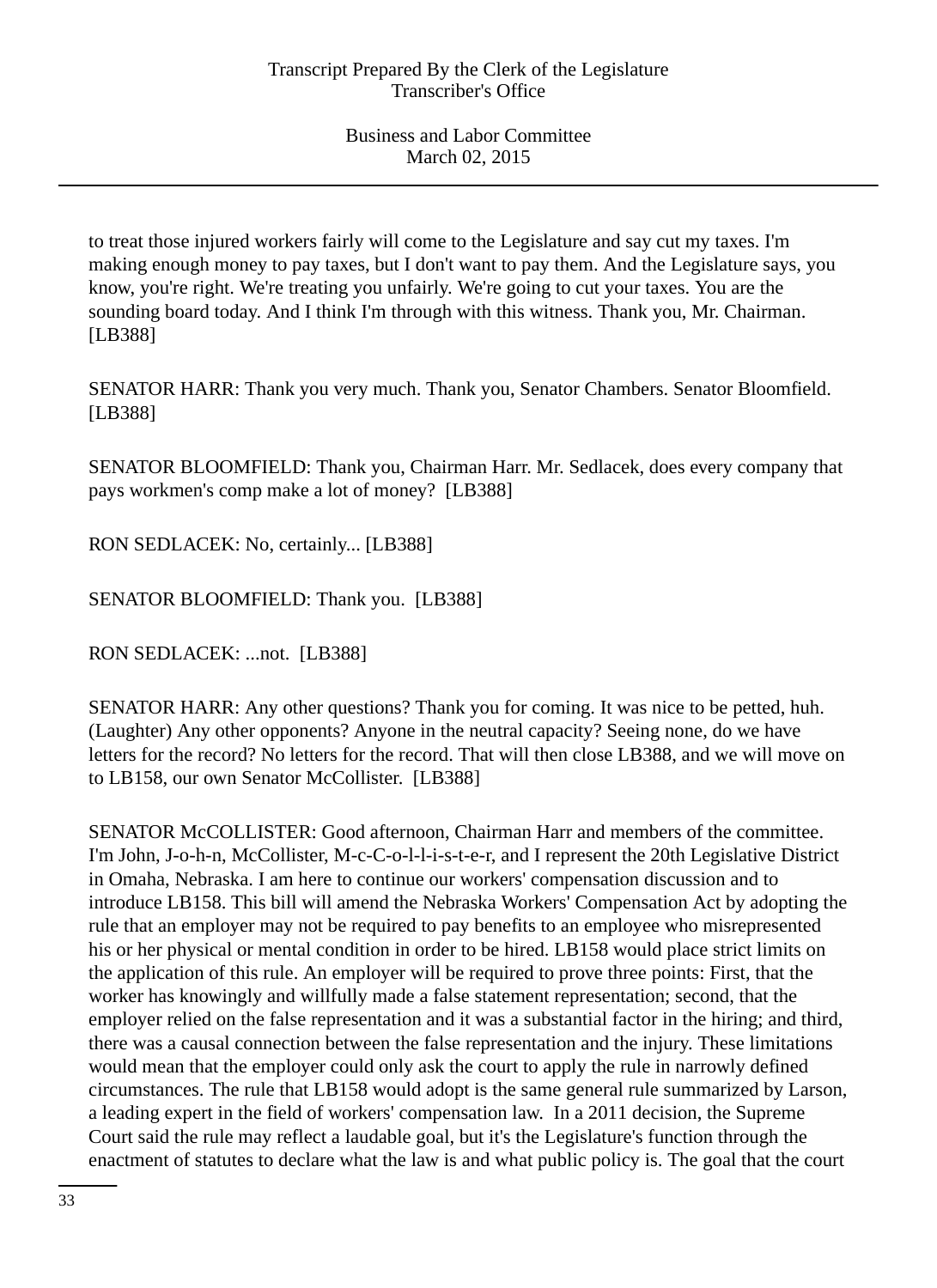referred to was to achieve a balance between the objectives of compensating the injured worker and protecting the employer from liability when it was inequitable to award a judgment against the employer. I would be happy to answer questions if you have any. [LB158]

SENATOR HARR: Any questions for Senator McCollister? Senator Chambers. [LB158]

SENATOR CHAMBERS: Senator McCollister, if you will indulge me, I will talk to you other than here today.... [LB158]

SENATOR McCOLLISTER: Fair enough. [LB158]

SENATOR CHAMBERS: ...because I have some issues that I'd discuss with you on it. Thank you. [LB158]

SENATOR HARR: Sounds good. Any other questions? Senator Johnson. [LB158]

SENATOR JOHNSON: Thank you. You've asked for some statistics before. Do we have evidence that there's been cases where there's been a lot of fraud in representation? [LB158]

SENATOR McCOLLISTER: Well, actually there has been some case law with regard to this. So they're fairly recent, so I'm not sure we have good statistics. But there have been some cases. And in fact, the Supreme Court asked us for some clarification because they reversed one of the opinions that was based on some of the workers' comp law. [LB158]

SENATOR JOHNSON: Okay. Thank you. [LB158]

SENATOR HARR: This is similar to earlier. There's one case just like we heard in LB363, right? [LB158]

SENATOR McCOLLISTER: One case. [LB158]

SENATOR HARR: One case, yeah. But it's recent, 2011, right? Yeah. Senator Crawford. [LB158]

SENATOR CRAWFORD: Thank you, Chair, and thank you, Senator McCollister. And I apologize if I missed when you answered this question earlier. Are there similar statutes like this in other states? [LB158]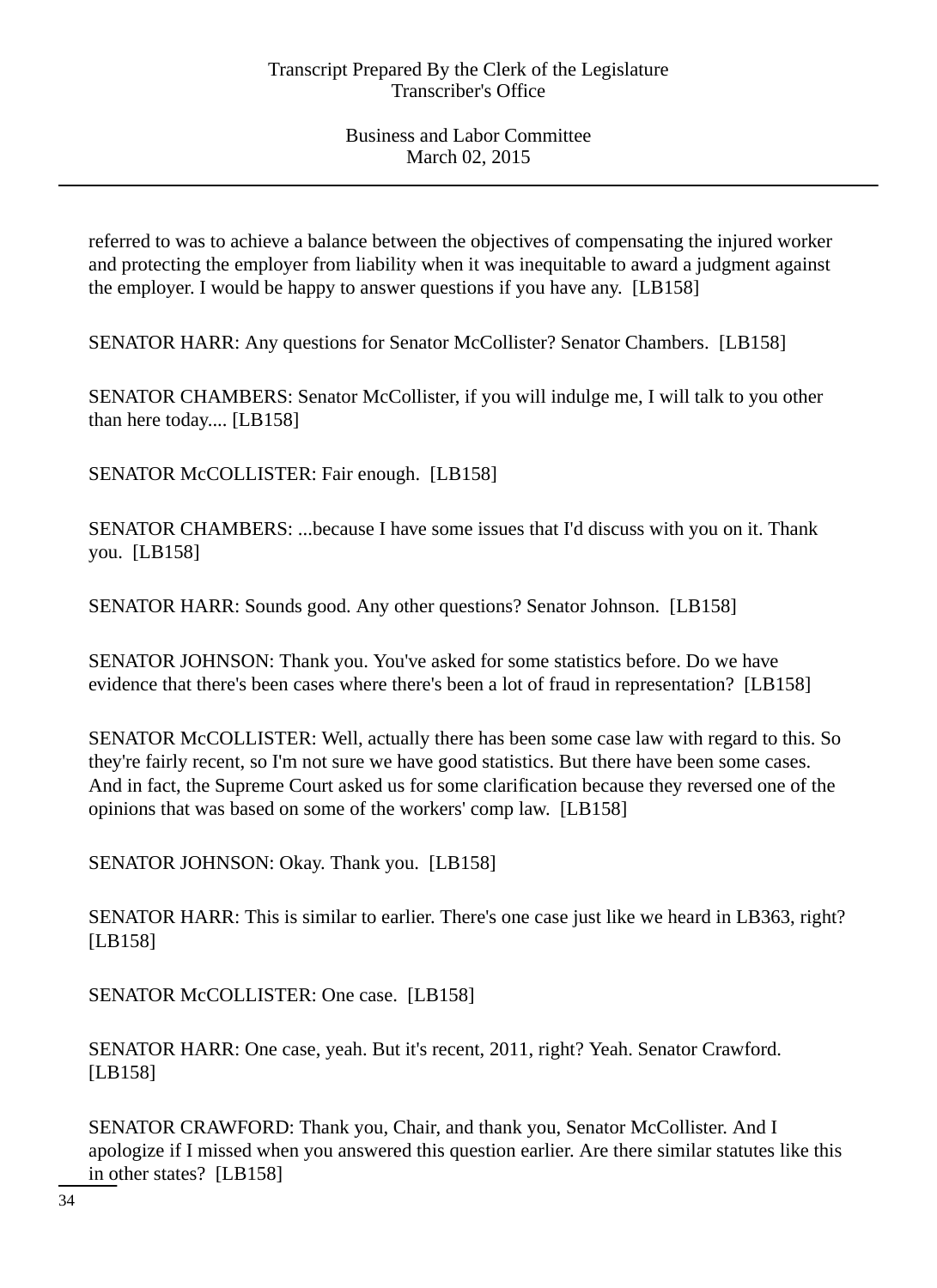SENATOR McCOLLISTER: Well, it's certainly fair to ask me that question. And I'm afraid we're going to have to find that out for you. [LB158]

SENATOR CRAWFORD: Okay, okay. [LB158]

SENATOR McCOLLISTER: Thank you. [LB158]

SENATOR CRAWFORD: Thank you. And I guess I don't know if I can frame this as a question. I guess my initial reaction when I just read the bill is it made me think of all the exposes that were shown on health insurance companies back when we had preexisting conditions, like going back and hiring people to find possible misrepresentation. So the issue would be, I guess, understanding what is being very clear in statute on that standard of knowingly and willfully make a false representation. So I don't know if you have any sense of what you have in mind when you say knowingly and willfully, if you have a sense of intent in mind. [LB158]

SENATOR McCOLLISTER: Well, the operative word is narrowly applied. And so we have to assume that would do it. But it would probably take a court case or two to really define how narrowly or widely it's to be applied. [LB158]

SENATOR CRAWFORD: Thank you. [LB158]

SENATOR HARR: Any other questions for Senator McCollister? Seeing none, thank you. I assume you'll be sticking around for closing. [LB158]

SENATOR McCOLLISTER: I'll be here. [LB158]

JERRY STILMOCK: (Exhibit 1) Chairman Harr, members of the committee, my name is Jerry Stilmock, J-e-r-r-y S-t-i-l-m-o-c-k, testifying in support of LB158 on behalf of the Nebraskans for Workers' Compensation Equity and Fairness, the National Federation of Independent Business, and the Nebraska Chamber of Commerce and Industry. As Senator McCollister has explained, there was a case decided by the Nebraska Supreme Court in 1979, established defense of misrepresentation. That case made it through, through the years. And in 2011, the Nebraska Supreme Court overruled that decision in the case cited by Senator McCollister, the Bassinger case. The Supreme Court looked at the analysis, looked at the current status of the Workers' Compensation Act, and then decided that there was no statutory authority for the court back in 1979 to allow the Workers' Compensation Court nor the Nebraska Supreme Court to look at false representation or misrepresentation. The court, in 2011 in the Bassinger case, was pretty clear that the policy decision would need to come from the Legislature. And so it's based up on that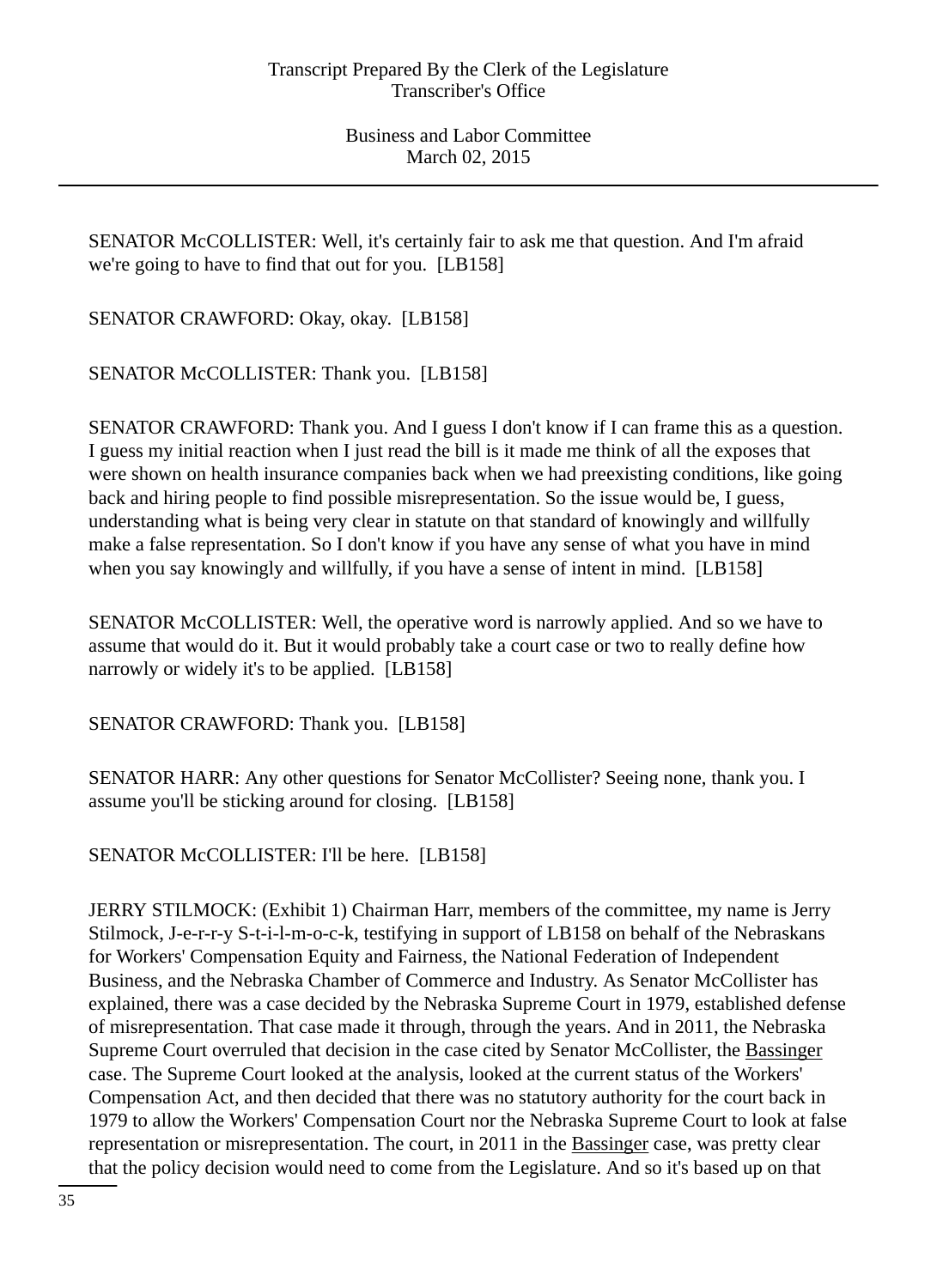decision that we're here before you this afternoon. And the question was asked how many states. At the time of the 2011 Bassinger decision, the Supreme Court from Nebraska reported that there were 12 other states that used this misrepresentation as a defense that could be brought affirmatively by employers. So what this would do would be reinstate the language, there would be a three-prong test that is set out in my testimony: knowingly, willfully making a false representation; the employer must have relied upon the false representation, and the reliance must be a substantial factor in the hiring; and then thirdly, a causal connection between the false representation and the injury. So a three-prong test would have to be met. And for these reasons, we ask the committee to advance the bill to General File. [LB158]

SENATOR HARR: Thank you. Any questions? Senator Crawford. [LB158]

SENATOR CRAWFORD: Thank you, Chairman Harr, and thank you, Mr. Stilmock, for being here and presenting. So I'm just trying to think through this idea of the workmen's comp is creating this grand bargain and so you don't have to prove negligence. You know, it's trying to expedite those cases. So I'm trying to understand the real risk to the employer in hiring where there is this harm from someone misrepresenting their health situation coming in. So if this woman came in and had had two back injuries and only told you about one, does that in any way impact the rate you pay for workmen's comp insurance? I mean it seems to me the idea behind workmen's comp--and I'm just learning here--is that we're trying to take that whole negligence and risk part out. And we're saying if you get hurt, we're going to make sure you're taken care of. So are you as an employer really at more risk? I mean does that really impact the amount you're paying for your insurance? Is that risk when you're hiring somebody really supposed to be a part of that calculation I guess is what I'm trying to say? [LB158]

JERRY STILMOCK: You know, I don't know about the part of the calculation, but by way of example, let me try. And maybe I'll hit your point, maybe I'll miss it by a mile. In the Hilt case, not to bore you with the facts of the case, but the Hilt case was based upon what the senator and I discussed about misrepresentation and the employment process. What the Hilt case did was the truck driver had three prior DUI convictions. And he...on the application he did not include that information, and he also used a different name than what his real name was. So the court, if I recall correctly in that 1979 case, said, you know, show us where that causal connection is between where the person was injured and the misrepresentation. So that link has to be present. In the Bassinger case, as you said, she reported on her application one of the surgeries, left the other one absent. And on the third occasion of her injury, the court said, well, we're doing away with the Hilt decision. It's a policy decision. But importantly, that causal connection is included, that it has to be tied. It, the misrepresentation, has to be tied to the injury. So would there be an increase, Senator, in the premiums as you've voiced the question? I do not know. But if the employee misrepresented material facts, the employer, you know, based the decision of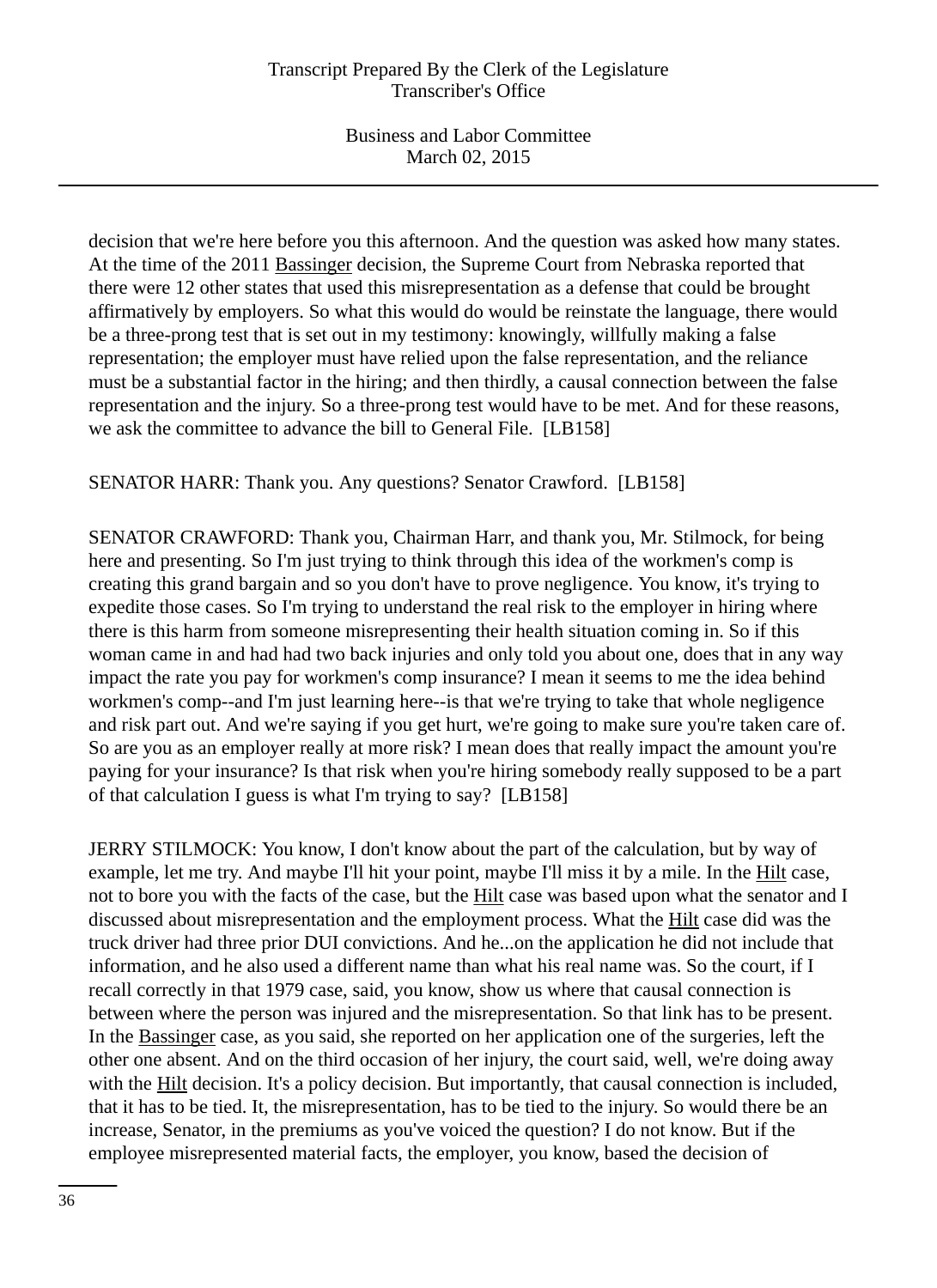employment on that, and in priority if I could say, the third tangent, that it has to be a causal connection. [LB158]

SENATOR HARR: Questions? Senator Chambers. [LB158]

SENATOR CHAMBERS: I'll wait until Senator Bloomfield. [LB158]

SENATOR HARR: Senator Bloomfield. [LB158]

SENATOR BLOOMFIELD: Thank you. Mr. Stilmock, do you see any kind of a time line in here anywhere? I might throw in a personal example; I had a car accident in 1965. It "boogered" my back up a little bit, but in '66 I was still able to go in the Army and serve and came out and everything. If in '94 I had not mentioned that accident to an employer and I later had to have back surgery, ten years later, could they go back to '66 and say, aha, you had an accident 25 years ago and you didn't tell us about it? [LB158]

JERRY STILMOCK: Yeah, I grin because not at the reflecting of your question posed but as the fact pattern of, you know, what would the court do? But certainly the burden on this three-prong test is going to be on the employer to prove the three elements. And if you forgot and didn't know--you didn't know but you forgot--you know, what would the court do in terms of knowingly and willingly? I don't know, sir. I'd be hard pressed to...you know, if you forgot, you forgot, especially that many years ago. And if it wasn't activated, if it wasn't bothering you. [LB158]

SENATOR BLOOMFIELD: And that was the brunt of the question was the time line. Is there any limit to the amount of time they can go back and search for something? If they find something that happened to you 25 years ago after you've been working for them for 15 or 18 years, it seems to me that maybe somewhere in there some of that should disappear. [LB158]

JERRY STILMOCK: I understand your point, sir. [LB158]

SENATOR BLOOMFIELD: Okay, thank you. [LB158]

SENATOR HARR: Senator Chambers. [LB158]

SENATOR CHAMBERS: And here is the time line that I have in mind, Mr. Stilmock: the time between when the person was employed and the time the injury occurred on the job. Now going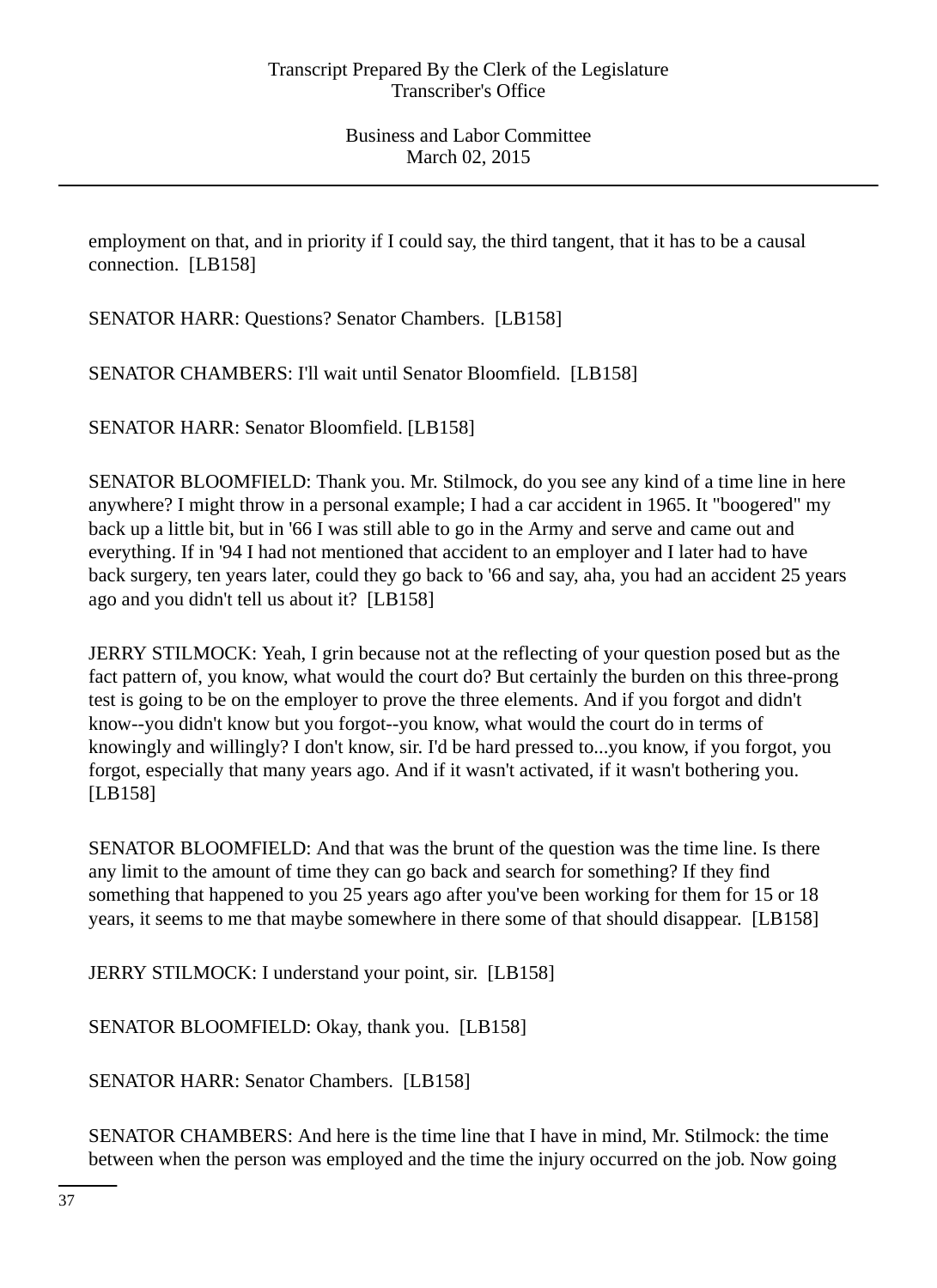back to that Jesuit university, the only thing they hate more than the fact that I graduated from Creighton is the fact that I tell people that I did. And I'm not lying. I really did. And people wonder how in the world I got out. They couldn't stop me. They would like to have. But anyway, a cause is that without which the thing you're looking at could not be. In other words, if this...if in order to have these glasses you have to have it preceded by this pen. If that pen is not there, you cannot have the glasses. So when they talk about a causal connection, it has to be something without which this other thing could not have been. That that they called a cause is an essential that must be shown. So here's what I want to ask you. Oh, first of all, what are the two groups you represent today? [LB158]

JERRY STILMOCK: National Federation of Independent Business. [LB158]

SENATOR CHAMBERS: And then... [LB158]

JERRY STILMOCK: Nebraskans for Workers' Compensation Equity and Fairness. [LB158]

SENATOR CHAMBERS: I don't see how business ever has anything to do with equity and fairness. Just like the liquor law requires you to have good moral character before you can get a liquor license, and I don't know where good moral character has anything to do with selling liquor. But that's the way they do things in Nebraska. Now you're a person who's doing an honest day's work, so I'm not criticizing you for the people you work for. If you can get the two who are going in opposite directions to get you to represent both of them, that's a tribute to you. But when we have a bill like this, once again, we are being asked do something that benefits an employer. We never look at the condition or circumstances of the employee. Now the case that Senator Bloomfield gave I think a court will out of hand say that cannot be covered by this even if he knew he had an accident and didn't tell you. There cannot be shown a causal connection between that accident all those years ago in having done all these other things without any problem with his back. Then when he came to work for you and he worked all this time and had done various things that indicated that his back was up to doing the job, and then he got a back injury. And you want to come to this bill and say, well, he misrepresented something. Is it a fact that if a person lies on an application and the lie is discovered that the person can be terminated for lying on the application? [LB158]

JERRY STILMOCK: You know, I think under the at-will, you can be terminated for any reason at any time as long it's not violative of those classes protected, Senator. [LB158]

SENATOR CHAMBERS: So it would stand to reason. So why do we even need a bill like this? I know you didn't bring it, but you're supporting it. Why do we even need a bill like this? How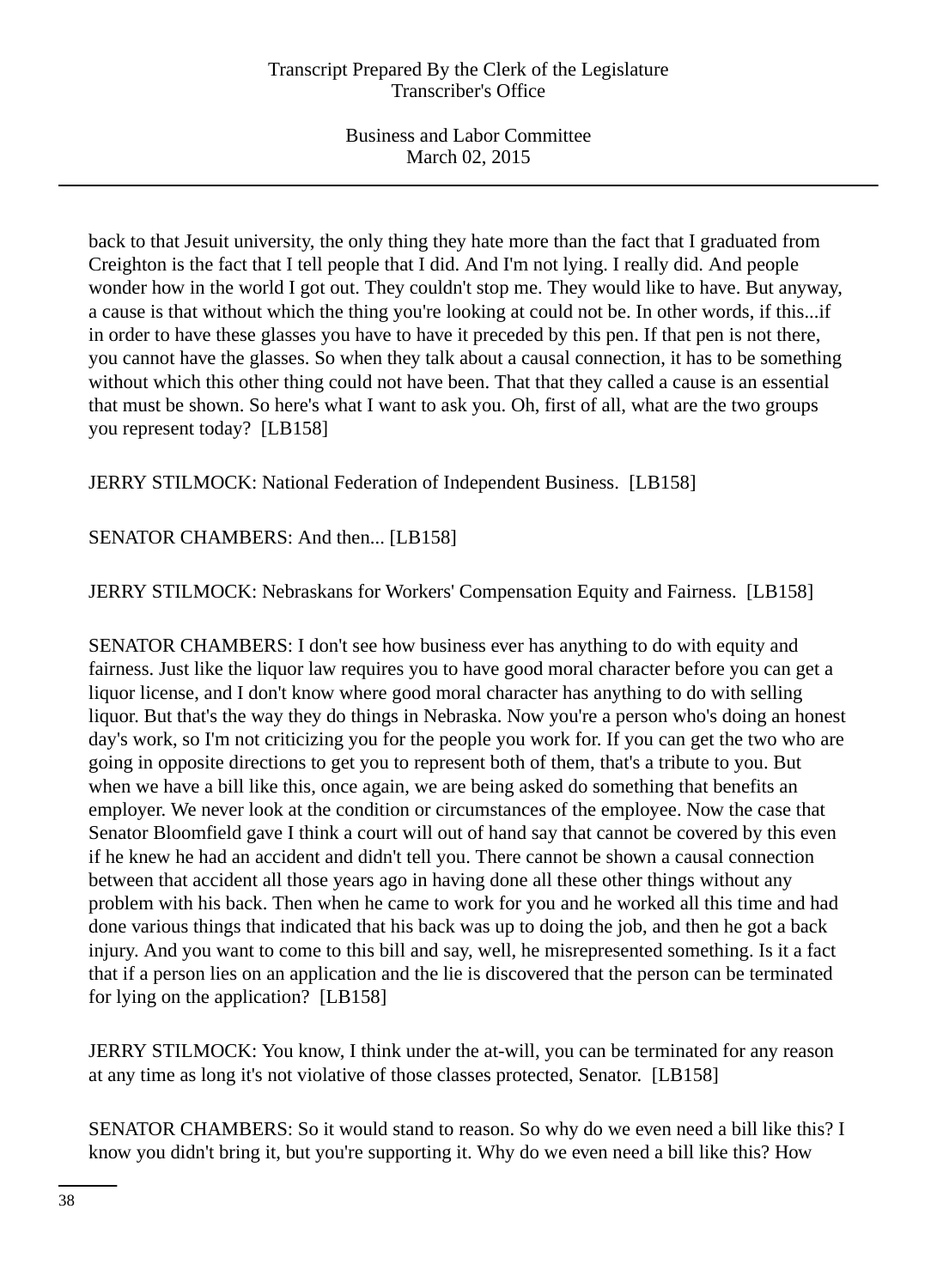many situations do you imagine are going to happen where this is going to come into play? [LB158]

JERRY STILMOCK: Countless or one in the next ten years, you know, who knows really. [LB158]

SENATOR CHAMBERS: Okay. [LB158]

JERRY STILMOCK: We know of one and that's the one that was kicked out with an asterisk by the Supreme Court in this Bassinger case, 2011. Have there been some after that? We do not know. We just know what the court said. And as attorneys and representing clients as such, they see that language, Senator. They say, aha. This is an answer for the Legislature. [LB158]

SENATOR CHAMBERS: But this...and even that is secondhand knowledge. None of the people you represent were involved in this particular case that the court decided or that person would say, well, yeah. I know because I'm the one who hired, or I'm the hospital. So that is secondhand knowledge. No business that you represent, none of these people who are interested in equity has had anything like this happen. I've heard my colleagues on the floor say even when the health of children was involved, you don't have a lot of cases of this particular illness so we're not going to require a vaccination. Yet in other instances outside of the time frame they're talking about, children had come down with that illness. Some had very serious physical repercussions. So on the one hand when children are involved, they say we haven't had a lot of these cases so we don't need the law. When it comes to big shots, there's one case that they read about and they said change the law. I admire you for getting those businesspeople to pay somebody for doing some honest work. So you're earning everything that they are paying you. [LB158]

JERRY STILMOCK: Inside the suit I feel like it, too, sir. (Laughter) [LB158]

SENATOR CHAMBERS: That's all that I have. Thank you. [LB158]

JERRY STILMOCK: Thank you. [LB158]

SENATOR HARR: Any other questions? I have a couple questions. [LB158]

JERRY STILMOCK: Sure. [LB158]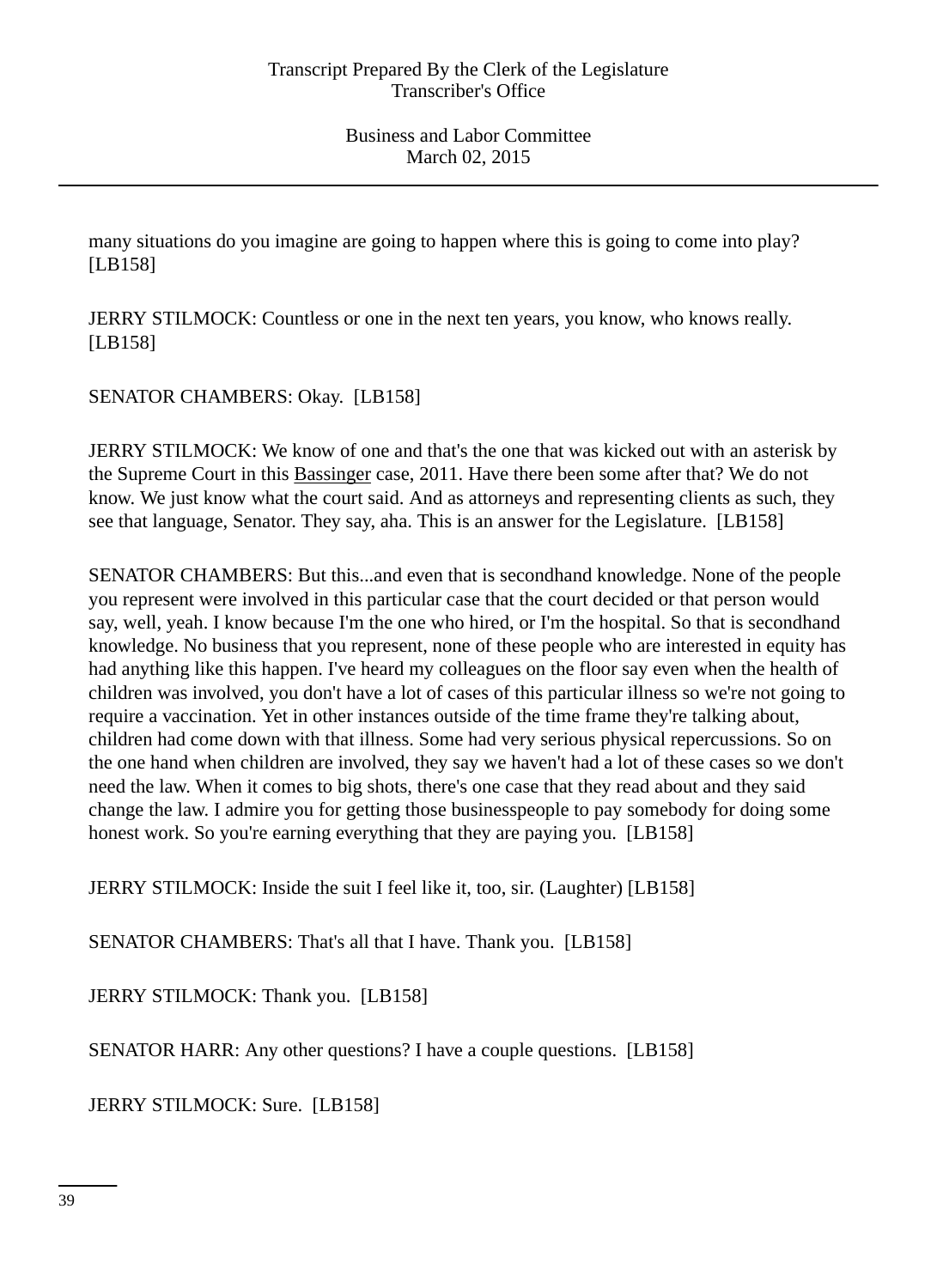SENATOR HARR: And first of all, you can't fire someone...if someone files a work comp injury, you can't fire them, can you? [LB158]

JERRY STILMOCK: Now, I'm going to play judge. Now, I'm Judge Heavican and just on that fact alone, you probably better not. [LB158]

SENATOR HARR: Yeah, you can't. There is a case law out there. And I can get that for you. I guess my question is, is this causality? And what is "willful and reckless?" So I apply for a job as a desk clerk. And have you had any prior injuries? You know, I was involved in an accident 20 years ago, but nothing crazy. So I don't say, you know, I hurt my back 20 years ago. Now it's daylight-saving time. I'm desk jockey. I'm overweight. I get up on my chair that has rollers on it. I try to change the time on the clock and I fall down and I injure my back. Well, it's similar to the injury I had before. Is that within the willful reckless? It was both the same spine number. I guess my question is how do I determine what is causality and how much I have to report? Is it, if there's just a question: Name all your prior medical. Or is it: Your job will be...if I'm doing something that requires the work of my back and I have a prior back injury, I get it. But if I'm doing something that doesn't require physical activity but I hurt myself, how do I know how much information I have to give my employer? That's my question because I...look, it's hard to stand up and say, you know what, you should be allowed to lie to your boss. You should be allowed to lie to your employer. I can't do that. [LB158]

JERRY STILMOCK: I mean, that's what I'm... [LB158]

SENATOR HARR: And that's why I...you know, I don't have a problem with the bill. But my question is how much burden now is on the employee to tell every single injury they've had before? [LB158]

JERRY STILMOCK: What you said made me think of the response that I wouldn't say, except you said it, so it's okay to lie to your employer or your potential employer. [LB158]

SENATOR HARR: Yeah. [LB158]

JERRY STILMOCK: And that's the part that jumps out of the page in Bassinger and it jumps off the page on Hilt, is how far is too much? So by way of example and hopefully it will tie it together and you all will be done with me, and you'll have other questions maybe. I don't know. The first report was the employee said injury to the right side of their back, right side of their back, right side of their back. That was the injury in 1979. The injury...and I didn't tell my employer when I applied for...that 1979 injury that was to the right side of my back. And maybe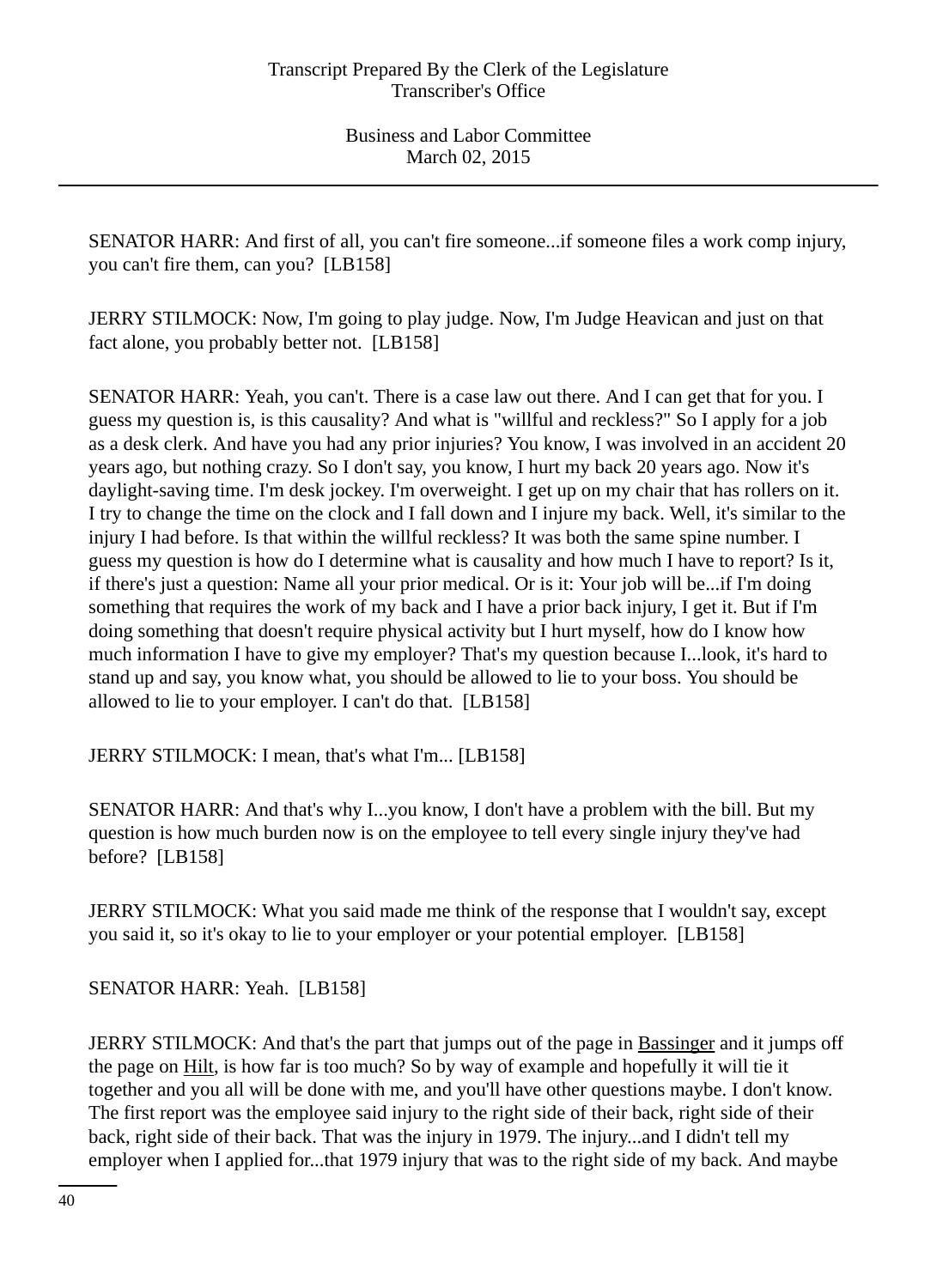this is too black and white. But when I went to that employer number two for a job in 1996 and I didn't say anything about the right side of my back, but I injured the left side of my back with employer number two and then this LB158 comes up, is that causally related? [LB158]

SENATOR HARR: Yeah. [LB158]

JERRY STILMOCK: You've got to have a doc then to be able to explain that the right side connected to the left side and, yes, it is causally related. [LB158]

SENATOR HARR: And I get that. [LB158]

JERRY STILMOCK: Okay, okay. [LB158]

SENATOR HARR: And if it's a job that's related to, I have to use my back. But if I have a job that doesn't require me to use my back and I injure my back by doing something while on the job, I don't know how much information I...I mean how much is on the employee to give all the information? Do I just vomit out my medical records and sign a HIPAA waiver and say here's all my medical records, look it up... [LB158]

JERRY STILMOCK: Go fish. [LB158]

SENATOR HARR: ...go fish, beforehand when I'm applying for a job? And then you're going to see, you know...gosh, we worried last week about the 30-day notice. And someone might know that I had a groin injury and we don't want this public. Well, now do I have to report every groin injury in case something happens to my groin because that was a real big concern last week. So my question is how public and how private are my own medical records when I apply for a job? [LB158]

JERRY STILMOCK: They better be pretty public in terms of telling that employer under this legislation. [LB158]

SENATOR HARR: Yeah. [LB158]

JERRY STILMOCK: And you know, we all want to think of facts that would...it's the same way I have and say, well, right side, left side. The message is, the court thought in '79 Hilt was the right decision and they gave us parameters. So you all with the policy side of workers' comp, I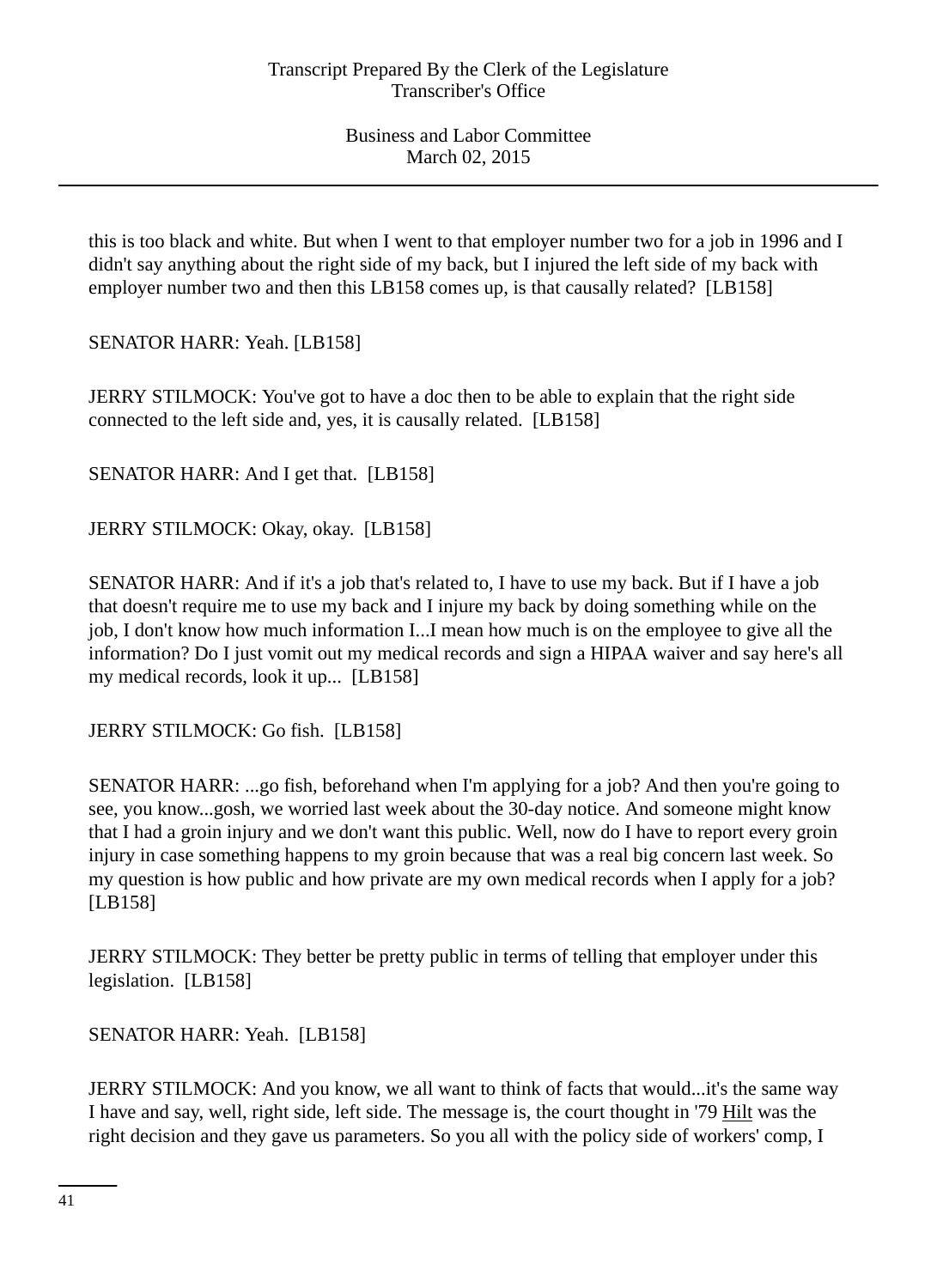wrestle with the issue that you've raised, Senator. It's our position that with...somebody shouldn't lie. They shouldn't lie and be able to recover. [LB158]

SENATOR HARR: Perfect. I agree. [LB158]

JERRY STILMOCK: And what degree...and I'm going to stop because the two senators to my right are raising their hands, and that's my signal. [LB158]

SENATOR HARR: Okay. And I agree, you shouldn't lie to your employer. We'll start with Senator Crawford. [LB158]

SENATOR CRAWFORD: Thank you, Chairman Harr. So I guess I keep coming back to this fundamental issue of, isn't the purpose of workmen's comp to reduce litigation for both the employee and the employer, and wouldn't this do the opposite? It basically opens up a reason for litigation in any case, to go back and comb those records. [LB158]

JERRY STILMOCK: I don't know how to answer that question other than to say yes. I mean, yeah. But is it going to come up in every case? I guess, again, it depends on the facts. If there's some relevancy out there that there was some prior injury and you didn't tell me about it and you lied about it and it was what I based my decision to hire you on and it's connected to the injury, then yes. [LB158]

SENATOR HARR: Senator Ebke. [LB158]

SENATOR EBKE: Thank you, Mr. Chairman. Okay, so practically speaking, we're not really talking about, you know, vomiting out all of your medical records though, right? I mean in most cases, at least in the job applications that I've seen, it's not, tell us everything about your medical records. It's, you know, are there any...is there anything in your medical history that might prevent you from being able to carry out...lift 40 pounds or whatever, repetitive motion kinds of things? Or have job applications changed so much that they say tell us everything that's wrong with you ever? I don't know. [LB158]

SENATOR HARR: I don't know the answer. Yeah, you're right, yeah. [LB158]

JERRY STILMOCK: I think there's pre and post. And I think most people ask after the...I'm speculating on this and I shouldn't do that in front you. You deserve better than that. And I'm not able to answer that distinction, Senator, so I'll politely refrain. [LB158]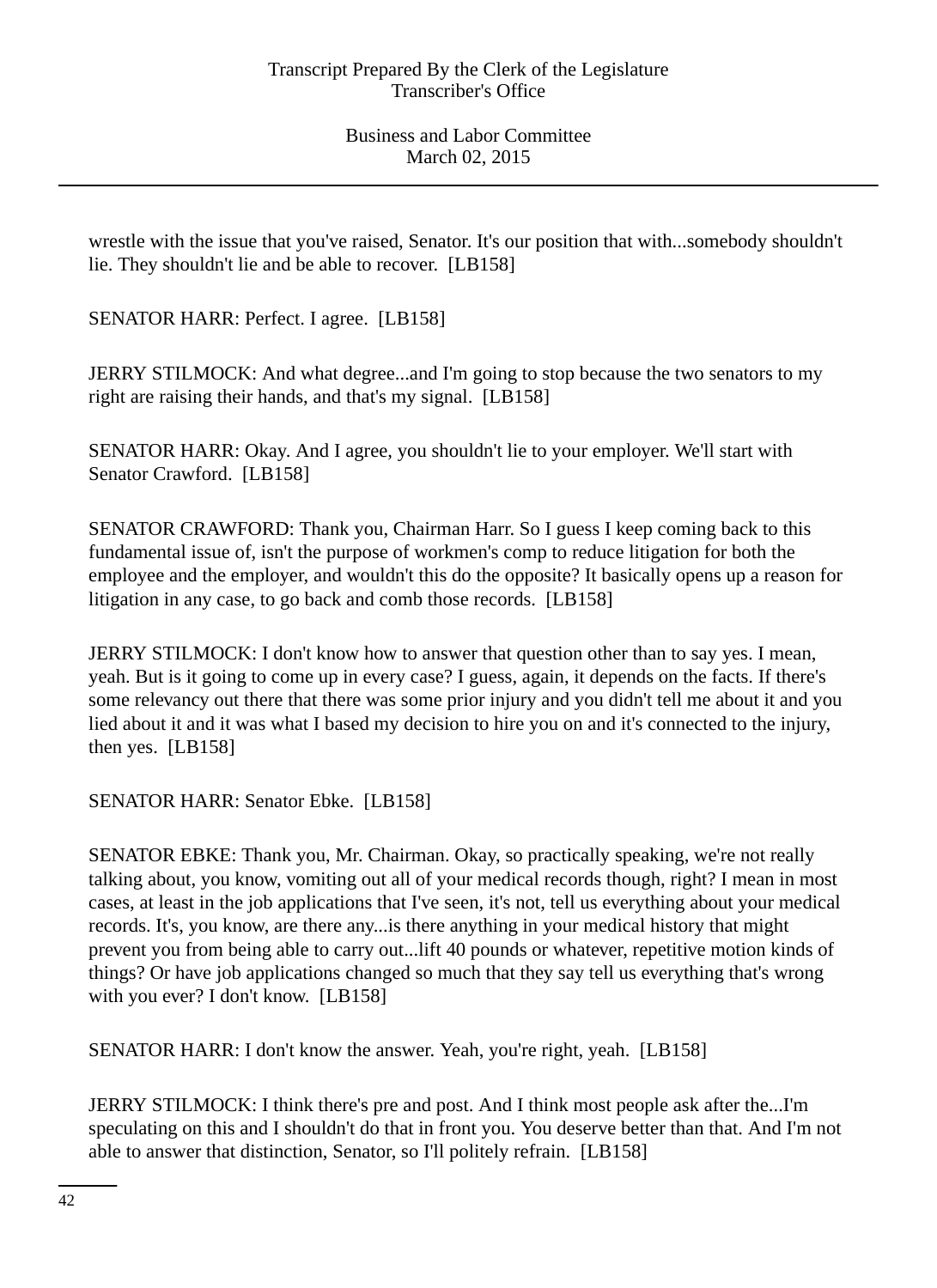SENATOR HARR: Thank you. Any other questions? Seeing none, thank you for coming. [LB158]

JERRY STILMOCK: Thank you. [LB158]

SENATOR HARR: I appreciate it, Mr. Stilmock. [LB158]

JERRY STILMOCK: Yes. [LB158]

SENATOR HARR: Any other proponents? Any opponents? Mr. Bennett. [LB158]

TODD BENNETT: Todd Bennett on behalf of the Nebraska Association of Trial Attorneys again. And you know, just to come to some of these points as you heard several questions here about how big of a problem is this on several of these bills? What's the statistics? What's the cost? We heard one case. That's Hilt where they originally had the rule. You heard Bassinger which overruled that in 2011. Let's not forget Hilt was created out of a criminally...what they found was criminal representation about his DUI and driving record with a different name. That's what that test rose out of. Bassinger, what the court didn't get to simply said that this test was overruled because it dealt with applicants and we're not going to hold it to applicants. That's why Bassinger was overruled. What they didn't get to in Bassinger to overrule ironically was one of the questions of a reasonable time. To me, it's also based on an affirmative act by an employer. Bassinger actually took a preemployment physical with a nurse with an evaluation signed off by the employer as to pain, symptoms, and function and performed her job until she got hurt. They didn't discuss that in that case because they didn't get to that point. But second of all, what this is really going to be doing, there's 12 other states that have this test. They adopted it per se. But there's only a handful of decisions in those states that deal with how many times this comes up. South Carolina is the one prominent one that I found that when they did it, one of the...a lot of the exceptions comes out to, what do these terms mean? In my opinion, already today we have a willful negligence standard in 48-102, 48-109, 48-127, and 48-151. It tells you what "careless" means. It tells you what "knowingly" and "willful" means. It also tells you what a "deliberate act" means and whether or not it's a causal connection. We already have that on the books. Ironically, this...they use that standard in a misrepresentation case in November 2014 at the trial court level in the case with Fleck. And in that particular case, yeah, the judge used it in that case based on the willful negligence standard. What this statute, if enacted, in and of itself as it's separate from 48-102, it will be a fishing expedition. And when I've gone over several of these things of what it means to me, when I have represented over 1,000 people in the last 20 years, first of all, number one, what's a false representation? They don't define what that is. They certainly go on to say a "physical or medical condition." Is that something that someone treated for a body part but healed? Is it something they had temporary restrictions that they must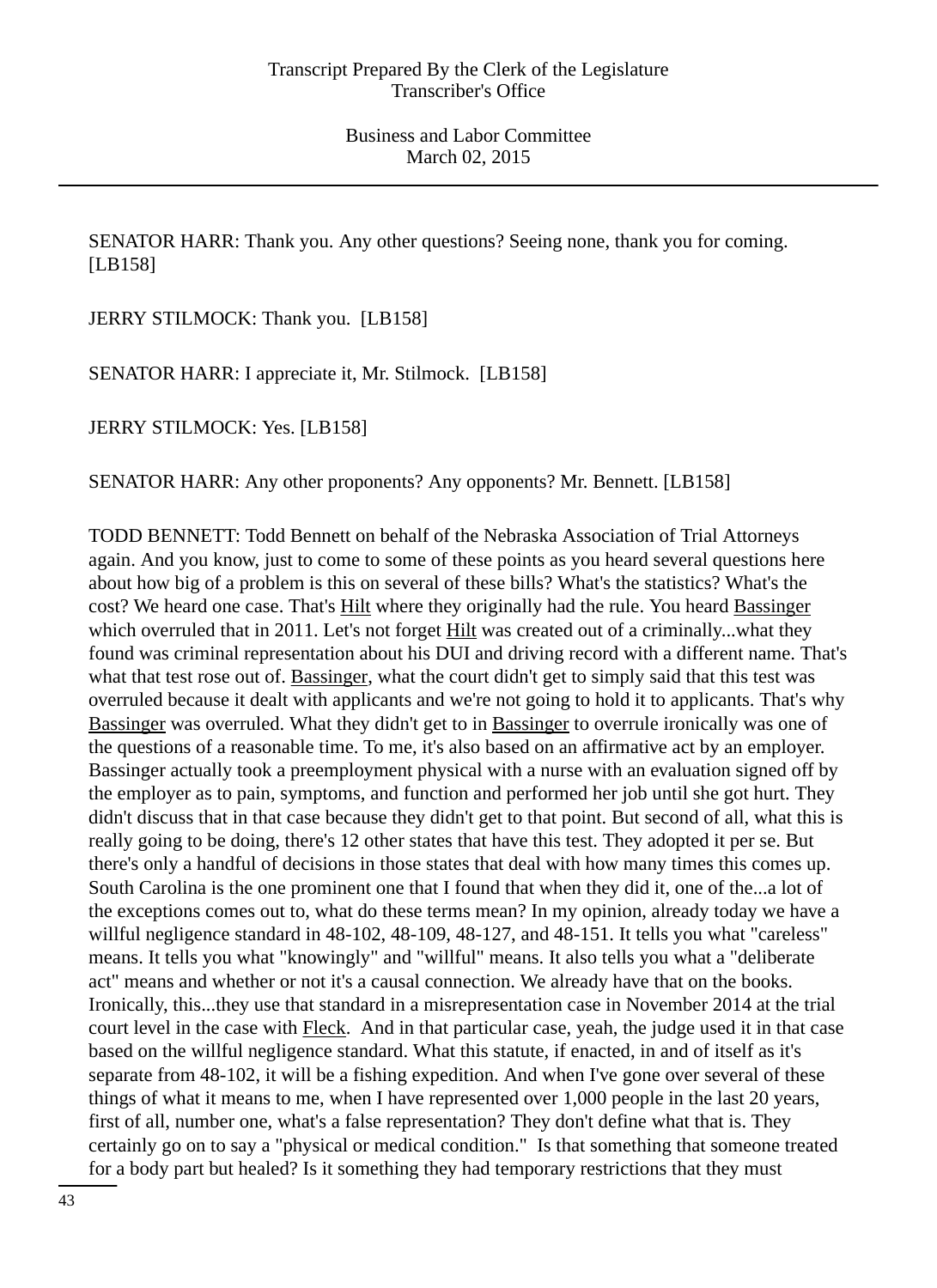#### Transcript Prepared By the Clerk of the Legislature Transcriber's Office

Business and Labor Committee March 02, 2015

disclose but healed and got back to work? Did they have a fusion but yet passed a physical employment test and worked for two years, does that play a part? Several things that I have come up with, number one, is affirmative act by an employer. You're going to have cases, I can guarantee you, where somebody may have misrepresented not knowingly or wilfully. But that's what it appears to be. And they didn't say they had a back injury but yet in a medical record some years before, it's listed. Does this mean it's a permanent injury, a temporary injury, or just a mild one where they have a strain, go to the nurse in a health office in another employer setting? The second one is, is a reasonable time. There's several people that work for six months, a year, two years, three years then move on to a new employer. What if that employer comes back three years later and says we think it is causally connected and they produce a medical opinion saying such? But they passed a preemployment physical. They did the job for three years. Is that going to be entailed by this? I believe it will with this language. Is it the same body part? If they had a permanent injury to a shoulder yet somehow because they couldn't function with their shoulder in some manner that that would be applicable to another body part. To me, another big issue is they should limit it to a permanent injury if this is going to be passed because we're dealing with permanent injuries that will affect something down the road, nothing other than a permanent injury. And if it is, it should be a continuing source of a disability proved up with the burden of proof by an employer. We don't have that in this particular legislation. Second of all, we don't...Bassinger, what the Supreme Court said is we're to protect the very thing the employer was attempting to protect itself from. By this, this is opening up to several things of, did you give me all your doctors? Did you give me all the body parts? Did you get paid for a prior injury? Ironically the Second Injury Fund was repealed by the Nebraska Supreme Court in the last 20 years. That very thing dealt with a second injury coming to an employer. And it promoted the encouraged hiring of disabled injured workers. That's the goal. Otherwise what this will do will be a fishing expedition to discourage people from trying to find work. The second thing is an employer is already protected by apportionment. For schedule member injuries to necks or backs, they're only liable for the percent of the disability or impairment that is attributable to their accident. This isn't an extra cost. And the reason Nebraska also didn't in Bassinger adopt this misrepresentation test and the Larson test is because it doesn't stop the fact that they still worked. They worked. They're entitled to coverage. But the second part is someone in Nebraska is going to pay for this injury, the medical and disability. And that someone is going to be Medicaid, Medicare, health insurance, or a bankrupt employee who files bankruptcy and a provider doesn't paid. That's the effect of it. [LB158]

SENATOR HARR: Thank you, Mr. Bennett. You have the red light, sorry. Any...Senator Chambers. [LB158]

SENATOR CHAMBERS: If I understand correctly, Bassinger was the case that overruled an earlier case. And my old brain cells are starting to click in. Just about that time, there was a spread done in a popular magazine about Kim Basinger when she was younger. And I think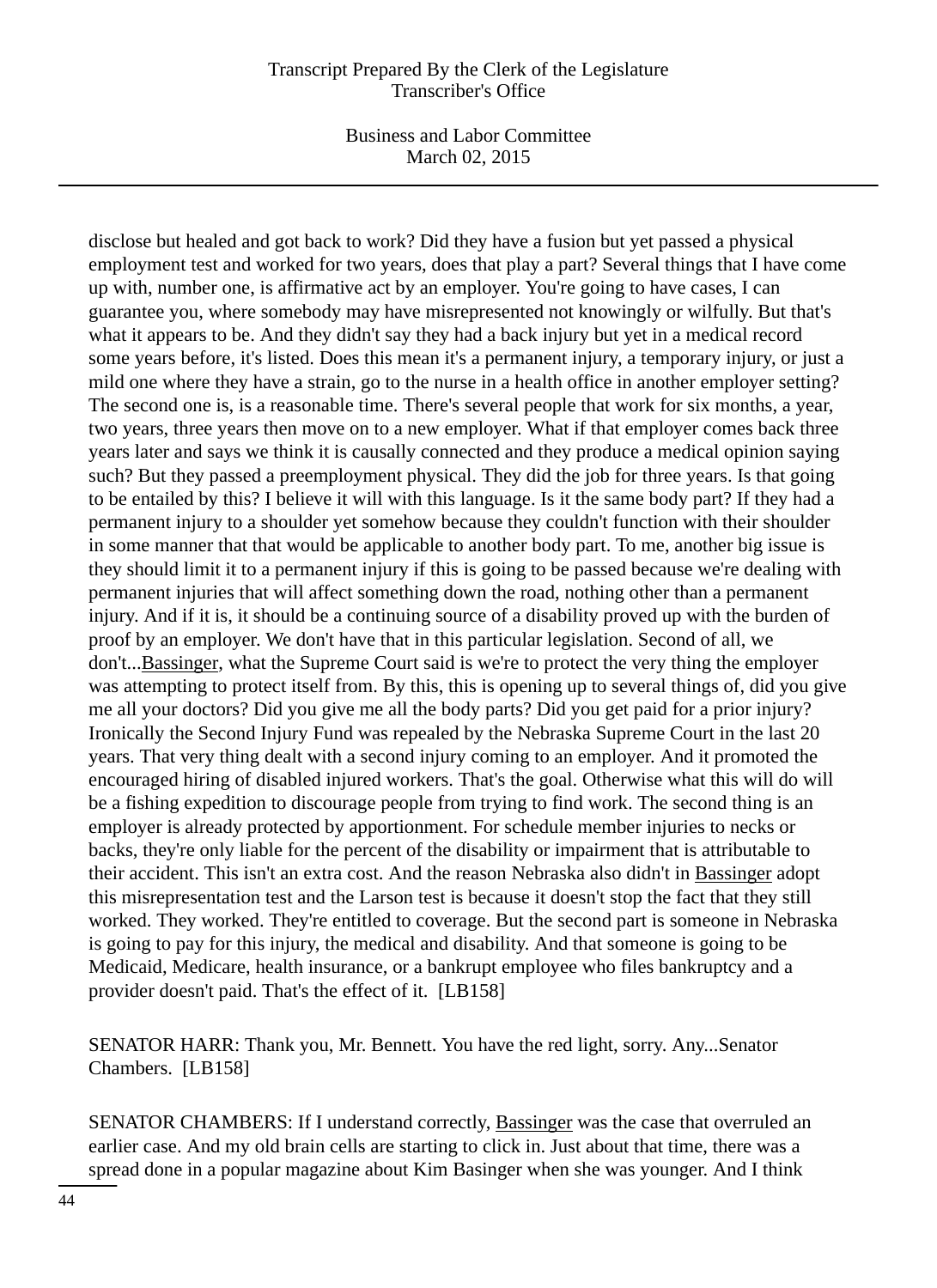somebody asked during the proceedings, this doesn't involve Kim Basinger? And all those old guys thought back to that Basinger and they said, oh, no. We can't find this person guilty. But here's what I'm going to get to in all seriousness. Senator Crawford made a good point. This would be a way to open the door to some ongoing and even serious litigation where there's not supposed to be any at all if this bill were put in place, couldn't it? [LB158]

TODD BENNETT: Correct. [LB158]

SENATOR CHAMBERS: And it would, in fact. Okay. [LB158]

TODD BENNETT: Absolutely. And I think his words were "go fish," and it will be. [LB158]

SENATOR CHAMBERS: Right. [LB158]

TODD BENNETT: Yeah. Thank you. [LB158]

SENATOR HARR: Any other questions? Seeing none, thank you, Mr. Bennett. Mr. Howard, welcome back. [LB158]

STEVE HOWARD: Thank you. Steve Howard, H-o-w-a-r-d, counsel to the State AFL-CIO. And I won't repeat everything that my friend Mr. Bennett said. I would say that State AFL-CIO is not in favor of dishonesty at the time of hire. That's not at all what the opposition is based on. The employer should be honest as well. And the physical demands of the job and what's going to be required of this potential candidate, that requires a measure of honesty. And where we see this issue come up a lot on the flip side is, does the employer have work that can accommodate an employee, is when permanent restrictions and limitations come along. And an employer, you know, not so much the employers of membership, but nonunion members will have an employer say we've got this job back for you. And you won't have to lift more than that 25 pounds your doctor says. And it turns out that after a couple of days that's pushed up to 30 and then it's 40. And then, you know, if that person gets hurt again or they get an exacerbation of their injury, there's no additional compensation. Senator Crawford, I would pick up on something that you mentioned. One of the judges of the Workers' Compensation Court came in and testified on a bill within the past several sessions. And he said if you pass this legislation, my court will be flooded with lawyers coming in to test this, and it will be ten years before the Supreme Court tells us what it really means. And I sit here and I would predict for you that the proponents of the bill would...the insurance companies would wind up paying more in litigation than they would ever save based on the merits of the bill because the concept and the defense of a preexisting condition is alive and well in the courts of Nebraska, in the Workers' Compensation Court.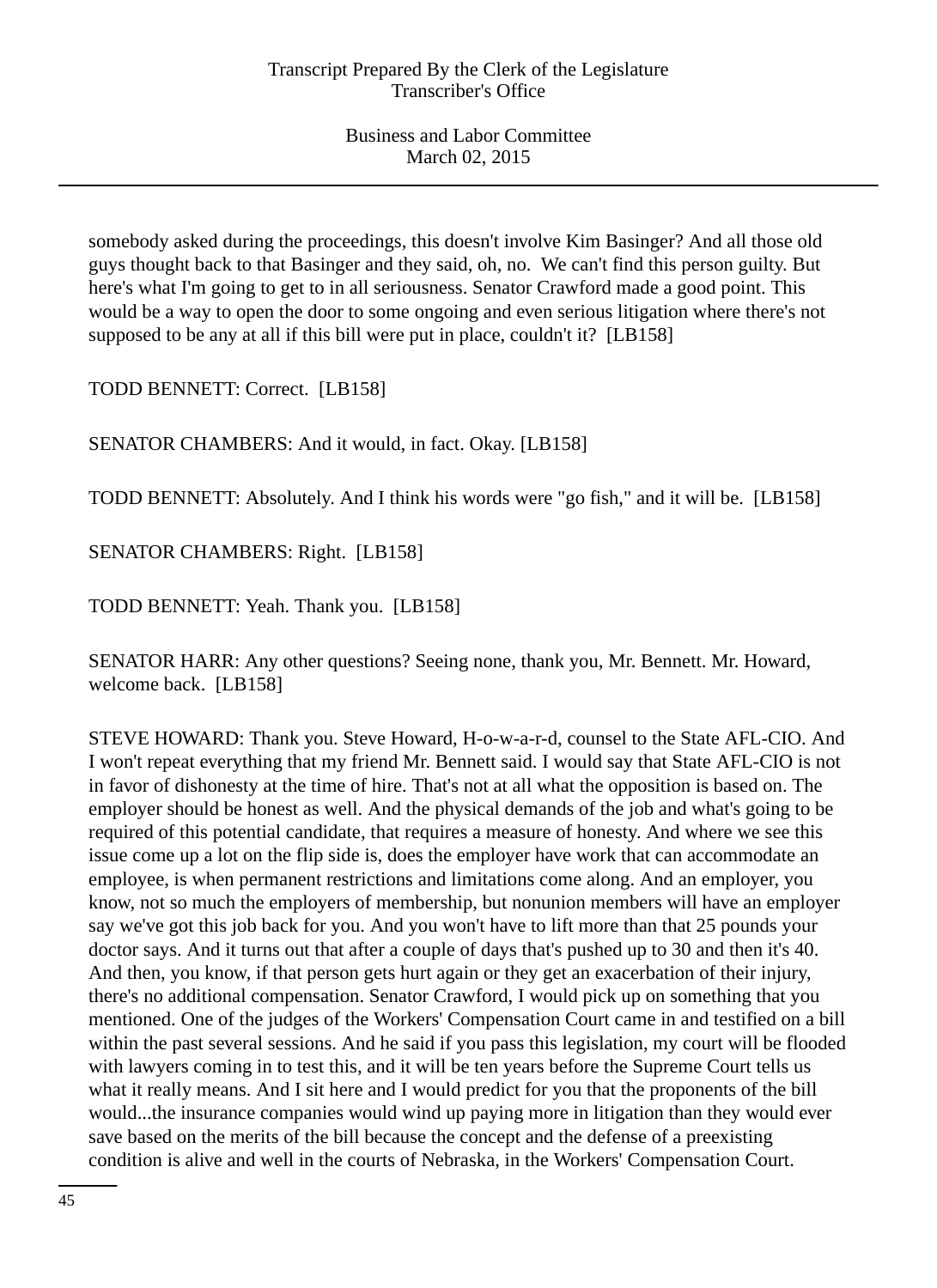Everyone in this room that's over 40, 45 years old has degenerative changes going on in their spine. And that means dehydration of those disks. And it's DDD, degenerative disk disease. It's found on autopsy, folks that die in their 80s and 90s that had no spinal pain at all. And that's a preexisting condition. And that's a defense that we encounter on a regular basis. So the notion that this is somehow going to capture these dishonest employees, the preexisting condition defense is already out there. And the way that it will lead to more litigation is it will be based on that question of just at what point following the on-the-job injury is the condition somehow related, causally related, causal connection, back to the condition that was there at the time of hire? Is it six months in or is it a year in? And we'll be litigating over these issues. So we encourage this committee to not move LB158 out of committee. I'm happy to answer any other questions there may be. [LB158]

SENATOR HARR: Any questions for Mr. Howard? Seeing none, thank you for your time this afternoon. [LB158]

# STEVE HOWARD: Thank you. [LB158]

SENATOR HARR: Any other opponents? [LB158]

DARCY TROMANHAUSER: (Exhibit 2) Good afternoon. My name is Darcy Tromanhauser. I'm a program director at Nebraska Appleseed, a nonprofit, nonpartisan organization dedicated to justice and opportunity for all Nebraskans. And I'm here to testify today to also respectfully express our opposition to LB158. I'll bring it back to the overarching point that you've heard a couple of times now, that it's in everyone's best interest to ensure that a Nebraskan injured on the job can access treatment to recover and get back to work. And while we see the three points that are required in this bill, we are still concerned that it creates an overly broad defense for employers against providing compensation and medical treatment. And that will have a harmful impact on workers. I think a lot of the scenarios that we had come up with have been previously covered by other testifiers. The other point that I would make is that in our extensive work in the area of meatpacking safety, that's led us to talk with hundreds of workers across the state in meatpacking and food processing industries. And one thing we hear repeatedly from workers is that employers regularly reject applicants with any indication of a previous injury or workers' comp claims in the past. So even if they're applying for a new job that they're recovered from the past injury and they're applying for a job that doesn't require the use of that, you know, past injury, that if you show any indication of an injury just on a practical level, people are not finding new employment. So just as another issue that intersects with all of that...with all of this, that's something that we see. And I think the other points that were made about how this will then bring up additional questions, miscommunications, and delays for people receiving workers'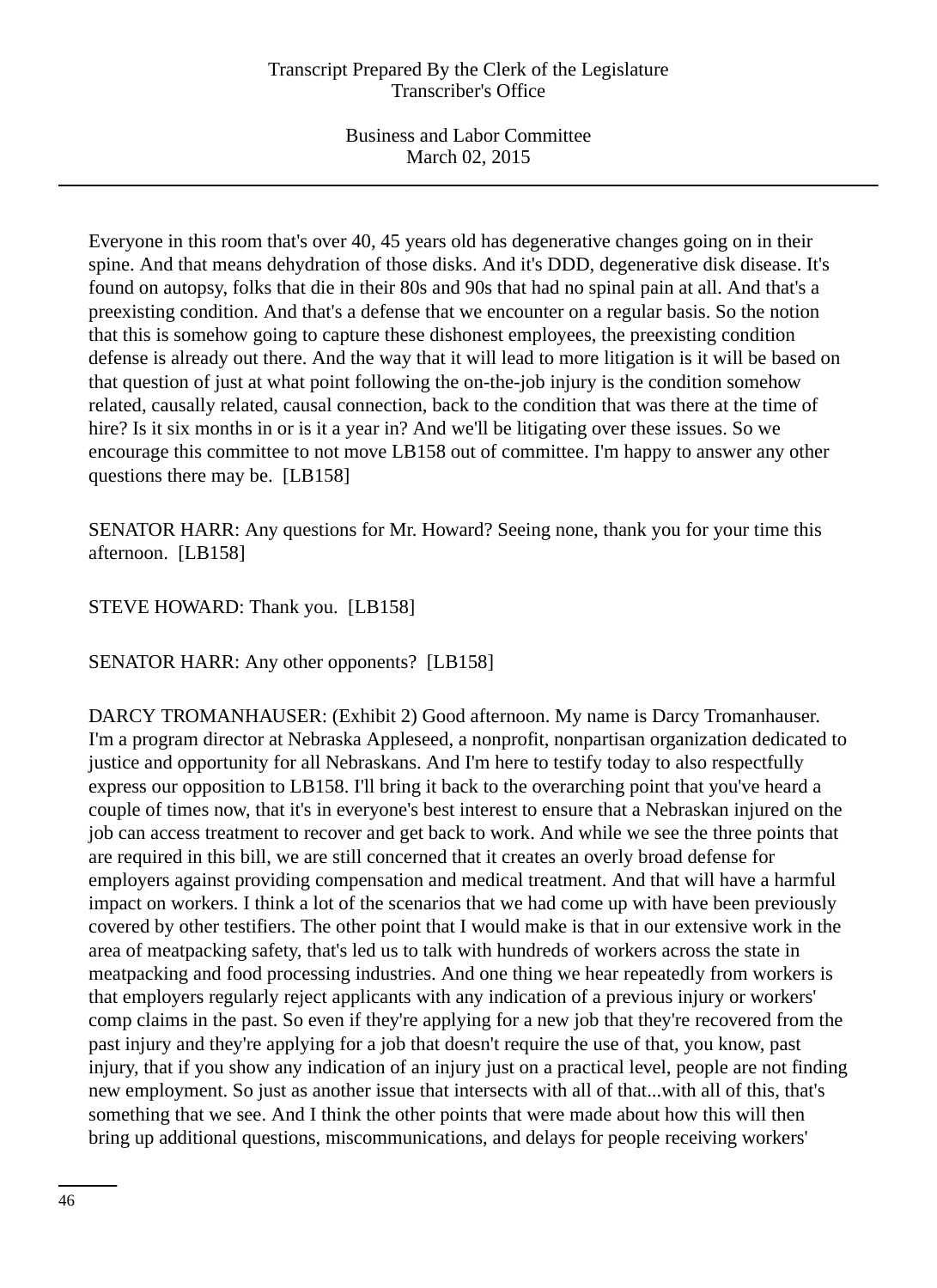comp and support and getting them back to work, that's our other concern as well. So I'll stop there unless there are any additional questions. [LB158]

SENATOR HARR: Thank you, Ms. Tromanhauser. Any questions? Seeing none, thank you very much for coming in. [LB158]

DARCY TROMANHAUSER: Thank you. [LB158]

SENATOR HARR: Any other opponents? Anyone in the neutral capacity? Senator McCollister. As he makes his way up, I think we have letters for the record. Mr. Wyatt. [LB158]

JAMISON WYATT: (Exhibits 3, 4, and 5) I have a letter of support from Kelly Thompson with the Nebraska Chapter of the Utility Contractors Association; I have a letter of support from Bruce Rieker and Elisabeth Hurst with the Nebraska Hospital Association; and I also have a letter of support from Korby Gilbertson representing Property Casualty Insurers Association. [LB158]

SENATOR HARR: Thank you. Senator McCollister, the floor is yours. [LB158]

SENATOR McCOLLISTER: Thank you, sir, and I'm grateful to you, Mr. Chairman and the committee. We have to ask ourselves, what is the value then of these applications? Should you answer truthfully or not? And I believe it is an important thing. What you end up with is people in the wrong jobs. And people in the wrong jobs get hurt. They cost the company money. That's the reason we have this and that's the reason that this statute should be enacted. I recognize the difficulty of laws of this sort. Causal connection, misrepresentation, materiality are all legal terms. And it comes down to a lawyer's Disney World. But the...that's the responsibility of the court and that's the responsibility of the legal system. Senator Crawford asked the question, well, if workers' comp is for the employers and there's really no cost to the employer. That's not true because I know during my time in private business we were very concerned about our experience mod and the surcharges they would apply with me, with our company. So we were sure that we hired the right people and that the claims folks submitted were accurate and fair. So, yeah, workers' compensation is an important benefit that workers receive and protection they should receive. But it's also an expensive proposition for companies and society in general. [LB158]

SENATOR HARR: Thank you. Any questions for Senator McCollister? I have a question. So I have bad knees. And if I injure my knee, if I have a job that requires me to lift objects and I don't tell, I knowingly, recklessly lie, I have no problem with that. But again, if my job doesn't require that or it's not listed in the...are we...what employee limit...or requires, is that limited to the job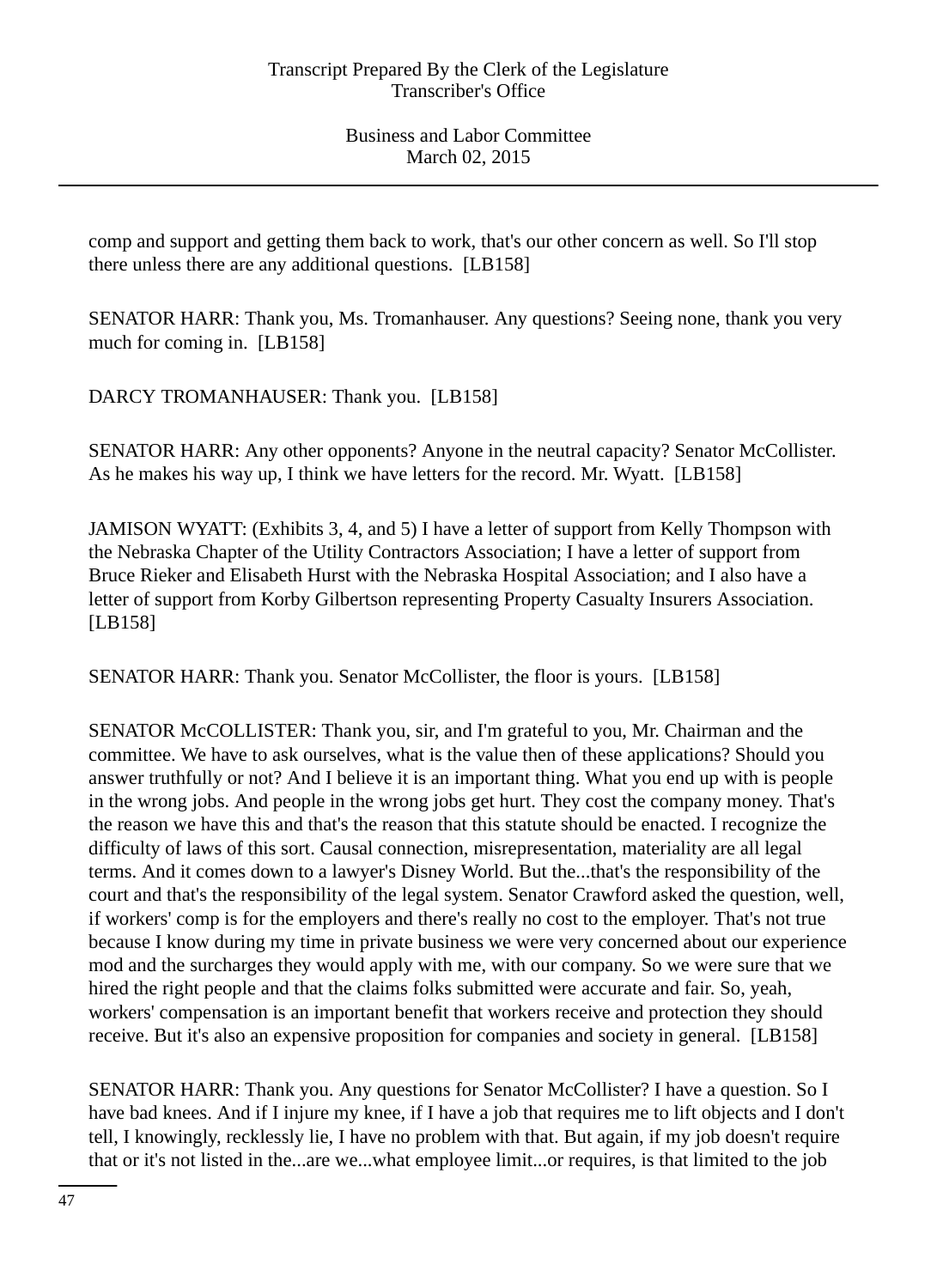qualifications spelled out? Or is it again, I have bad knees, I injure my knees not related to the job requirement? [LB158]

SENATOR McCOLLISTER: Well, I don't think you'd probably receive benefits if they couldn't figure that injury is related to some kind of job injury, if you...if it wasn't a lifting kind of thing. If the employer asked the question and you told them that you had an injury and then you went through a preemployment physical. [LB158]

SENATOR HARR: Yeah, okay. So let me give you another example. I have bad knees. I don't tell. I'm walking in the hallway. I slip and fall, injure my knee, you know. Or better yet, I trip over a cord like Senator Hadley did, Speaker Hadley did a couple years ago. He had work comp pay for that injury. Would I as a state senator have to report all my injuries prior to, to get work comp? [LB158]

SENATOR McCOLLISTER: That's a question for the court, but I would guess they'd pay. You know, if the injury to your knee was rather casual not substantial, if you're able to walk and there was a cord across the floor, I would think that would be clear. [LB158]

SENATOR HARR: Okay. But you understand my question is how far can an employer ask and how much can they say I relied upon them? I mean, where is that limit? There has to be some duty on the employer to say, hey, here's what I relied upon. How do we determine that? Is that limited to job qualifications at the time of employment? Or is it some statement they made later? And do they have to fill out something that says I relied on my employee to be able to do X, Y, Z and that's why I hired them? Or do they get to come back later and say, no, I relied on it even though I didn't say it anywhere. [LB158]

SENATOR McCOLLISTER: I think probably just the egregious cases would be where you'd have a dispute between the employer and the insurance company and the employee. If it were absolutely clear, I'm sure that the employer wouldn't contest the benefit and the employee would receive the benefit. [LB158]

SENATOR HARR: Okay. [LB158]

SENATOR McCOLLISTER: It's a hard thing, a lot of gray areas, a lot of things at the margin on cases of this sort. [LB158]

SENATOR HARR: Thank you. I appreciate it. Senator Bloomfield. [LB158]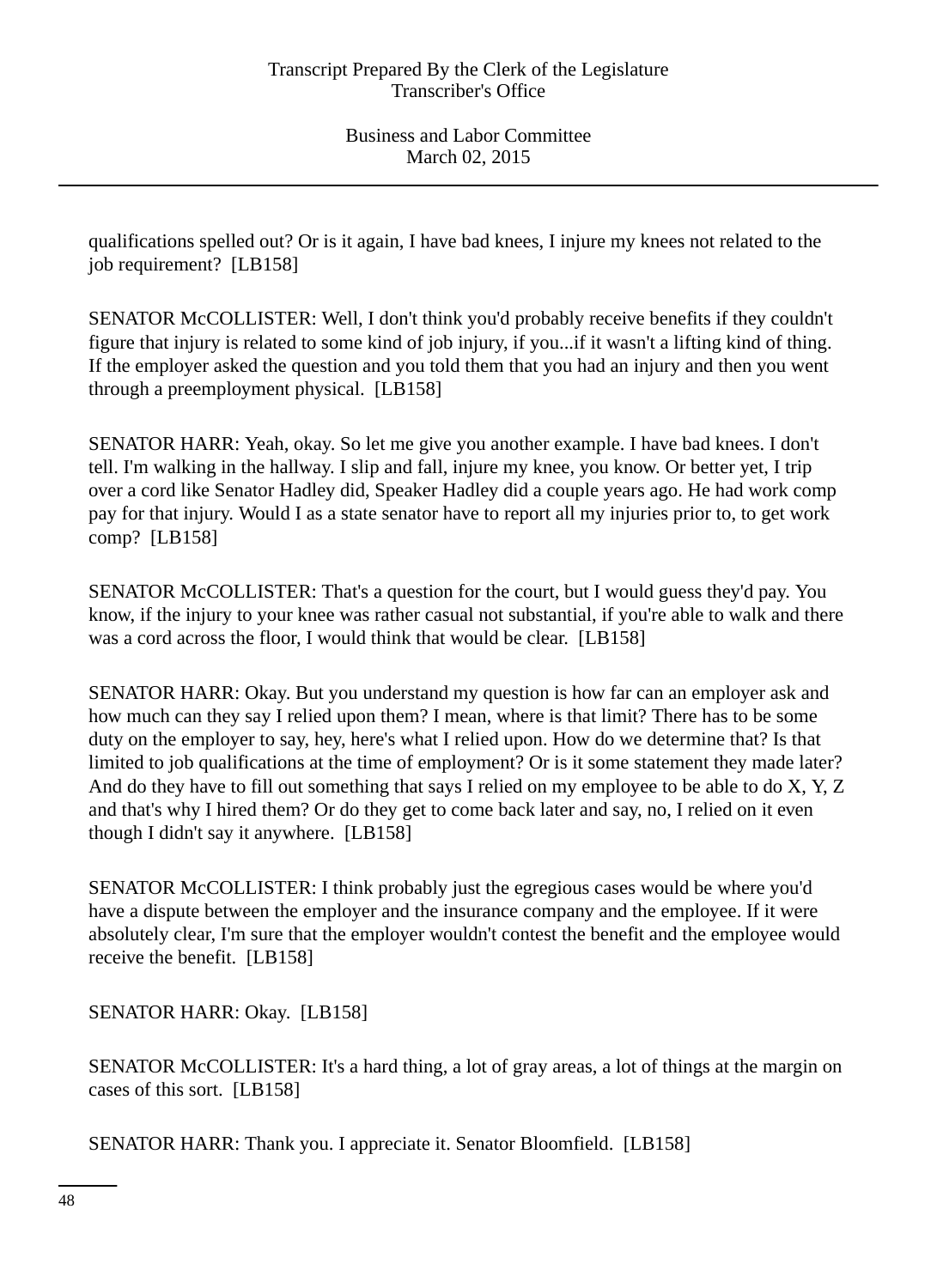SENATOR BLOOMFIELD: Thank you. Senator McCollister, I brought up earlier a time frame thing. Would you see maybe there should be a time frame in here, that if you did the job for five years or ten years without any problem, they shouldn't be able to fish back further than that? [LB158]

SENATOR McCOLLISTER: Well, I'd probably answer the question the same way Senator Chambers kind of answered it when he said, you know, after that period of time you probably wouldn't have any basis for a claim. If that time period goes down to five years, you probably would have a better justification to receive benefits. [LB158]

SENATOR BLOOMFIELD: Do you see a reason to maybe put a time frame in your bill? Or would you object to putting a time frame in it? [LB158]

SENATOR McCOLLISTER: I'd say, you know, depending upon the medical condition that the time periods would be different. In the example you used, back example, you know 20 years would be too long a period of time. But you know, if I...I broke my elbow. And if I were to be injured I think that would be clearly a work comp-related related injury, even though I broke my elbow 40 years ago. It's...the circumstances of each case will dictate how the results should be. [LB158]

SENATOR BLOOMFIELD: Okay. Thank you. [LB158]

SENATOR HARR: Any other questions? Seeing none, thank you. Appreciate it. Next up is LB600. Senator Ebke. [LB158]

SENATOR EBKE: Thank you, Chairman Harr and members of the Business and Labor Committee. This is the least interesting of the workmen's compensation bills for today it appears. (Laughter) For the record, my name is Laura Ebke; that's E-b-k-e. I'm presenting LB600 today. Thanks for being here. LB600 was brought to me by Nebraskans for Workers' Compensation Equity and Fairness, so we will get to hear from Mr. Stilmock again. LB600 deals with Workers' Compensation Act. Under the act, self-insured employers are required to meet specified financial security requirements to ensure adequate funds are available to pay claims in the event the selfinsured employer becomes insolvent. Self-insured employers may satisfy the financial security requirements one of two ways: either by acquiring a security bond or by establishing an irrevocable workers' compensation trust agreement. These self-insured employers electing to establish a trust to satisfy financial security requirements are limited in their investments. These investments have to be either obligations of the United States or its agencies or which are federally insured. For example, some of these would be United States government bonds, certificates of deposit insured by the FDIC or FSLIC, or repurchase agreements collateralized by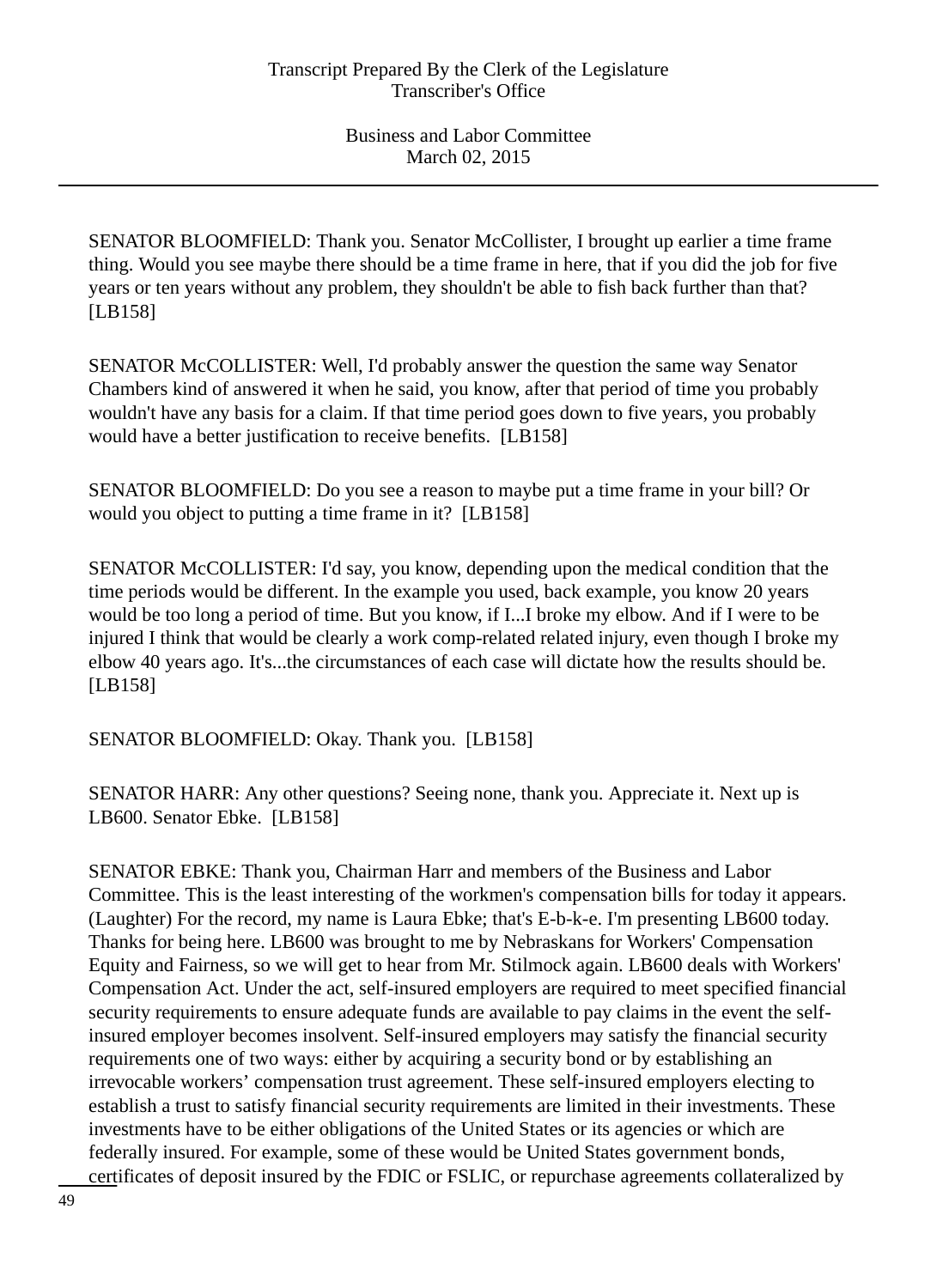#### Transcript Prepared By the Clerk of the Legislature Transcriber's Office

Business and Labor Committee March 02, 2015

United States government bonds. So here's a little bit more background on the Workers' Compensation Act pertaining to this issue. The two security requirement methods, either security bond or an irrevocable workers' compensation trust agreement, are established in Rule 73 of the Nebraska Workers' Compensation Court. Rule 73 governs the methods by which the court establishes the amount of financial security that's required. I understand that this is an annual process by which the court reviews the loss picture of the self-insured and determines whether the amount secured by bond or held in a trust would be adequate to pay claims if the self-insured were unable to satisfy these obligations. Depending on the loss picture, the self-insured can be required to adjust the level of security required on an annual basis. I want to mention again that currently the Workers' Compensation Court will not approve a trust unless it contains a clause limiting its investment capability to vehicles, quote, which are obligations of the United States or its agencies which are federally insured. What LB600 attempts to do is simply expand that limitation. Requests have been made with the Workers' Compensation Court to broaden the investment authority, but the court has indicated that it will only broaden the investment authority if there is a change to Nebraska Revised Statute 48-145 which directs them to do so. LB600 would simply expand the authority to invest funds held in an irrevocable workers' compensation trust to allow for investments in the same manner that insurers are allowed to invest funds reserved to pay claims under the Insurers Investment Act. In other words, LB600 authorizes trust funds under the Workers' Compensation Act to be treated and authorized in the same manner as the Insurers Investment Act. Again, I bring this bill forward on behalf of the Nebraskans for Workers' Compensation Fairness and Equity. They have at least one or two people here to testify and will probably be able to explain some of the legal ramifications better than I can again and provide you with a little bit more history. Before turning this over to them though and trying to take your questions, I want to mention AM561, which I hope you have. Okay. AM561 is an amendment that's been provided to the committee. It came up after discussions with representatives from the Department of Insurance, the administrator of the Workers' Compensation Court as well as the other interested parties. They had questions regarding the potential need for additional supervision and administration of these self-insured funds. AM561 addresses that, and I know one of the testifiers coming up intends to address that amendment specifically. So if you have any questions, I will try to answer them. Otherwise, I'm sure that those who follow behind me will be better situated to do so. [LB600]

SENATOR HARR: Thank you, Senator Ebke. Any questions for the fine senator? Seeing none, thank you. Any proponents on LB600? [LB600]

CURTIS RUWE: Good afternoon. My name is Curtis Ruwe; it's C-u-r-t-i-s R-u-w-e, and I am the corporate general counsel for Crete Carrier Corporation. And we are one of the Nebraska self-insureds who funds an irrevocable trust agreement. And, Senator Harr, one question I have before I get started here, I have copies for the committee of the amendment. Does the committee already have the amendment? Okay. [LB600]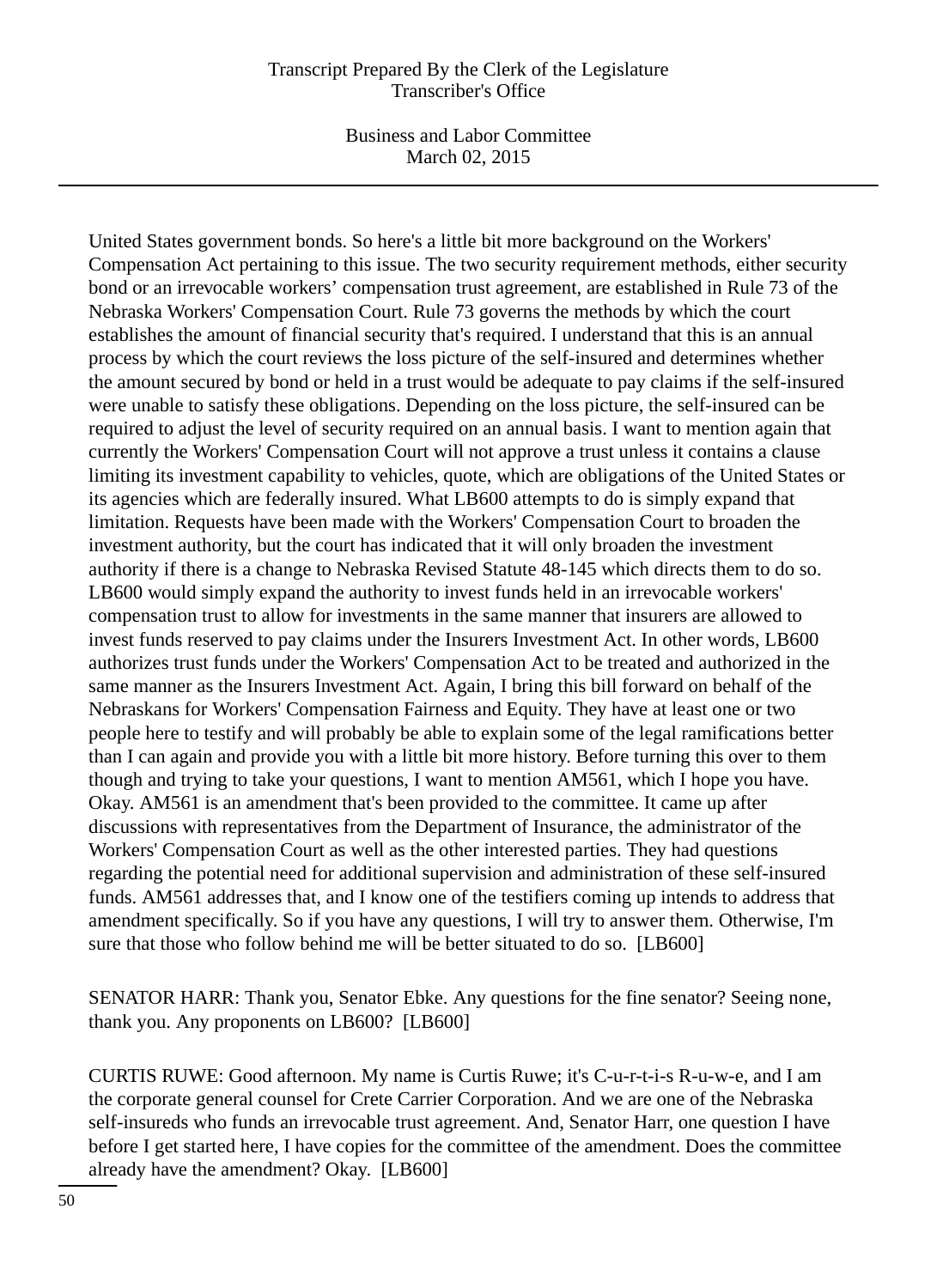## SENATOR HARR: Yes. [LB600]

CURTIS RUWE: Then we don't need to pass it out. Given the limited time I have, the one thing I want to make very clear about what we're talking about here under the Nebraska workers' comp statutory structure is as a self-insured, we pay the majority of our Nebraska workers' comp claims out of the operational budget of Crete Carrier Corporation. The claims are not paid by the trust that we're discussing. The trust exists as a backstop in the instance that a self-insured goes insolvent or goes out of business. So we reserve our claims. The trust is based on the amount of reserves we would need, the estimated amount of reserves that would be necessary to pay claims. We also as a matter of our operations reserve that same money in our operational budget. Therefore, this trust is really what I would call shadow reserves. It's a second...it's basically a full second reserving of our claims. Now that grows over the years or it decreases over the years as the Workers' Comp Court engages in its annual review process. We're transparent in terms of what is in the trust. The court reviews that on a quarterly basis. Under our current trust agreement, there really isn't any reason we, once we've funded the trust to the amount they require, that we'd fall below it. But in the instance we did, the Workers' Comp Court would tell us, get that trust funded again or you could lose your status as a self-insured in which case we would have to go through the process of getting insurance and purchasing insurance on the open market. So what we're talking about is not the funds that are available to pay claims. These are secondly, essentially shadow reserves. And so what is being asked for here? What's being requested is essentially the ability to invest that money the same way an insurer has the freedom to invest their reserves. Now, as proposed, LB600 tied the investment authority to the Insurers Investment Act. That was intuitive in the sense that it seems like insurance money. If insurers can invest their reserves a certain way, self-insurers should be able to do the same. After discussing that with the Workers' Compensation Court and the Department of Insurance, there were some administrative difficulties associated with who would oversee those investments. Would the Department of Insurance have to become involved given the language of the Insurers Investment Act? Ultimately after some discussion between the Compensation Court, the Department of Insurance, myself, and a few others, the amendment, AM561, was essentially agreed to as a good compromise between the people who were discussing it. And essentially what that does is it ties the investment authority to Nebraska Statute 30-3209, which governs the investment authority of corporate trustees holding retirement or pension funds for certain government employees. And what that statute has is a laundry list of nine acceptable investments. And in discussing this with Mr. Morton from the Workers' Compensation Court, my understanding is that they are of the belief that that's something that they can oversee. The Department of Insurance will not need to be involved with that oversight. We can kind of continue on as business as usual. We will continue to submit quarterly statements. They will continue to review on an annual basis the amount of assets necessary to fund the trust. And so that's where we're at. We're just looking for that additional investment authority. [LB600]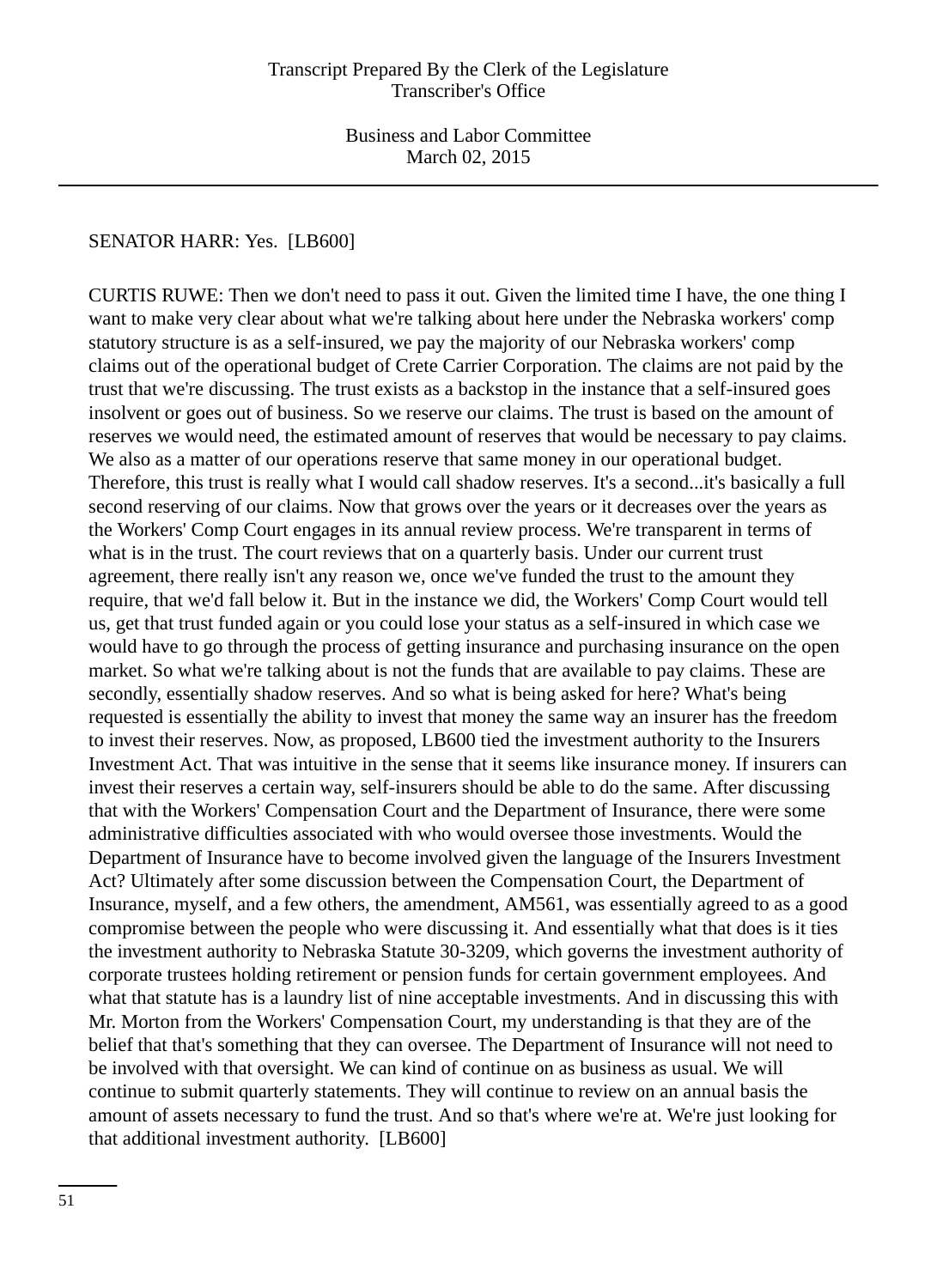SENATOR HARR: Thank you. Any questions? Senator Chambers. [LB600]

SENATOR CHAMBERS: You want to invest that way because you'll get a bigger return on your money. [LB600]

CURTIS RUWE: That's correct. [LB600]

SENATOR CHAMBERS: And there's more risk obviously. [LB600]

CURTIS RUWE: There... [LB600]

SENATOR CHAMBERS: The bigger the return, the bigger the risk. [LB600]

CURTIS RUWE: There is more risk in the investment, and we accept that if we end up on the wrong side of that risk, the Comp Court will tell us to get on the right side of that risk. [LB600]

SENATOR CHAMBERS: And if you have to put more assets into...well, tell me how you would...if you drop below a certain level, tell me what you would be required to do in order to continue investing in that fashion. [LB600]

CURTIS RUWE: The company would be required to invest additional capital into the trust to bring it to a level acceptable by the Workers' Compensation Court. And if it did not, the Workers' Compensation Court would revoke the self-insured status. [LB600]

SENATOR CHAMBERS: Who is going to make sure that you have adequate additional capital to bring this up to where it should be? Nobody is...in other words, they're just going to look at the fund and the amount you have in it based on what you might have to pay out. But they're not going to look over here to make sure you've got capital in case this goes below a certain amount to replenish or refresh the fund with. They're not going to do that, too, are they? [LB600]

CURTIS RUWE: In terms of reviewing, for example, the operational budget of Crete Carrier on a quarterly basis, no. They would be reviewing the trust fund. [LB600]

SENATOR CHAMBERS: So you could lose everything before they even become aware that you're below what you need to be, couldn't you? They've been doing a lot of speculating on the bills today on things that could happen. And that's why we need to do it. So that could happen, couldn't it? [LB600]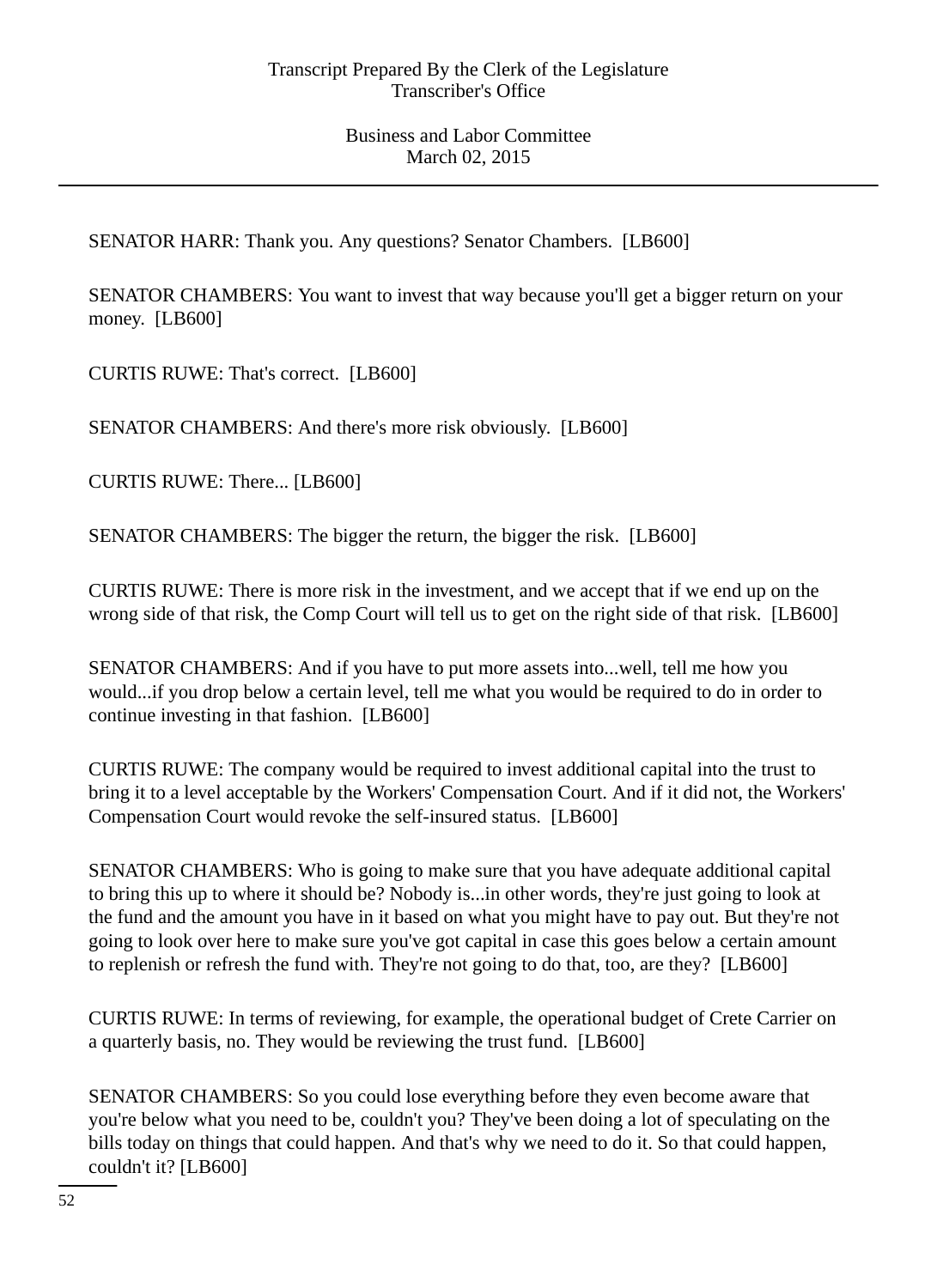CURTIS RUWE: Given the nature of the investments that are in 30-3209 and the relative...they're reasonably conservative investments, if a business was to quickly go insolvent, it's my belief that those conservative investments are designed to make sure that what you're discussing doesn't happen. None of these investment are bet-the-company-type investments that would just make the trust, poof, go away. [LB600]

SENATOR CHAMBERS: You know, I wish that I had been aware of what this bill was before I came here today because I read something at the time that banks were doing a lot of bad things, in addition to recently when some Swiss banks had to pay a whole lot of money because things were going on and they claimed they didn't know. But one young guy had lost several billions of dollars just like that because he's betting on some German...betting on something that he shouldn't have. Now that was a high-powered banking enterprise or institution. And you would imagine that there was enough oversight so something couldn't happen where billions could go, poof. So give me an idea of the types of investments that would be made by this fund. [LB600]

CURTIS RUWE: Well, the... [LB600]

SENATOR CHAMBERS: I don't mean you have to detail one, two, three, four. [LB600]

CURTIS RUWE: No, I understand. [LB600]

SENATOR CHAMBERS: Just the types. [LB600]

CURTIS RUWE: And Section 30-3209 has a laundry list of nine things you can invest in. [LB600]

SENATOR CHAMBERS: Oh, okay. [LB600]

CURTIS RUWE: And essentially...and it's the same thing that government employees' pension benefits are invested in under Nebraska's statutory scheme. And some percentage of it can be invested in certain grade of stocks. [LB600]

SENATOR CHAMBERS: Could they invest in any...? [LB600]

CURTIS RUWE: You can't invest in DDD tranches of collateralized home mortgages. [LB600]

SENATOR CHAMBERS: Okay. [LB600]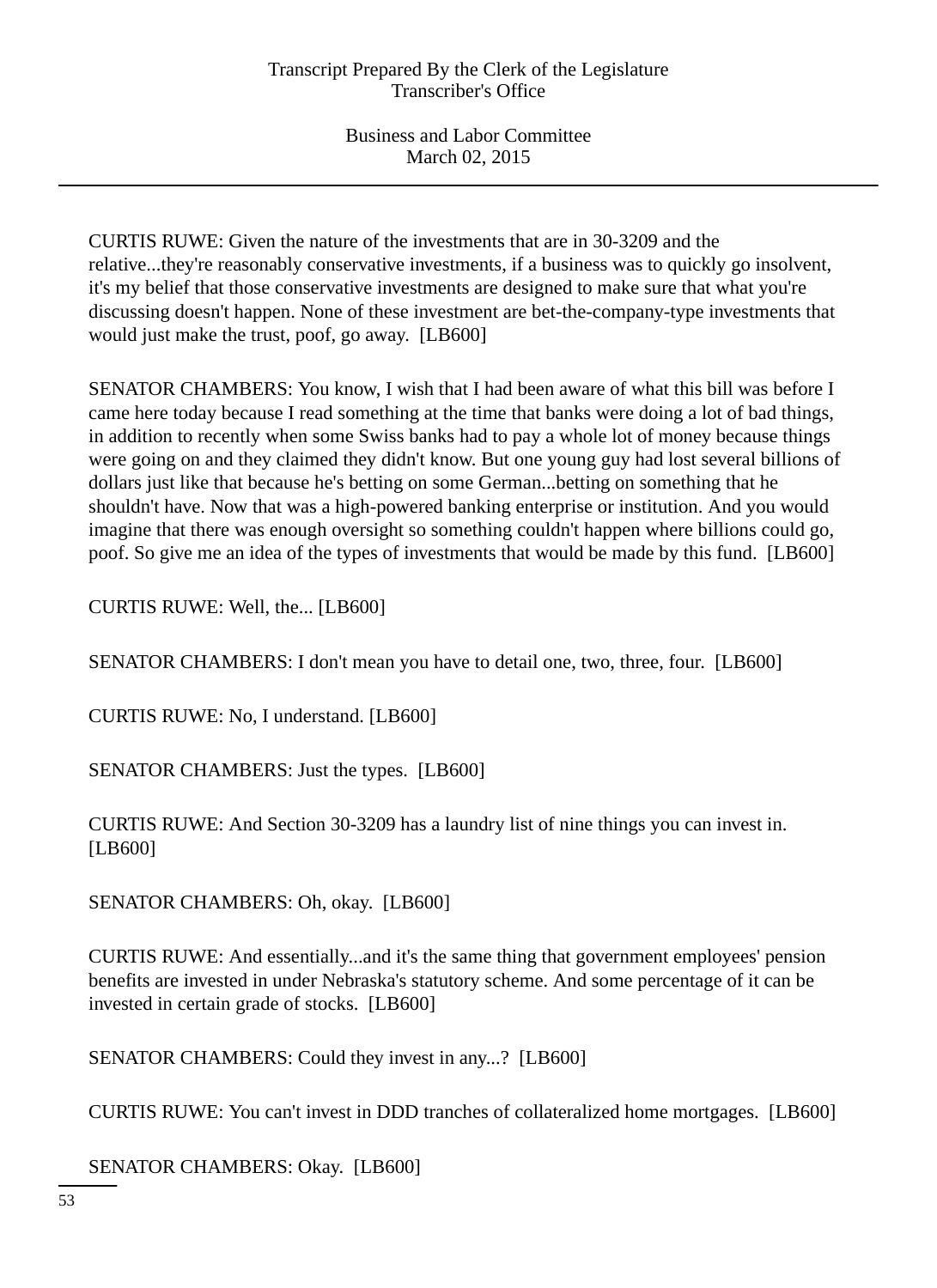CURTIS RUWE: Yeah, you can't...that's not...the statute...we understand the need to tie the investments to a structure that will make sure that the money is there because the money is there for the claimants. It is not there for the self-insured. And so the goal...but we also have to increase our contributions from time to time. And a broader yet still conservative investment structure would allow for that fund to grow. And foreseeably, if handled correctly--and these are done by corporate trustees, not by the self-insureds themselves--you would end up with more money for claimants than less. [LB600]

SENATOR CHAMBERS: The reason I'm asking you these questions, first of all, you are in a business that self-insures so you would know the answers. And none of them are designed to be trick questions, but just to get into the record what it is we're being given by way of information if we should decide to pass this bill or at least advance it to the floor. Have the people, the state...what are the two state entities that looked at this: the Department of Insurance and those connected with the Workers' Comp Court? [LB600]

CURTIS RUWE: The administrator of the Workers' Compensation Court, and the Workers' Compensation Court currently oversees the trust. [LB600]

SENATOR CHAMBERS: And they have confidence that what is being recommended by this bill can feasibly be done and the responsibilities that the Workers' Comp Court has or the administrator, to be sure that things are being done in the way they should, those people are satisfied that this will work? [LB600]

CURTIS RUWE: That's my understanding. Mr. Morton from the Workers' Compensation Court is here... [LB600]

SENATOR CHAMBERS: Oh, okay. [LB600]

CURTIS RUWE: ...and I believe he will testify. So I'll let him speak for them, but that's my understanding. [LB600]

SENATOR CHAMBERS: That's all I would have then. You've been very helpful to me. [LB600]

CURTIS RUWE: Thank you. [LB600]

SENATOR HARR: Senator McCollister. [LB600]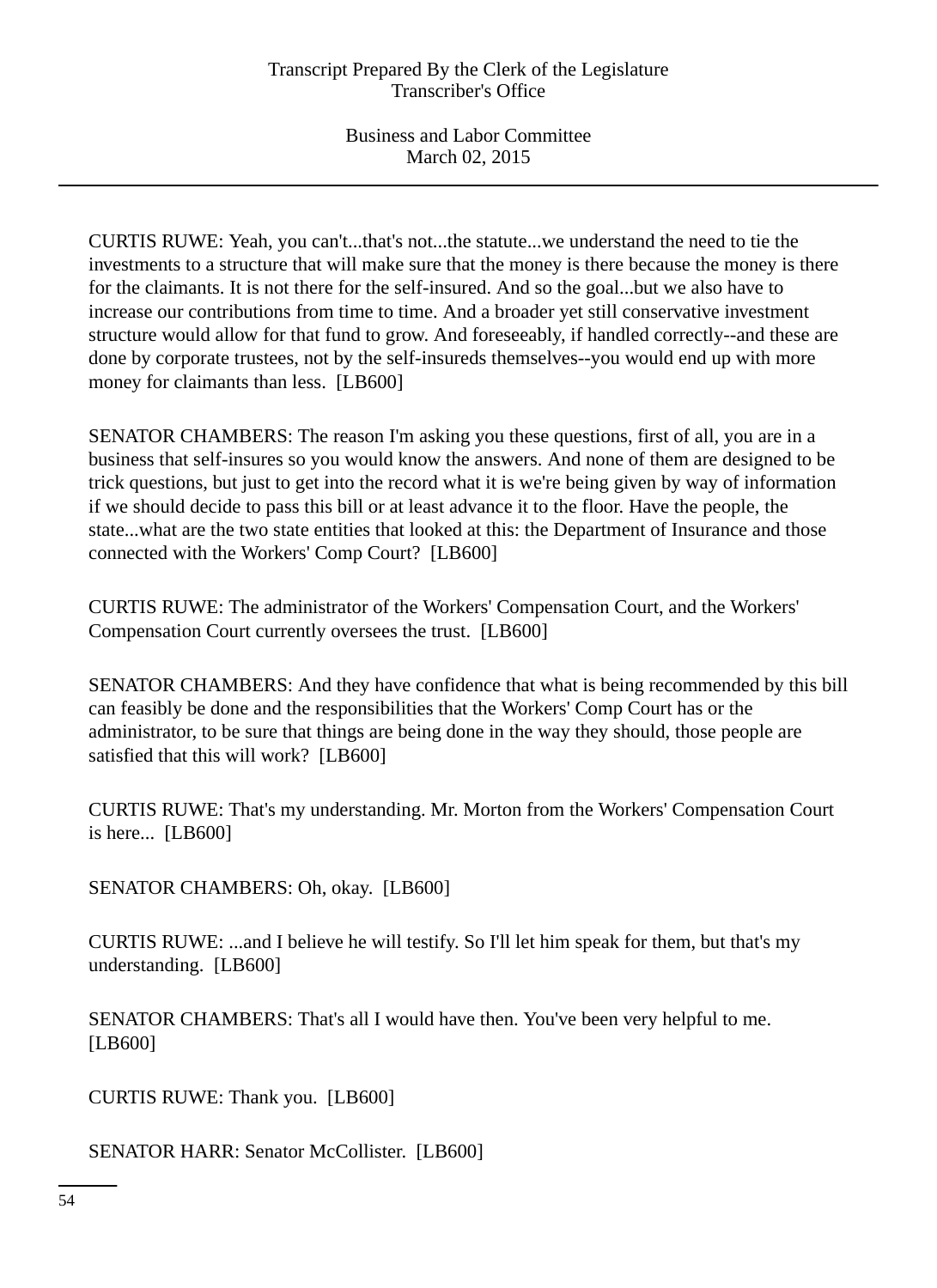SENATOR McCOLLISTER: Yeah, thank you, Mr. Chairman. How many employees do you have? [LB600]

CURTIS RUWE: We have approximately 6,000. [LB600]

SENATOR McCOLLISTER: Six thousand employees. And how many employees do you hire a year? [LB600]

CURTIS RUWE: Approximately 2,400. [LB600]

SENATOR McCOLLISTER: 2,400. So a preemployment physical and an application is part of the process. [LB600]

CURTIS RUWE: Yeah, not only our own physical but the DOT-regulated physicals as well. [LB600]

SENATOR McCOLLISTER: And so a mismatch between an unhealthy individual, at least somebody with a bad back doing trucking business or kind of unloading, would be an expensive or could be a potentially expensive proposition for you. [LB600]

CURTIS RUWE: We deal with that issue. [LB600]

SENATOR McCOLLISTER: Okay. And would you say that the worker comp claims you have during the course of a year are fairly expensive? [LB600]

CURTIS RUWE: Workers' comp is a large risk for a business like ours, yes. [LB600]

SENATOR McCOLLISTER: So it's a good thing, it's a great program, but we need to be careful who we hire, isn't that correct? [LB600]

CURTIS RUWE: That's fair. [LB600]

SENATOR McCOLLISTER: Okay. Thank you, sir. [LB600]

SENATOR HARR: Any other questions? I have one question, and it's kind of a friendly amendment I'd put on there, and let me ask what your opinion is. You know, you're going to run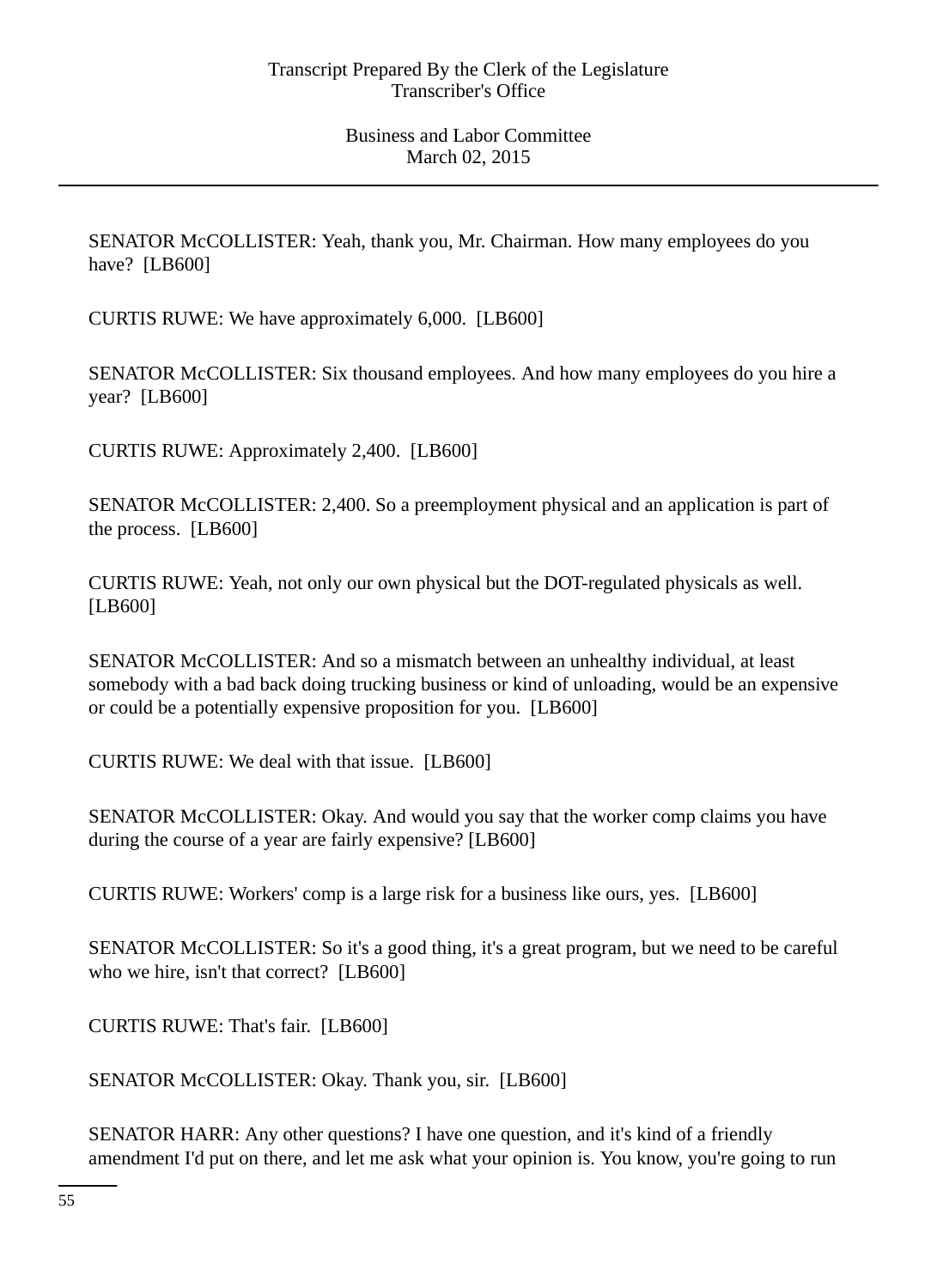into a situation where you fall below the cap and you're going to be allowed to invest. This wouldn't prevent you from investing in yourself, would it? You could invest in your own corporation. [LB600]

CURTIS RUWE: I actually don't know the answer. I actually think that 30-3209 may have some prohibitions against us investing in ourselves. [LB600]

SENATOR HARR: Okay. And if it doesn't because 30-3209 really applies to political subdivisions. And since they can't invest in themselves, I'm not sure if that prohibition would be in there. [LB600]

CURTIS RUWE: I think there... [LB600]

SENATOR HARR: Would you object if we put a prohibition in there against you investing in yourself? [LB600]

CURTIS RUWE: I think that's fair. [LB600]

SENATOR HARR: Okay. That's all I wanted. Thank you very much. I appreciate it. Any other proponents on LB600? [LB600]

JERRY STILMOCK: (Exhibit 1) Senator Harr, members of the committee, my name is Jerry Stilmock, J-e-r-r-y, Stilmock, S-t-i-l-m-o-c-k, testifying on behalf of Nebraskans for Workers' Compensation Equity and Fairness and the Nebraska Federation of Independent Business. And I've been requested to add also Nebraska Chamber of Commerce and Industry all in a support position for LB600. First of all, thank you. I neglected that the first time. Senator, thank you for introducing the measure, Senator Ebke. The amendment basically becomes the bill. And as you've heard from Mr. Ruwe as well as Senator Ebke who explained the purposes, we're really just...I think after listening to the Department of Insurance leading up to today, the Department of Insurance, Workers' Compensation Court administrator, was to locate an area in the law that already had safeguards. And that's how 30-3209 came into play. It looked at by those interested in LB600, that it was safe. It was time tested by the Legislature. It was put in place to protect, you know, the employees, present and former, of the political subdivisions in which this statute was pulled. So for the reasons that the senator has given and Mr. Ruwe has given, we'd ask you to consider advancement of LB600. Senator Harr, there are some measures down through items 8 and 9 that speak in terms of investments in a corporation, that there's percentages that are limited. You can only have so much in your trust portfolio that would be applicable if we lifted this 30-3209 over. And I believe you're correct. They do not limit self-investment for the reason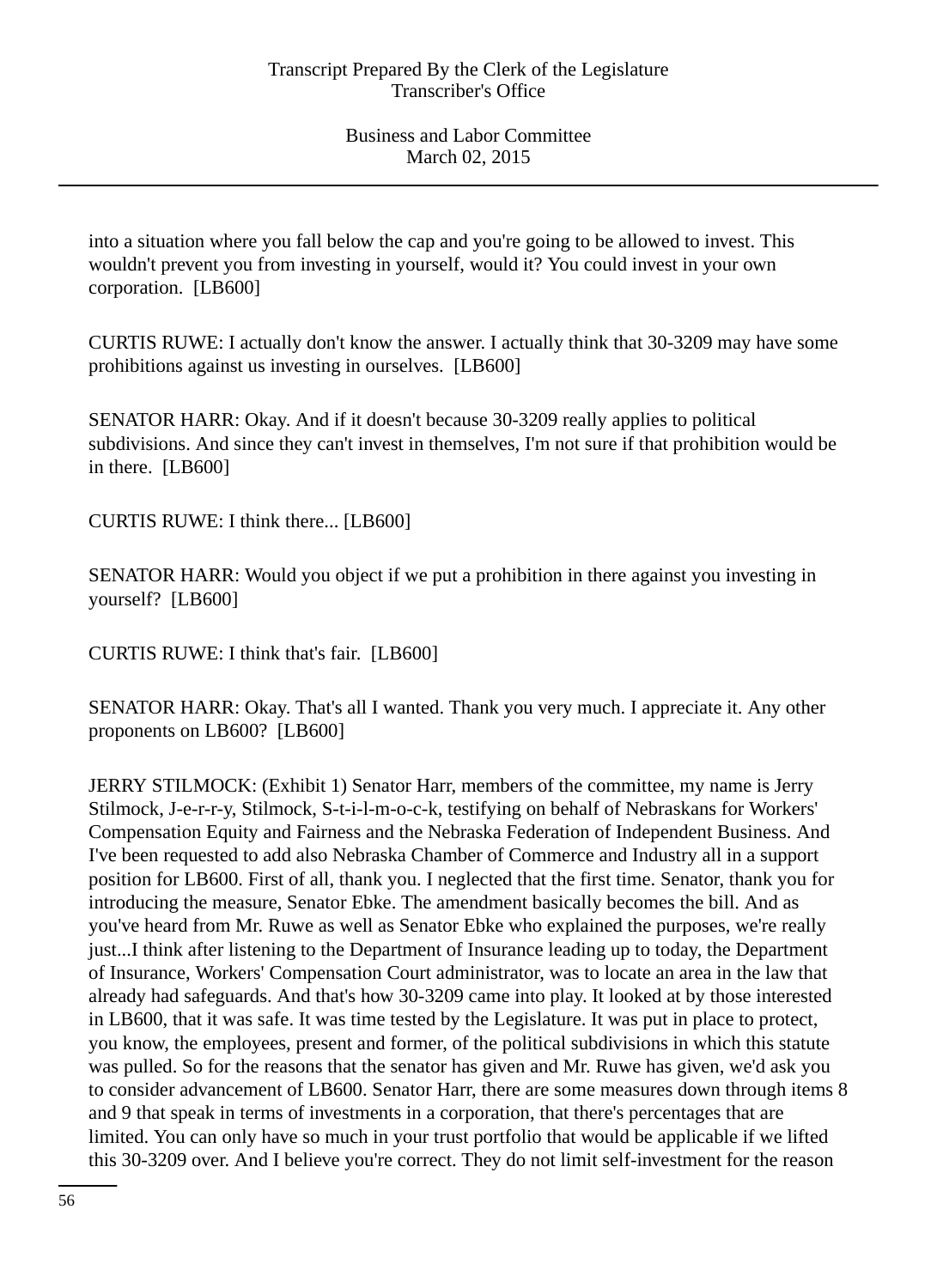that you gave. And I think that would be an amendment that would be satisfactory as well, sir. Thank you for thinking of that because it's all in the arena of political subdivisions, the issue you raised. Thank you. [LB600]

SENATOR HARR: Thank you. Any questions for Mr. Stilmock? Seeing none, thank you and thank you for the words. [LB600]

JERRY STILMOCK: Thank you, Senators. Yes. [LB600]

SENATOR HARR: Appreciate it. Anyone else, proponents? Anyone in the neutral...opponents? Anyone in the neutral capacity? Mr. Morton. Do we have any letters while he's walking? No letters. [LB600]

GLENN MORTON: Senator Harr, members of the committee, my name is Glenn Morton; that's M-o-r-t-o-n. I'm administrator of the Nebraska Workers' Compensation Court here today neutrally, of course. I will be happy to answer any questions. I can say though that I'm comfortable with the amendment AM561 that's been proposed. It's been worked out. We've discussed it extensively. It is probably the most boring bill that you have today, but typically it's not unusual for the court to be most concerned about the boring bills. So we did have some concerns, and I'll briefly cover those in the vein of explaining why we think the amendment would address those. The primary concern is that because it's a...the court, as Senator Ebke said in her introduction, has a very specific rule about how we establish the security of self-insured employers. That basically establishes the minimum amount of security in case the self-insurer should not be able to pay its liabilities. That security, that minimum amount can be, as also Senator Ebke said, covered by a security bond or be covered by an irrevocable trust. Security bond amounts doesn't change. The trust amounts can change based upon because they're invested. Security bonds, surety bonds are not invested, of course. And because of that, the trust agreement form that the court currently uses is for all self-insureds--well, at least for those who have trusts...have very limited sorts of investments that can be made, very conservative sorts of investments, which Senator Ebke mentioned. The concern, of course, is that if you allow more volatile, if you would, investments then how do you make sure that there's the minimum amount of security that's allowed? That's the concern. AM561 would do that by requiring that any time the balance falls below the minimum trust required by the court, the trust or self-insurer would have to kick in more trust assets. This...I think that would satisfy the primary concern that we have there. It was also mentioned that there is a...well, another point that I would make here that I think has been very critical that isn't really obvious is that these investments for this trust are not made by the self-insurer. They're made by the trustee. Now I'm...there are extensive statutes that govern the responsibilities of the trustee as a fiduciary. And there's also an investment act, prudent investor rule I think it's called, in the statutes that limits and governs the kind of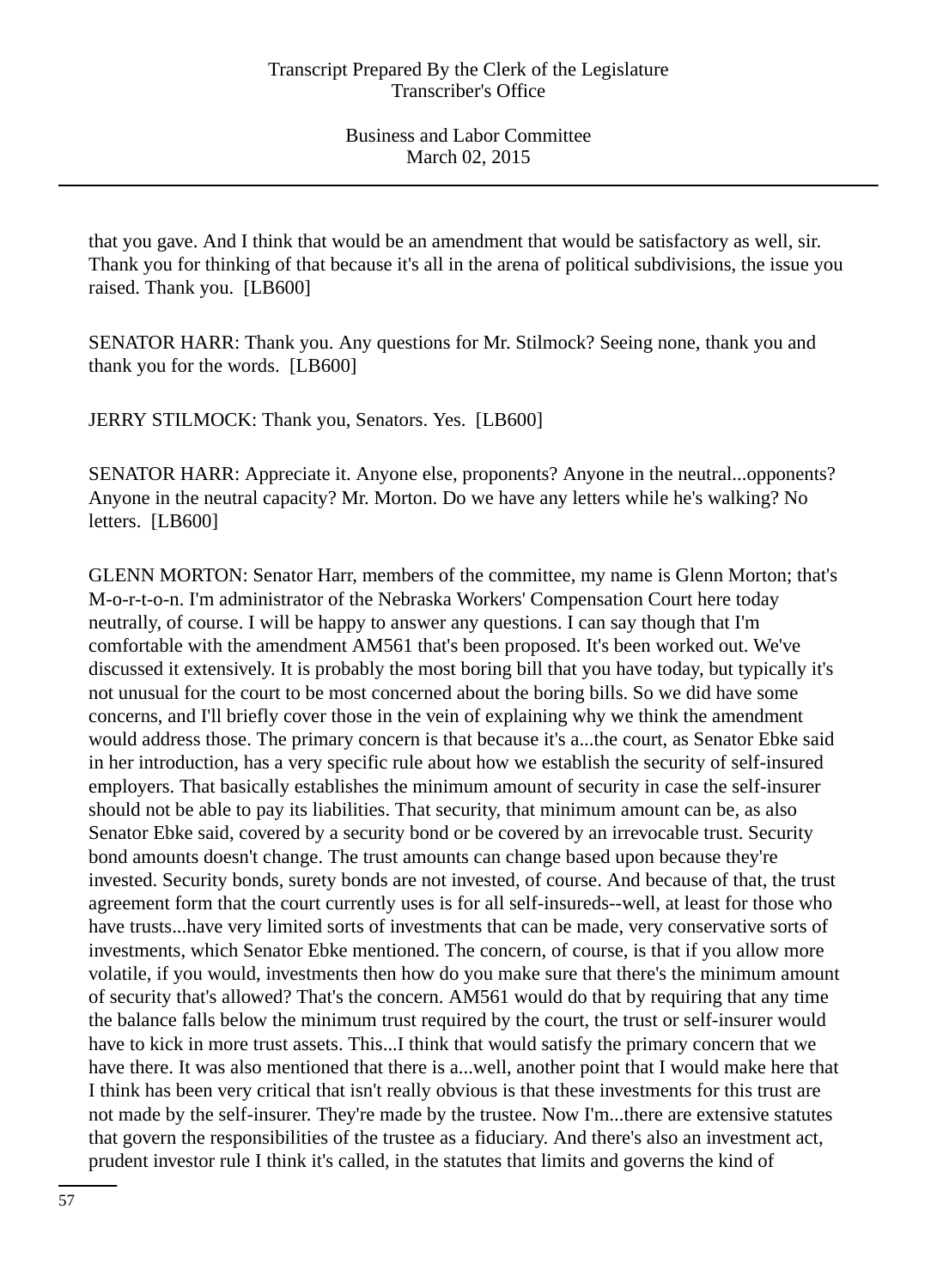## Transcript Prepared By the Clerk of the Legislature Transcriber's Office

Business and Labor Committee March 02, 2015

investments a trustee can make and how they have to make those investments. So that's of major significance to me as the court administrator because there are requirements for the trustee, and investments are not made by the self-insured. They're made by that trustee. Now beyond that, there were some, if you would, kind of more technical concerns about the references to the Insurers Investment Act. That act is governed by the department...is regulated by the Department of Insurance. Their responsibilities relate to insurance companies. They don't deal with selfinsured employers. That's the responsibility of the court. So with this there were the questions about to what extent would they be involved in this bill, the department? That Insurers Investment Act is very complex. It allows a long, wide range of investment types. And for those reasons we were concerned about that. And I think our concerns, my concerns in changing the reference from the Insurers Investment Act to this, statutes that deal with governing investments by...for government pensions, that satisfies that concern. Those investments are more limited under that act. They're not extremely risky investments. They're just expanding the ability though of the trustee. So that's my testimony. I'd be happy to answer any questions. [LB600]

SENATOR HARR: Thank you. Any questions? Senator Chambers. [LB600]

SENATOR CHAMBERS: Mr. Morton, to this scheme do you pledge your life, your fortune, and your sacred honor? [LB600]

GLENN MORTON: No, sir, I don't. (Laughter) What I do pledge is that in my best judgment and as the administrator of the court, that I think this is workable and appropriate. [LB600]

SENATOR CHAMBERS: Had you answered yes, it would have been over. (Laughter) Thank you. I don't have any questions. [LB600]

SENATOR HARR: Any other questions for Mr. Morton? I have a couple questions. [LB600]

GLENN MORTON: Yes. [LB600]

SENATOR HARR: How many self-insured companies are there in Nebraska? [LB600]

GLENN MORTON: It varies slightly year by year, but last year it was 41. [LB600]

SENATOR HARR: 41. [LB600]

GLENN MORTON: And three have trust agreements. [LB600]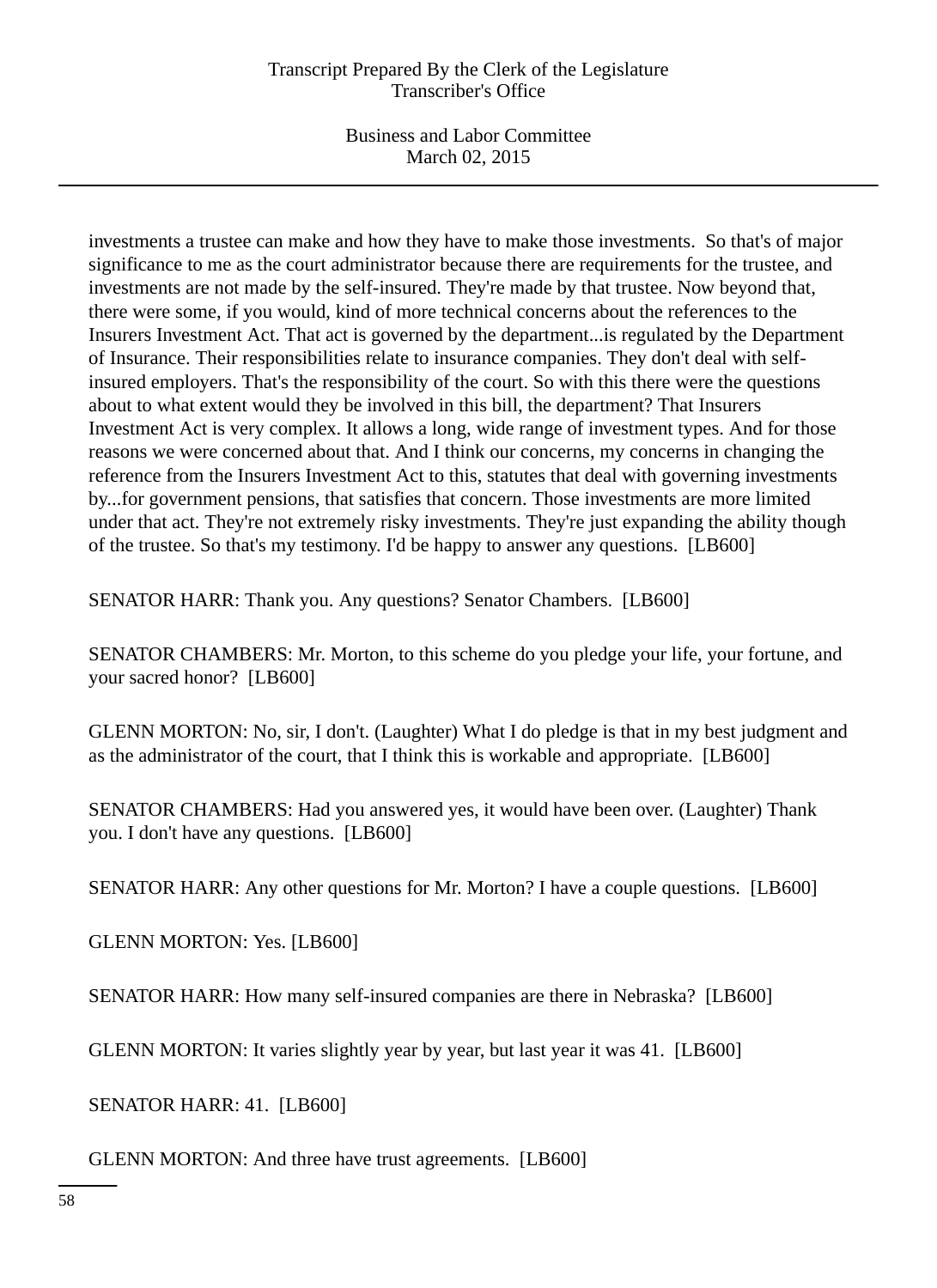SENATOR HARR: And how many employees do you have currently overseeing these selfinsurance policies or plans? [LB600]

GLENN MORTON: We have one CPA auditor who monitors the financial reports quarterly and every year annually and so on. That person is supervised by a manager that also is very...is knowledgeable and works with this, and support staff. But it's basically one person. [LB600]

SENATOR HARR: Okay. So we're now increasing the band of investment or what they can invest in. There's no fiscal note on it now. [LB600]

GLENN MORTON: Right. [LB600]

SENATOR HARR: Do you foresee a larger oversight role and, therefore, more employees and, therefore, a fiscal note? [LB600]

GLENN MORTON: The answer is no again, because of the trustee involvement. [LB600]

SENATOR HARR: Okay. [LB600]

GLENN MORTON: Where we have again, in my best judgment as the court administrator, believe that we can rely upon the obligations of the trustee as established by statute to do that. [LB600]

SENATOR HARR: Okay. These trustees are appointed by the work comp or by the funds? [LB600]

GLENN MORTON: The trustees are identified in the trust agreement. And we have to approve the trust agreement and we have to approve who the trustee is as part of that agreement. It's generally a bank. [LB600]

SENATOR HARR: Okay. And every change, you have to approve any change in trustee. [LB600]

GLENN MORTON: Any change in the trust, any change at all, we have to amend the trust agreement...approve it. [LB600]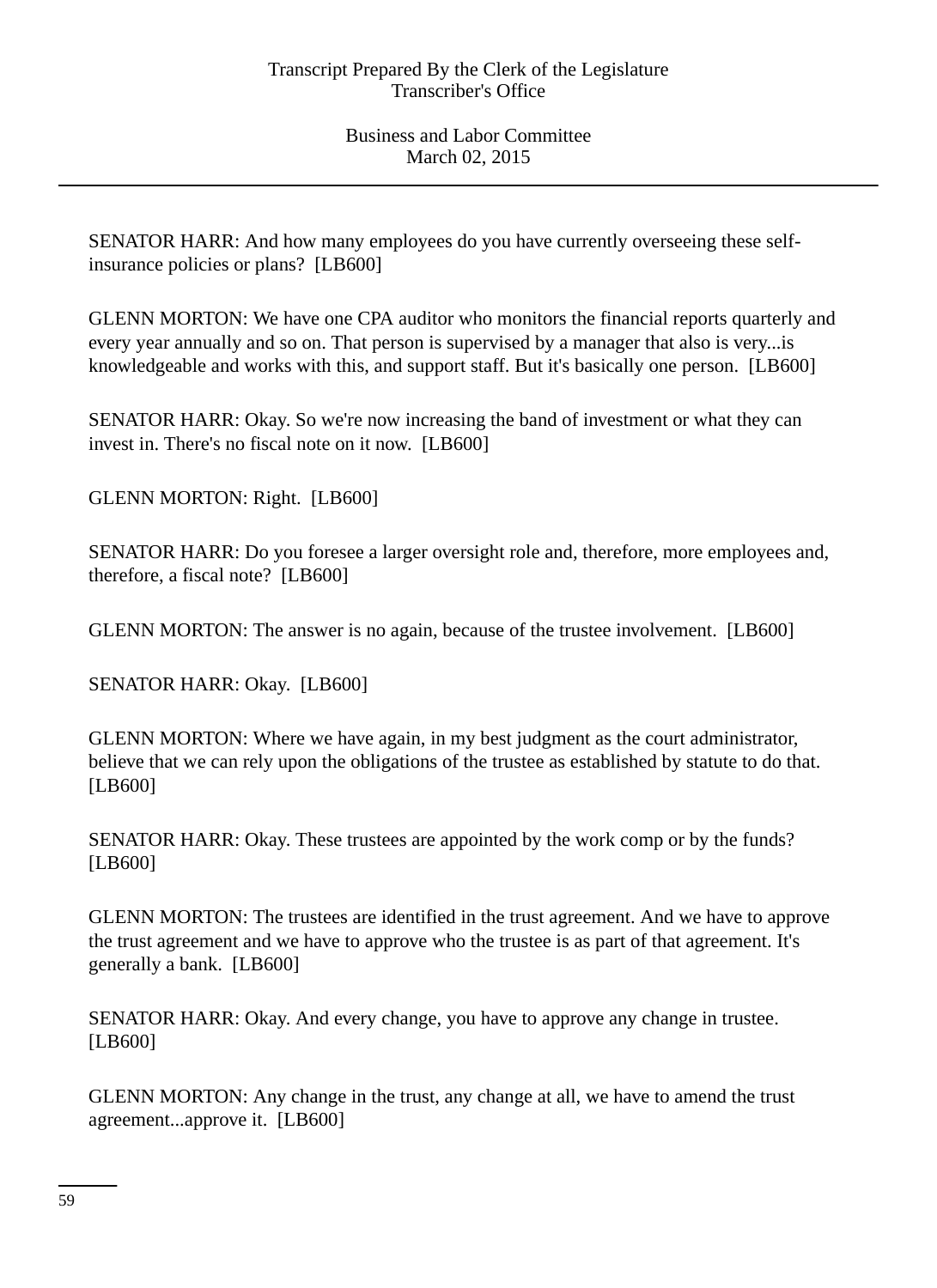SENATOR HARR: Okay. And how much money are we talking involved in these investments across these 41 plans? [LB600]

GLENN MORTON: There are investments only related to three of those plans, which are the only three that have trust agreements. All the rest of them have security bonds. [LB600]

SENATOR HARR: Okay. And how much money is that? [LB600]

GLENN MORTON: I don't know. I can't testify...without going back and checking with our staff, I don't know. [LB600]

SENATOR HARR: Can you ballpark? My concern is are we dealing with \$40 million or are we dealing \$400 million? [LB600]

GLENN MORTON: We're not dealing with \$400 million. But I can't...again, in good conscience I can't tell you without going back and having the person who handles this tell me what kind of trust amounts we require for each trust. But it's not \$400 million. But it could be in the \$1 million or \$2 million range, yes. [LB600]

SENATOR HARR: Okay. Is it possible to get that information for us? [LB600]

GLENN MORTON: Yes, certainly I can do that. [LB600]

SENATOR HARR: Is that public? [LB600]

GLENN MORTON: Yes, it would be. [LB600]

SENATOR HARR: Okay. [LB600]

GLENN MORTON: Well, I'll have to check on that, quite frankly. [LB600]

SENATOR HARR: Okay. [LB600]

GLENN MORTON: I think it probably is, but there are some rules about what sort of information provided by self-insurers are confidential. [LB600]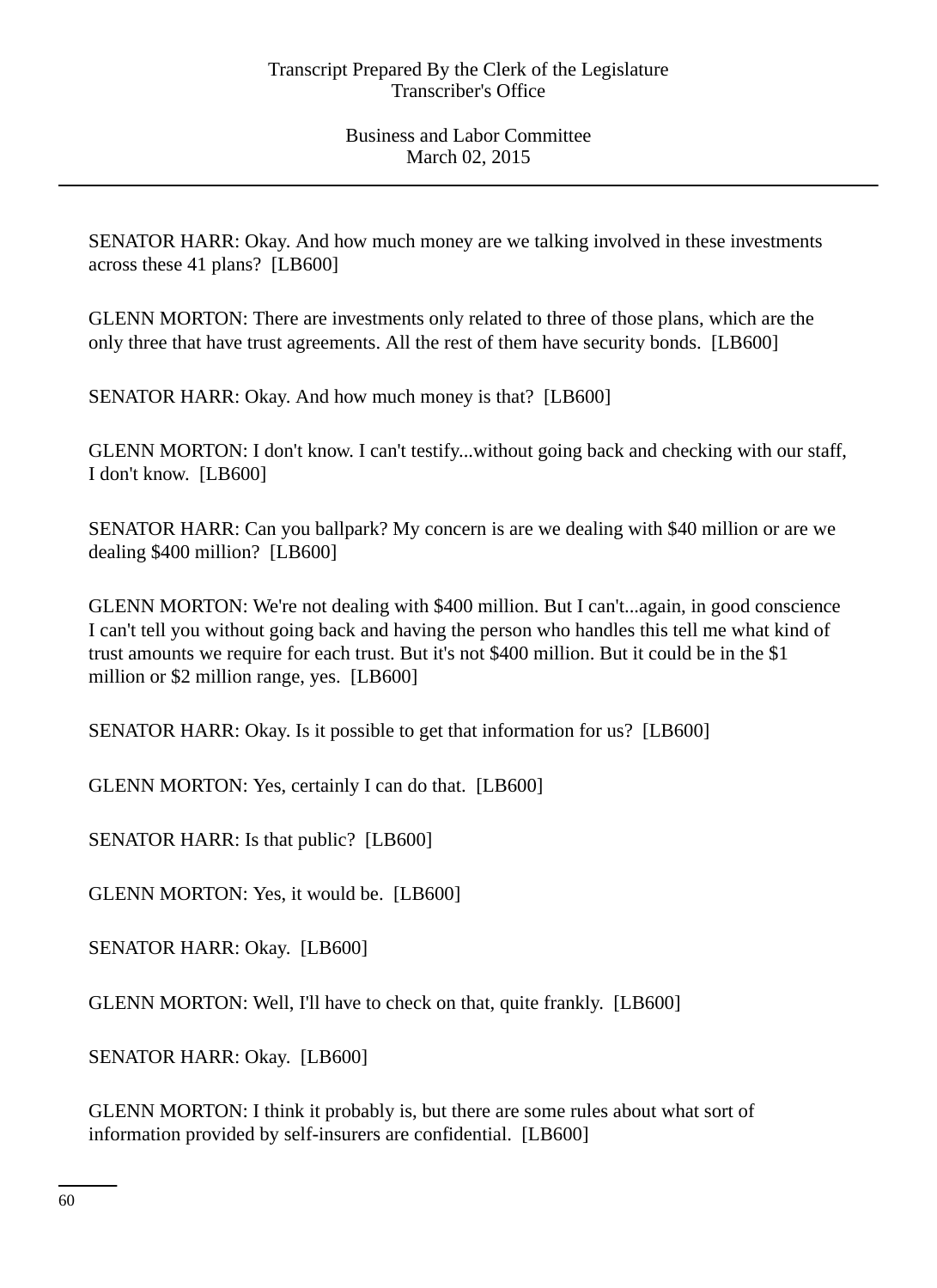SENATOR HARR: Okay. And I'm not trying to get into...I don't want to give away proprietary information, but I do want to know how much money we're dealing... [LB600]

GLENN MORTON: We can tell you that for sure. [LB600]

SENATOR HARR: Ballpark is fine. Yeah, okay. [LB600]

GLENN MORTON: I'll get that. Okay. Yeah, we'll get that to you. [LB600]

SENATOR HARR: Thank you. I appreciate it. Senator McCollister. [LB600]

SENATOR McCOLLISTER: These funds, or the investment trusts, are they required to provide audited statements? [LB600]

GLENN MORTON: They are. We get quarterly statements from them, yes. Now I'd have to go back and look at the rules to find out whether they have to be audited or not. [LB600]

SENATOR McCOLLISTER: But that would be another level of confidence, if you did have an audited statement. [LB600]

GLENN MORTON: Yeah, we could. Now I think it's important to distinguish between the financial stability to be self-insured in the first place. Now that we monitor regularly, we monitor on a quarterly...we monitor the financials on a quarterly basis. And I think, as I recall, there is an option of providing an audited statement or some other options under our rules. But that's the basic oversight of their financial ability to be self-insured to start with, to pay their claims rather than having them insured through an insurance company. That's a different question than what we're talking about now which is simply what kind of security do we require to back it up in case. And we work very, very hard to make sure that we catch any sort of weakness in a financial position before it gets to the point where there's a bankruptcy or anything of that nature. I can tell you we do. That's why we approve them annually. If we see any sort of weakness, then we might not even approve a full year. We might even approve self-insurance for a quarter until we see the next financial statements. So we monitor all of that very closely, which became kind of interesting back when the recession was going on and we had some very big companies that were on shaky grounds. So again, we watch that very closely. But that's not what we're talking about here. We're talking about the amount of security that they have to cover and how they cover that. [LB600]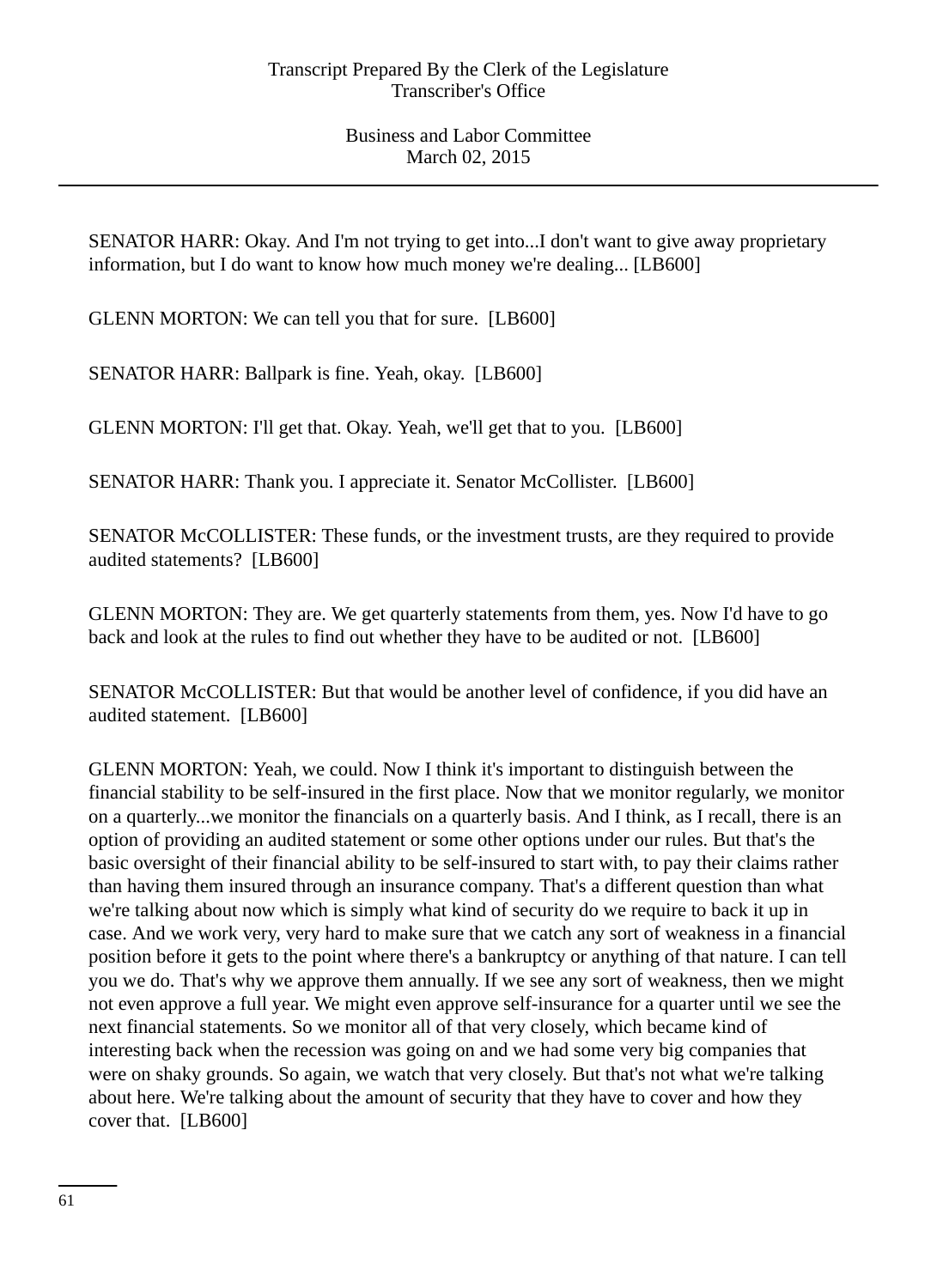SENATOR McCOLLISTER: So would the financial exposure where the amount of the assets, your organization would know that if those two things would occur? [LB600]

GLENN MORTON: Those two things, meaning if the trust fund fell below what the security was? Yes, we would know that. [LB600]

SENATOR McCOLLISTER: Or whether the exposure increased substantially. [LB600]

GLENN MORTON: Exposure in what sense? [LB600]

SENATOR McCOLLISTER: The workers' comp exposure or the number of employees, things like that. [LB600]

GLENN MORTON: Oh, yes. Oh, yeah. We monitor the claims of those self-insurers as a key part of our monitoring, whether their security is sufficient and whether they're strong enough to remain self-insured, yes. [LB600]

SENATOR McCOLLISTER: Thank you, sir. [LB600]

SENATOR HARR: Any others? Senator Johnson. [LB600]

SENATOR JOHNSON: Where Crete Carrier managed theirs out of their operating budget, so they don't use the trust as such. [LB600]

GLENN MORTON: The trust has nothing to do with paying their claims, as mentioned. It's... [LB600]

SENATOR JOHNSON: So they have to give you part of their operating statement then in order to quantify that. [LB600]

GLENN MORTON: Exactly, yeah. We need to know what their claims are, what their financial picture is, etcetera, etcetera, etcetera, as part of deciding whether they're handling themselves appropriately. [LB600]

SENATOR JOHNSON: Okay. Thank you. [LB600]